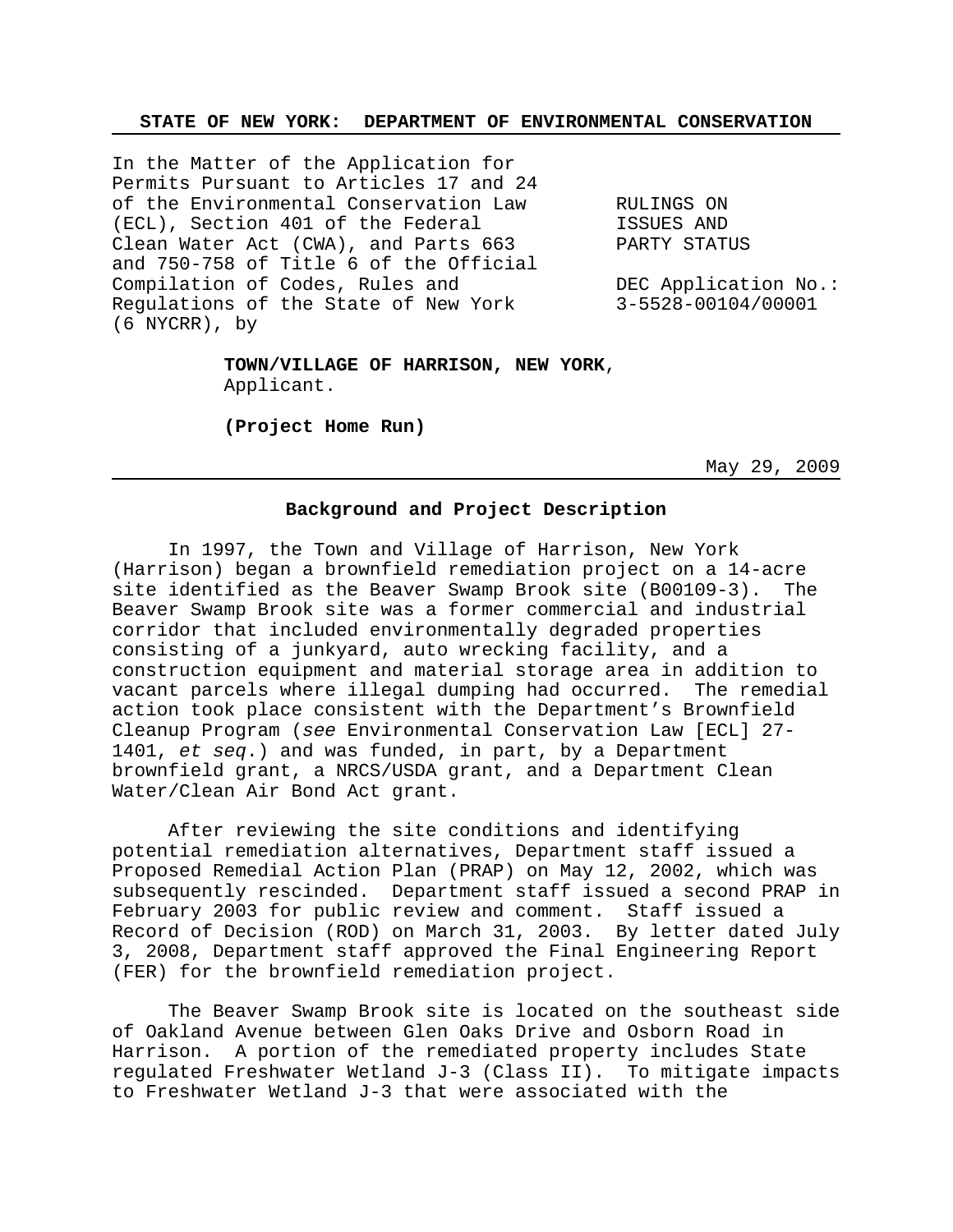brownfield remediation, Harrison provided one acre of enhanced 100-foot adjacent area. The remediated property is also adjacent to Beaver Swamp Brook, which flows between Harrison and the City of Rye, then through the Village of Mamaroneck to Mamaroneck Harbor and, finally, to Long Island Sound.

Harrison proposes to redevelop approximately 5.7 acres of the Beaver Swamp Brook site with a recreational complex that includes a baseball/softball field, a soccer/multi-purpose athletic field, a children's playground, a nature walkway, an off-street parking area, site access, as well as infrastructure improvements to support these facilities. The redevelopment project is known as Project Home Run. At Department staff's direction, Project Home Run was not included in the original brownfield remediation.

Project Home Run (the redevelopment project) would involve filling and grading approximately 0.39 acre of Freshwater Wetland J-3 and 1.7 acres of the 100-foot adjacent area. The proposed filling and grading within Freshwater Wetland J-3 is subject to ECL Articles 17 (Water Pollution Control) and 24 (Freshwater Wetlands), and federal Clean Water Act (CWA) § 401 (Water Quality Certification) (*see* 33 U.S.C.A. § 1341). Project Home Run is also subject to the implementing provisions of Title 6 of the Official Compilation of Codes, Rules and Regulations of the State of New York (6 NYCRR) Part 663 (Freshwater Wetlands) and Parts 750-758 (State Pollutant Discharge System Elimination System [SPDES] general permit for stormwater discharges from construction activities). Consequently, in November 2006, Harrison filed an application with Staff from the Department's Region 3 Office (New Paltz, New York) for a consolidated permit, pursuant to ECL Articles 17 and 24, and CWA § 401, related to the construction of Project Home Run.

To mitigate the freshwater wetland impacts associated with Project Home Run, Harrison has agreed to maintain the remaining portions of Freshwater Wetland J-3 and the regulated adjacent area by managing *Phragmites australis* and other invasive plant species. Harrison would treat infested areas, which would not exceed nine acres, with the herbicide glyphosate (a/k/a Rodeo) and, as needed, replant these areas with native species.

Harrison, as lead agency, has characterized Project Home Run as an unlisted action. After determining that Project Home Run would not have a significant effect on the environment, and that a draft environmental impact statement (DEIS) would not be prepared, Harrison issued a negative declaration on June 23,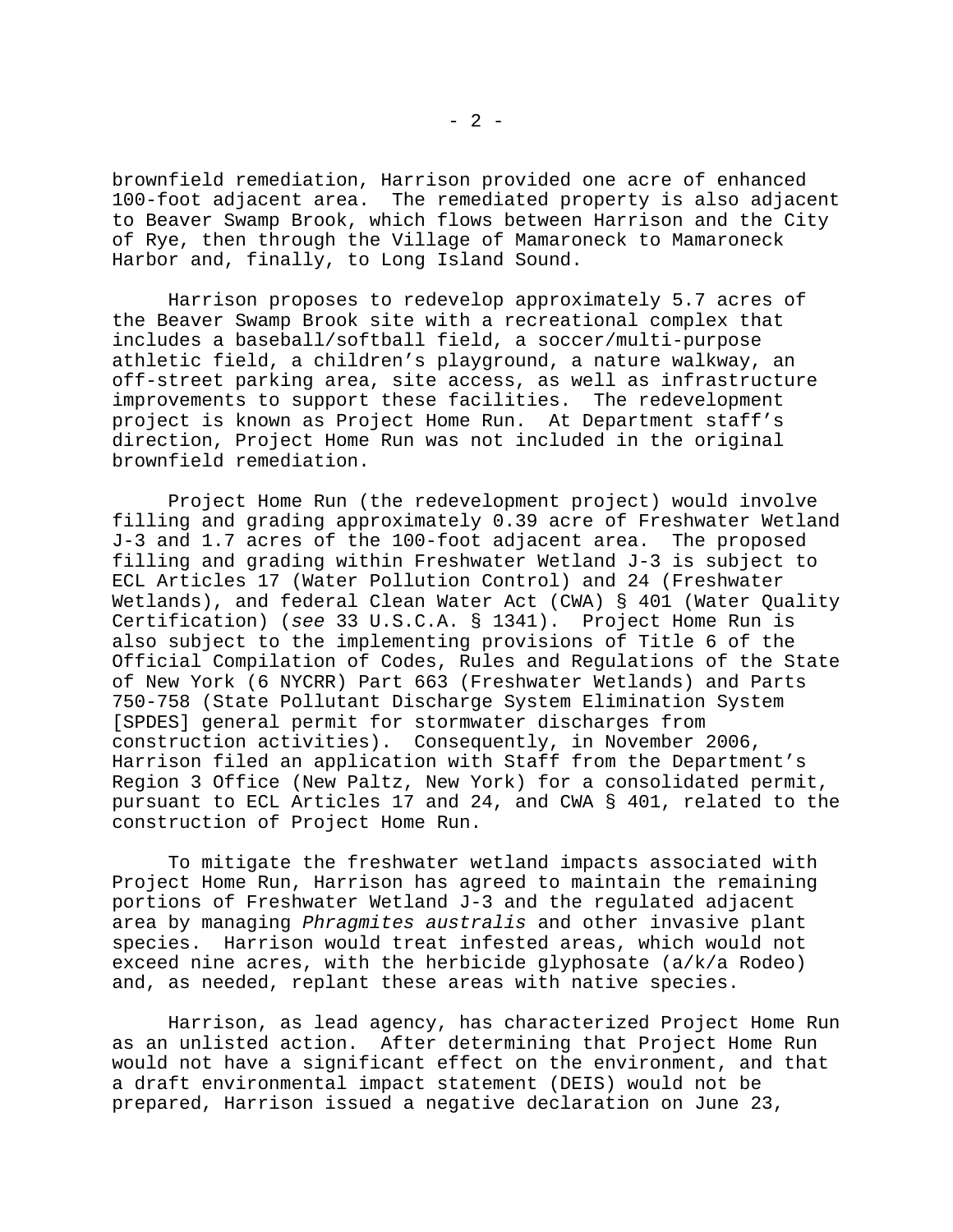2004, pursuant to the State Environmental Quality Review Act ([SEQRA] ECL Article 8 and 6 NYCRR Part 617).

## **Proceedings**

Department staff determined that the captioned permit application was complete on February 21, 2007. A notice of complete application was published in the Department's *Environmental Notice Bulletin* (*ENB*) on February 28, 2007, and in *The Journal News* (Central Area Zone) on March 2, 2007. Staff subsequently extended the public comment period set in the February 21, 2007 notice of complete application from March 16, 2007 to April 16, 2007. During the public comment period, Staff received 29 comment letters from members of the public. All public comments received by the April 16, 2007 deadline oppose the project.

In a letter dated April 23, 2007, Staff notified Harrison that the captioned matter would be referred to the Office of Hearings and Mediation Services (OHMS). OHMS received Staff's hearing request with a cover memorandum dated April 26, 2007. The matter was then assigned to Administrative Law Judges (ALJs) Mark D. Sanza and Daniel P. O'Connell. Thereafter, in accordance with the provisions of 6 NYCRR 624.3, a notice of legislative public hearing and issues conference (the Notice) was published in the Department's *ENB* on June 20, 2007, and by Harrison in *The Journal News* (Central Area edition) on the same date.

Due to the number of people expected to attend the legislative hearing session, a supplemental notice of public hearing (the Supplemental Notice) was published in the Department's *ENB* on July 18, 2007 to advise those interested in the project that the location of the legislative hearing session had been changed to the Harrison High School. Harrison also published the Supplemental Notice in *The Journal News* (Central Area edition) on July 18, 2007.

The June 20, 2007 Notice set a deadline of July 17, 2007 for the receipt of any written petitions for either full party or *amicus* status (*see* 6 NYCRR 624.5[b]). By letter dated June 29, 2007, Michael G. LaDore, a resident of Harrison, filed a petition on his behalf. The City of Rye filed a petition for full party status dated July 16, 2007. On July 23, 2007, the Office of Hearings and Mediation Services received a late petition for party status dated July 19, 2007 from Douglas B. Schaper, on his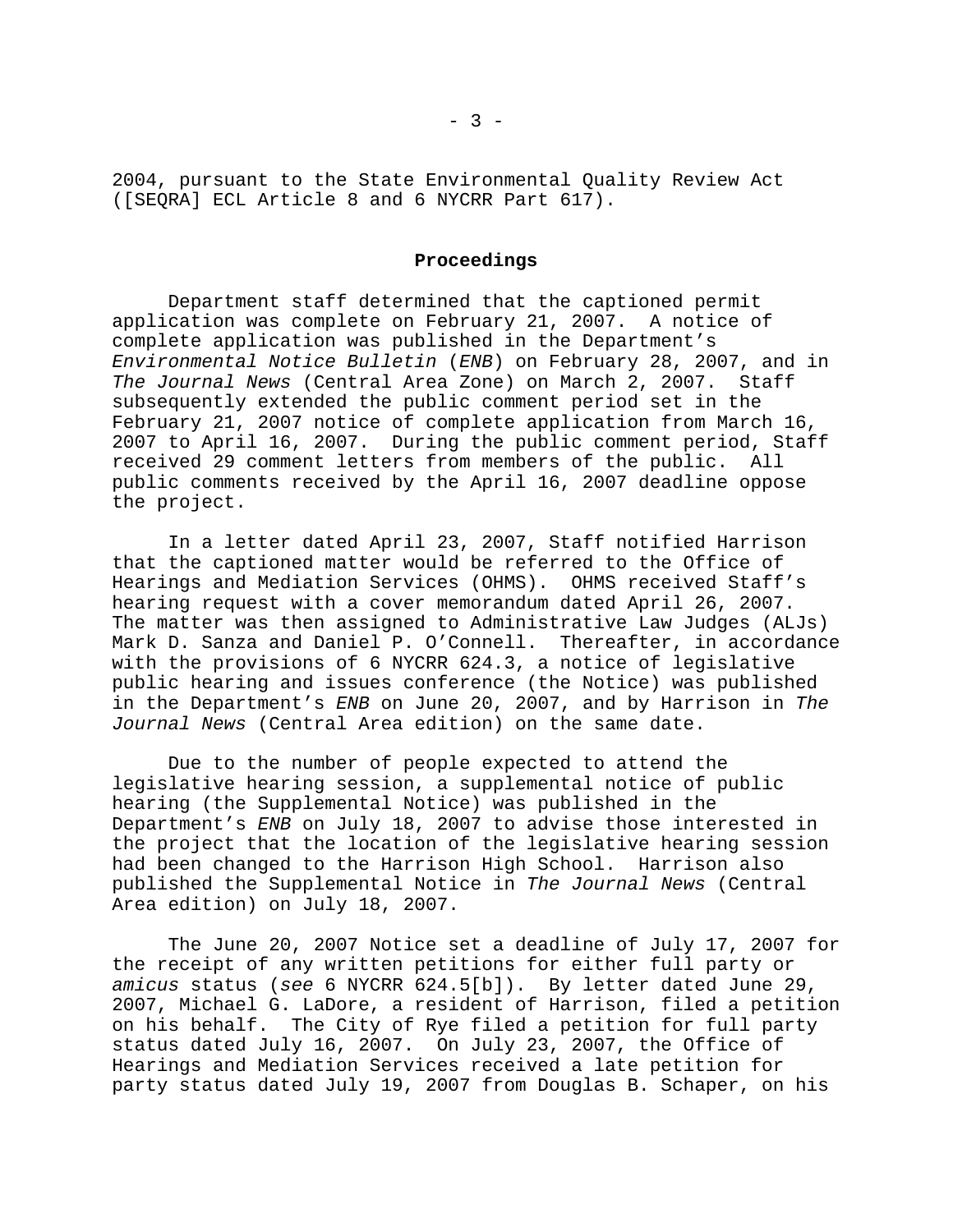behalf. Mr. Schaper is also a resident of Harrison. The petitions are more fully discussed below.

The June 20, 2007 Notice also set a deadline of July 27, 2007 for the submission of written comments on the project to ALJs Sanza and O'Connell. The ALJs received 16 written comments, some of which included photographs, from various residents of Harrison prior to the July 27, 2007 deadline. All of the written comments submitted to the ALJs oppose the project.<sup>1</sup>

## I. Legislative Public Hearing

As scheduled in the June 20, 2007 Notice and the July 18, 2007 Supplemental Notice, the legislative hearing session was held on July 23, 2007 at 7:00 p.m. in the cafeteria of the Harrison High School (Harrison, New York). Approximately 160 members of the public attended the hearing. Of those, 37 people, including local and State elected officials, made public statements.<sup>2</sup>

Department staff, represented by Assistant Regional Attorney Steve Goverman, Esq., advised those in attendance that no draft permits were available for review prior to the legislative hearing because Staff had not determined whether to issue or deny the requested permits.

Of the 37 people who spoke at the hearing, only three individuals who were not affiliated with Harrison, either as a local official or a retained consultant, spoke in favor of the project.<sup>3</sup> These people talked of the need for Project Home Run,

<sup>&</sup>lt;sup>1</sup> Many of the comments and photographs sent to the ALJS were submitted by the same individuals who had previously submitted written comments to the Department in March and April 2007 during the public comment period following publication of the notice of complete application in the *ENB* on February 28, 2007.

 $2^2$  Four additional individuals signed in with the ALJs to make a public statement at the legislative hearing but left the session prior to its conclusion.

<sup>&</sup>lt;sup>3</sup> Those who spoke on behalf of Harrison at the legislative hearing included then-Harrison Mayor/Supervisor Stephen Malfitano; Ron Belmont, Harrison Superintendent of Recreation; Robert Wasp, P.E., Harrison Commissioner of Public Works; Anthony Catalano, consultant from Woodard & Curran (White Plains, New York); and Leonard Jackson, P.E., from Leonard Jackson Associates (Pomona,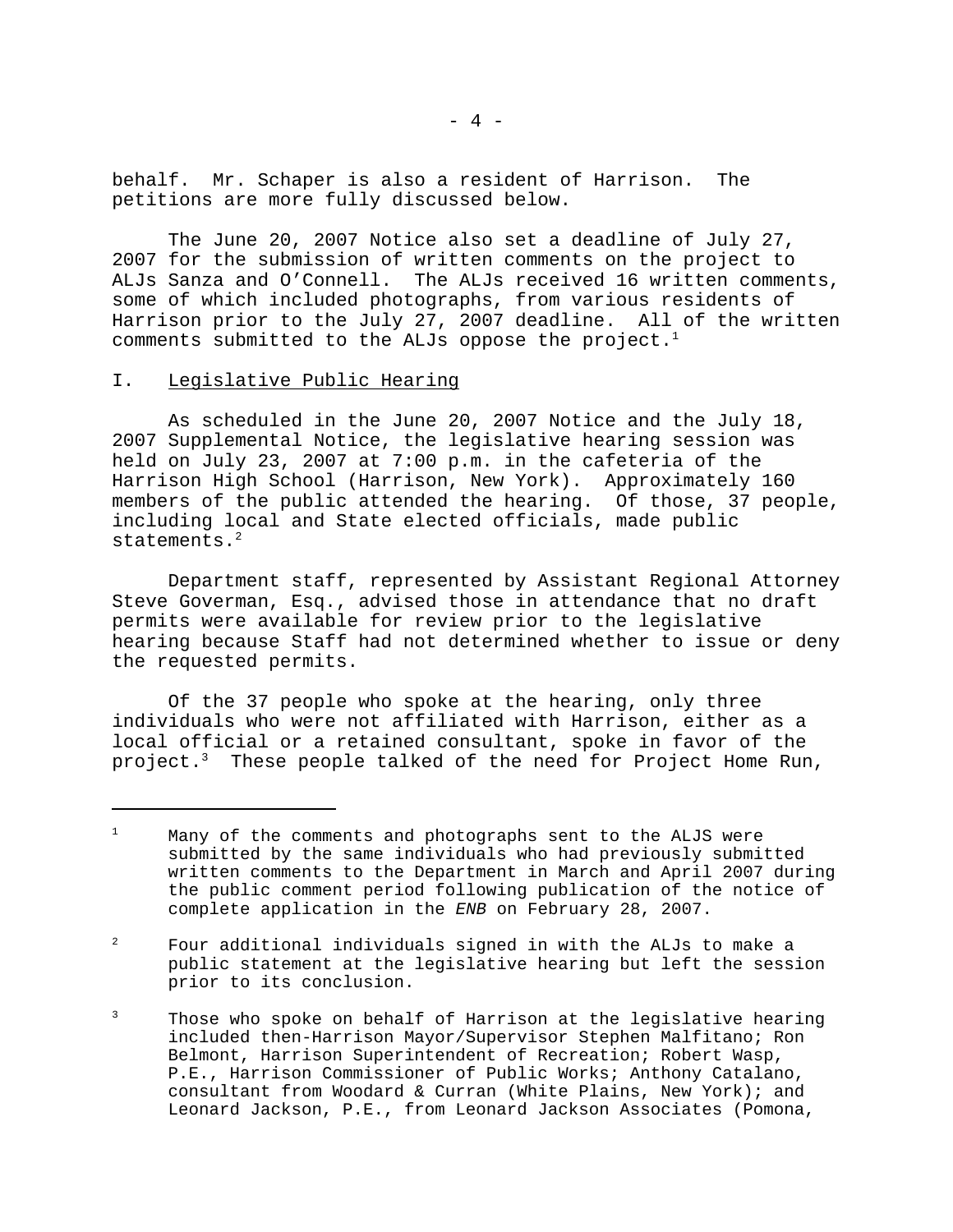primarily due to the demand for additional recreational fields in Harrison by area youths engaged in organized sports such as Little League baseball, softball, lacrosse, and women's soccer.

All of the other speakers, including Hon. Steven Otis, Mayor of the City of Rye, and Hon. George S. Latimer, 91st Assembly District (which includes the City of Rye and Village of Mamaroneck, but not Harrison), oppose the project. In general, those speaking in opposition to Project Home Run consistently expressed three main points:

- (1) the brownfield remediation project, and particularly the placement of large quantities of fill, had adversely impacted Freshwater Wetland J-3, thereby causing increased stormwater runoff to, and flooding of, Beaver Swamp Brook in Harrison and in neighboring and downstream communities such as the City of Rye and Village of Mamaroneck in the spring of 2007;
- (2) the nature and extent of flooding of Harrison residences and surrounding areas from Beaver Swamp Brook in the spring of 2007 was substantially more severe than in previous years as a result of the brownfield remediation project and filling of Freshwater Wetland J-3 at the site; and
- (3) Harrison's current proposal to place additional fill in Freshwater Wetland J-3 to construct the recreational facilities at the site would increase the flooding from Beaver Swamp Brook more than what was experienced in the spring 2007.

Accordingly, the speakers critical of the project urged Department staff to deny the pending permit application, and to review the manner in which the original brownfield remediation and filling of Freshwater Wetland J-3 at the site was undertaken and/or approved. Many of the speakers challenging the project provided the ALJs with copies of news media accounts and color photographs of flooded conditions in the Harrison area during the spring of 2007.

Harrison's representatives disputed the contention that the remediation project previously undertaken at the site increased the potential for flooding from Beaver Swamp Brook in 2007, and

New York).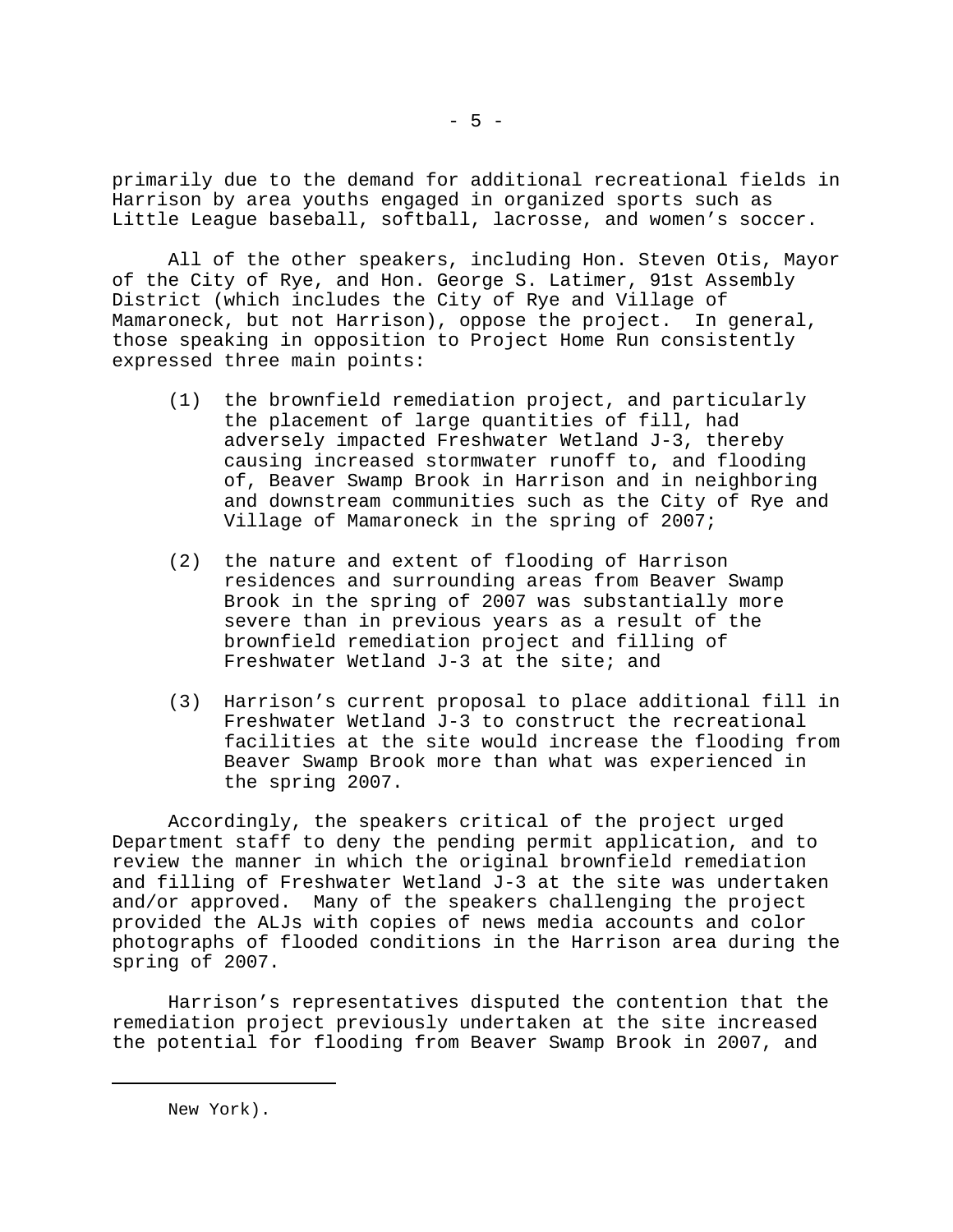contended that Project Home Run would not further exacerbate the potential in the future.

# II. Issues Conference (July 24, 2007)

The first session of the issues conference in this matter commenced at 10:00 a.m. on July 24, 2007 at the Harrison Public Library in Harrison, New York.4 Harrison was represented by Joe Latwin, Esq., Deputy Village Attorney for Harrison. In addition, then Mayor/Supervisor Stephen Malfitano, Harrison Public Works Commissioner Robert Wasp, and consultant Leonard Jackson appeared for Harrison.

Assistant Regional Attorney Steve Goverman appeared on behalf of Department staff. Other Department staff in attendance included Scott Sheeley (Environmental Analyst, Division of Environmental Permits), Heather Gierloff (Biologist, Division of Fish and Wildlife), James Candiloro (Environmental Engineer, Division of Environmental Remediation), and Patrick Ferracane (Water Program Specialist, Division of Water). Pursuant to 6 NYCRR 624.5(a), Harrison and Department staff are full parties in this permit proceeding.

As previously noted, the City of Rye, Michael LaDore, and Douglas Schaper separately filled petitions for party status with the ALJs in advance of the issues conference. The City of Rye was represented by its corporation counsel Kevin J. Plunkett, Esq. and Kristen Kelley Wilson, Esq., of Thatcher, Proffitt & Wood, LLP (White Plains, New York).<sup>5</sup> Other individuals in attendance on behalf of the City of Rye were Mayor Steven Otis, and its consultant, Laura Tessier (Tessier Environmental Consulting). Michael LaDore and Douglas Schaper appeared, and represented themselves.

<sup>&</sup>lt;sup>4</sup> The location of the issues conference was changed to the Harrison Public Library from the Alfred F. Sulla, Jr. Municipal Building as set forth in the June 20, 2007 Notice due to a conflict with justice court proceedings. An announcement of this change was made by the ALJs at the July 23rd legislative hearing and, in addition, a notice of the change was posted at the Municipal Building on July 24th. The two locations are situated across the street from one another in Harrison.

<sup>&</sup>lt;sup>5</sup> Mr. Plunkett and Ms. Wilson are now with DelBello, Donnellan, Weingarten, Wise & Weiderkehr, LLP (White Plains, New York).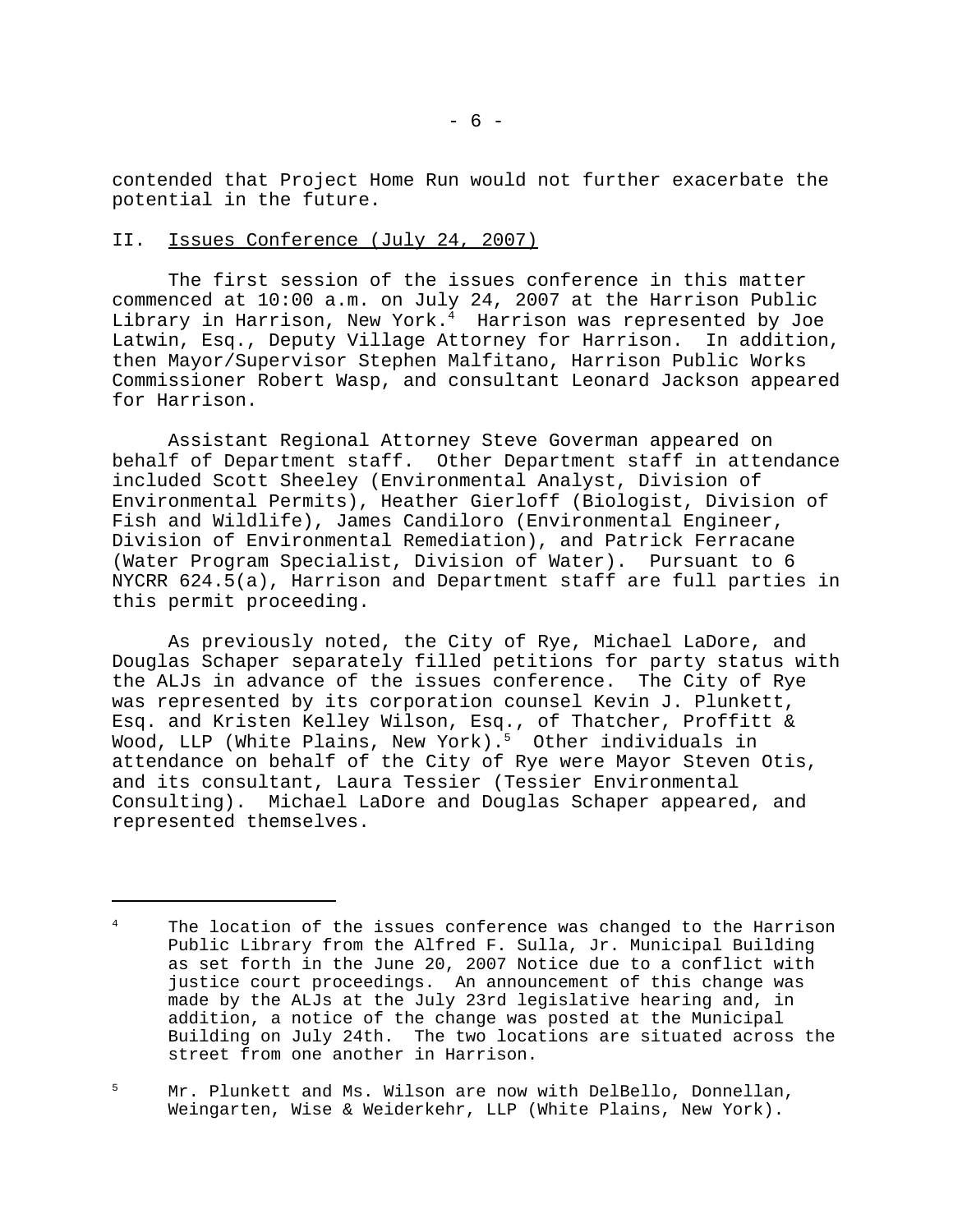Prior to discussing the substance of the petitions with the parties, the ALJs advised the participants that certain documents relevant to the proceeding had been identified and pre-marked as exhibits (Tr. at 9-10). A preliminary exhibit list prepared by the ALJs was distributed to the parties during the issues conference and a revised copy of it, which includes additions made during the November 18, 2008 issues conference session, is attached as Appendix A to this ruling.

## A. The City of Rye's Petition

The City of Rye (Rye) is located in Westchester County, immediately adjacent to Harrison and the Beaver Swamp Brook. The southern boundary of Freshwater Wetland J-3 serves as the municipal boundary between Rye and Harrison. Rye identified six potential issues for adjudication in its July 16, 2007 Petition for full party status.<sup>6</sup>

The first four issues proposed by Rye pertain to Harrison's analysis of the current proposal within the context of, and purportedly deviating from, the SEQRA analysis for the original remediation project (Rye's July 16, 2007 Petition, Issues I-IV). In that regard, the June 20, 2007 Notice provided as follows:

"The Town of Harrison Town Board was the lead agency for the State Environmental Quality Review (SEQR) of this project and issued a negative declaration on June 23, 2004 finding that there would not be any significant environmental impacts as a result of this project. Pursuant to 6 NYCRR  $624.4(c)(6)(ii)(a)$ , the Administrative Law Judges will not entertain any issues related to SEQRA because the Town of Harrison Town Board has determined that the proposed action does not require the preparation of a Draft Environmental Impact Statement (DEIS)" (Exhibit 1A).

Based on the foregoing, and because lead agency status was not re-established with the Department prior to the time of the issues conference (*see* 6 NYCRR 617.6[b][6]), both Harrison and

<sup>6</sup> Rye also submitted lengthy and detailed written comments in opposition to the project to Department staff during the public comment period following publication of the notice of complete application in the *ENB* on February 28, 2007. Exhibit 2 to Rye's July 16, 2007 Petition for Full Party Status is a copy of those comments.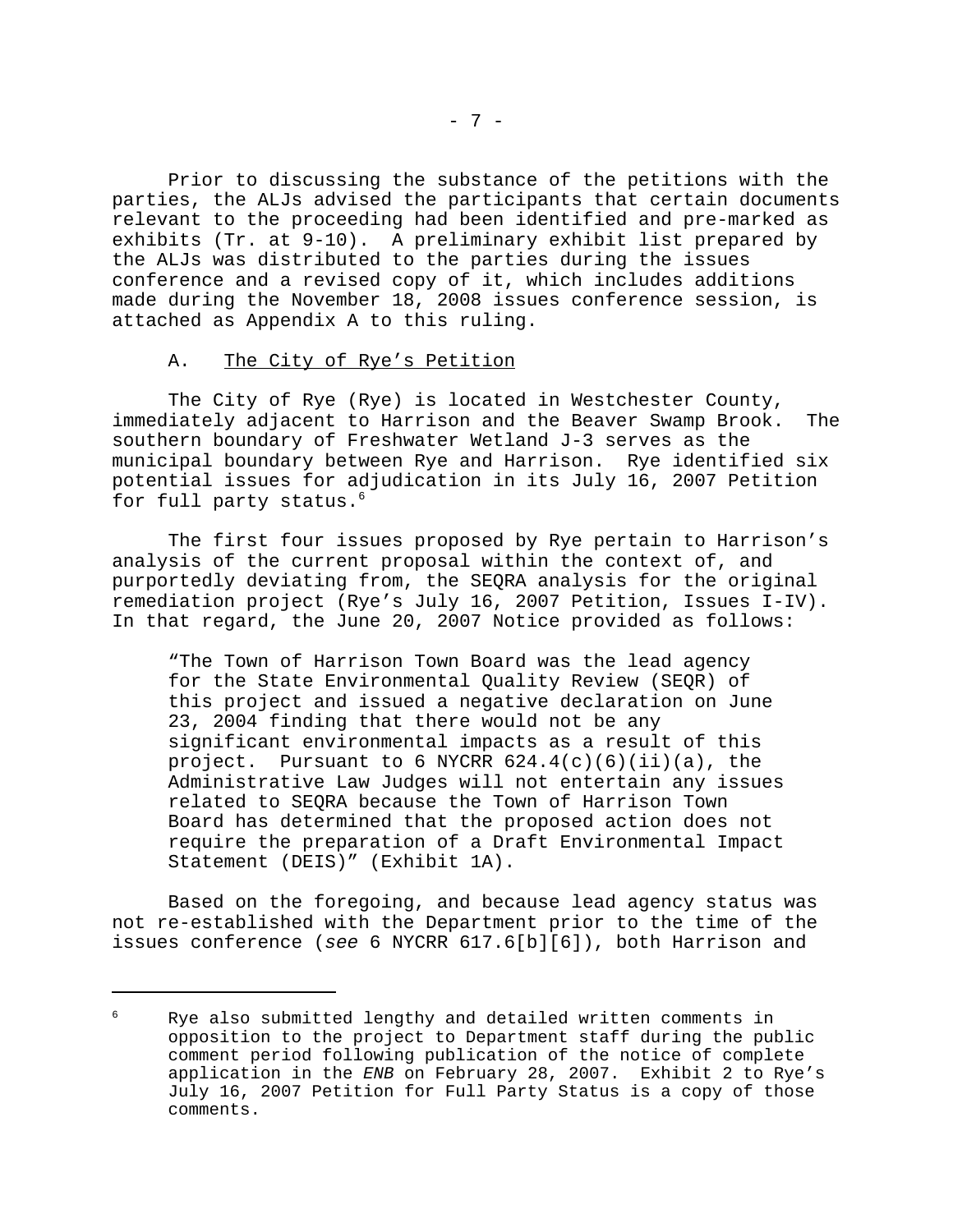Department staff argued that Rye's attempt to raise any SEQRArelated issues about the project are barred by the provisions of 6 NYCRR 624.4(c)(6)(ii)(a) (Tr. at 20-23). In response, counsel for Rye conceded that its petition, including the proposed SEQRArelated issues, was prepared prior to the publication of the June 20, 2007 Notice (Tr. at 17). Department staff noted, however, that whether the March 31, 2003 ROD for the brownfield remediation project was exceeded or whether a change in baseline conditions at the site had resulted from the remediation would be a proper scope of inquiry for this permit proceeding (Tr. at 23).

Mr. LaDore did not take a position on the SEQRA topics proposed by Rye (Tr. at 30). Mr. Schaper did not offer any comments about Rye's proposed SEQRA issues. (Tr. at 31).

The two other potential issues raised by Rye in its July 16, 2007 petition for party status were that: (1) Harrison's proposal fails to meet the compatibility tests and weighing standards for a freshwater wetlands permit outlined at 6 NYCRR Part 663; and (2) Harrison did not consider other practicable alternatives as required by Part 663, such as using less fill and grading a smaller area than currently proposed (Rye's July 16, 2007 Petition, Issues V and VI ). In particular, Rye contended that Harrison has inadequately considered stormwater impacts to Freshwater Wetland J-3 resulting from the proposal, as well as from the brownfield remediation project at the site, such that a freshwater wetlands permit for the project could not be issued (Tr. at 65-68).

In response, Harrison stated that all technical elements required by 6 NYCRR Part 663 in support of the pending permit application were presented to, and approved by, Department staff during the course of the brownfield remediation project. Harrison contended that it has complied with the wetland criteria found in Part 663 because Staff issued a ROD for the Beaver Swamp Brook site. Furthermore, Harrison maintained that the postremediation engineering certification compliance documents submitted to Department staff for review and approval in mid-July 2007 establish compliance with the freshwater wetland permit issuance standards (Tr. at 40-42; 46; 50-51; 69-71).

Department staff responded that it has no basis to dispute the practicable alternatives analysis conducted by Harrison for the project as required by 6 NYCRR Part 663 (Tr. at 42-43). However, Department staff maintained that both the compatibility tests and weighing standards of Part 663 need to be reviewed within the context of this proceeding insofar as there may have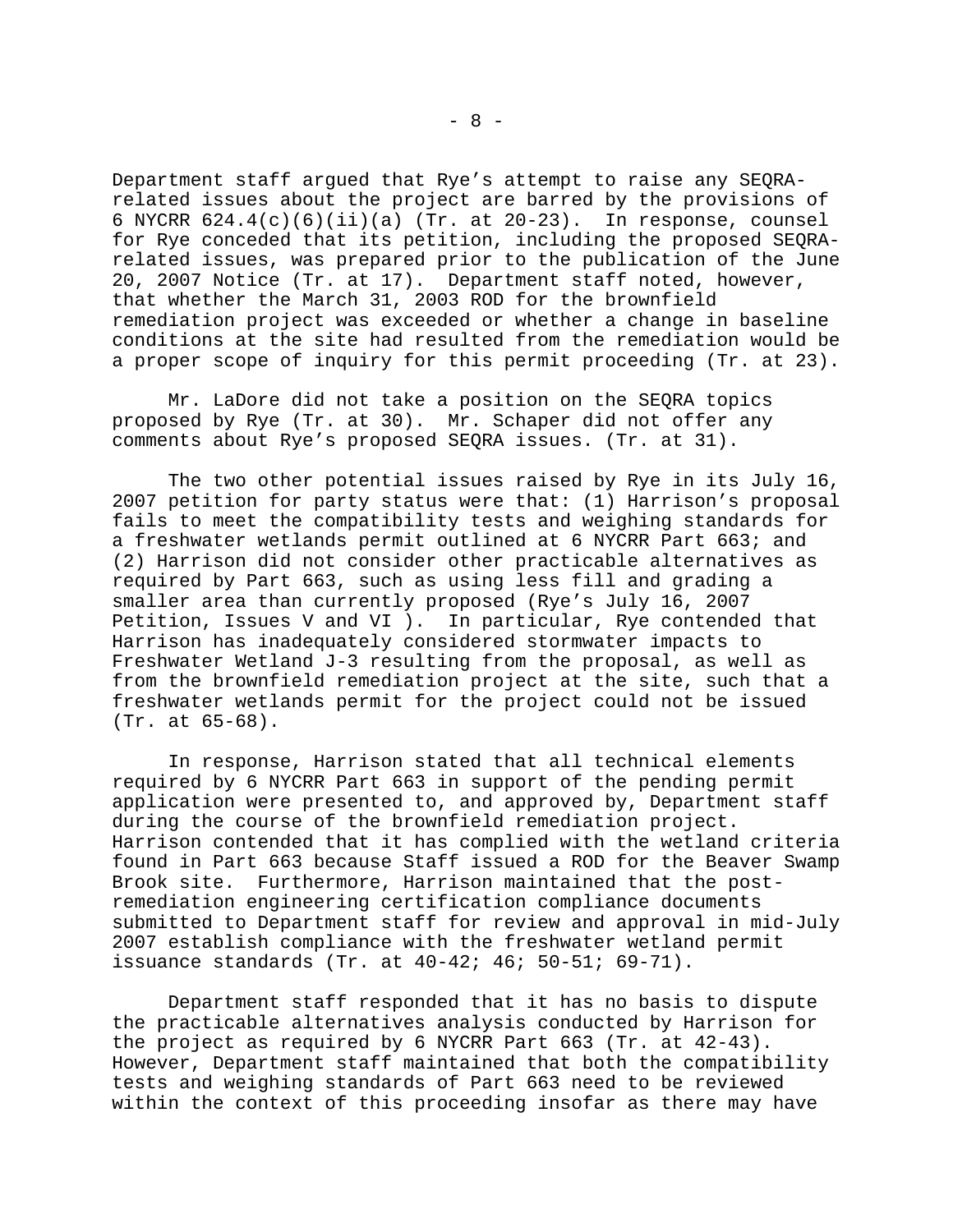been changes to the redevelopment project due to the implementation of the brownfield remediation (Tr. at 42-43; 57- 58).

Mr. LaDore had no comments on the remaining two topics proposed by Rye (Tr. at 53). Mr. Schaper offered some general comments concerning the nature of the fill that Harrison used for the remediation of the site and, which has been proposed for Project Home Run (Tr. at 53-57).

## B. Michael LaDore's Petition

Mr. LaDore identified himself as a concerned Harrison resident and homeowner who would be directly affected by the project, and has been adversely affected by the brownfield remediation project at the site. $7$  Mr. LaDore proposed two issues for adjudication. According to Mr. LaDore, the substantial flooding that he and others in Harrison experienced in 2007 was caused by Harrison's poor maintenance of Beaver Swamp Brook, and an excess of fill used for the brownfield remediation project. Second, Mr. LaDore argued further that Harrison did not adhere to applicable Federal Emergency Management Agency (FEMA) and the National Flood Insurance Program (NFIP) standards or regulations for the remediation project which, thereby precludes issuance of a freshwater wetlands permit for Project Home Run. Mr. LaDore claimed that Harrison did not prepare and file a FEMA-required certification of no floodplain rise relative to the use of fill for Project Home Run (Tr. at 91).

Harrison responded that the U.S. Army Corps of Engineers issued a permit in June 2003 for the fill work in Freshwater Wetland J-3 associated with the brownfield remediation (Tr. at 91-92). Additionally, Harrison maintained that, as of March 17, 2006, it had a certification from a professional engineer that the activity proposed in the floodplain would not result in any increase in a 100-year flood (Tr. at 92-93). According to Harrison, this was done in conjunction with a program administered by Harrison as part of its own floodplain management

Mr. LaDore submitted three letters in opposition to the proposal to Department staff during the public comment period following publication of the notice of complete application in the February 28, 2007 *ENB*. His letters, submitted in March and April 2007, include one with photographs depicting Harrison properties flooded by an April 15, 2007 storm event. Mr. LaDore also spoke in opposition to the project at the July 23, 2007 legislative hearing session.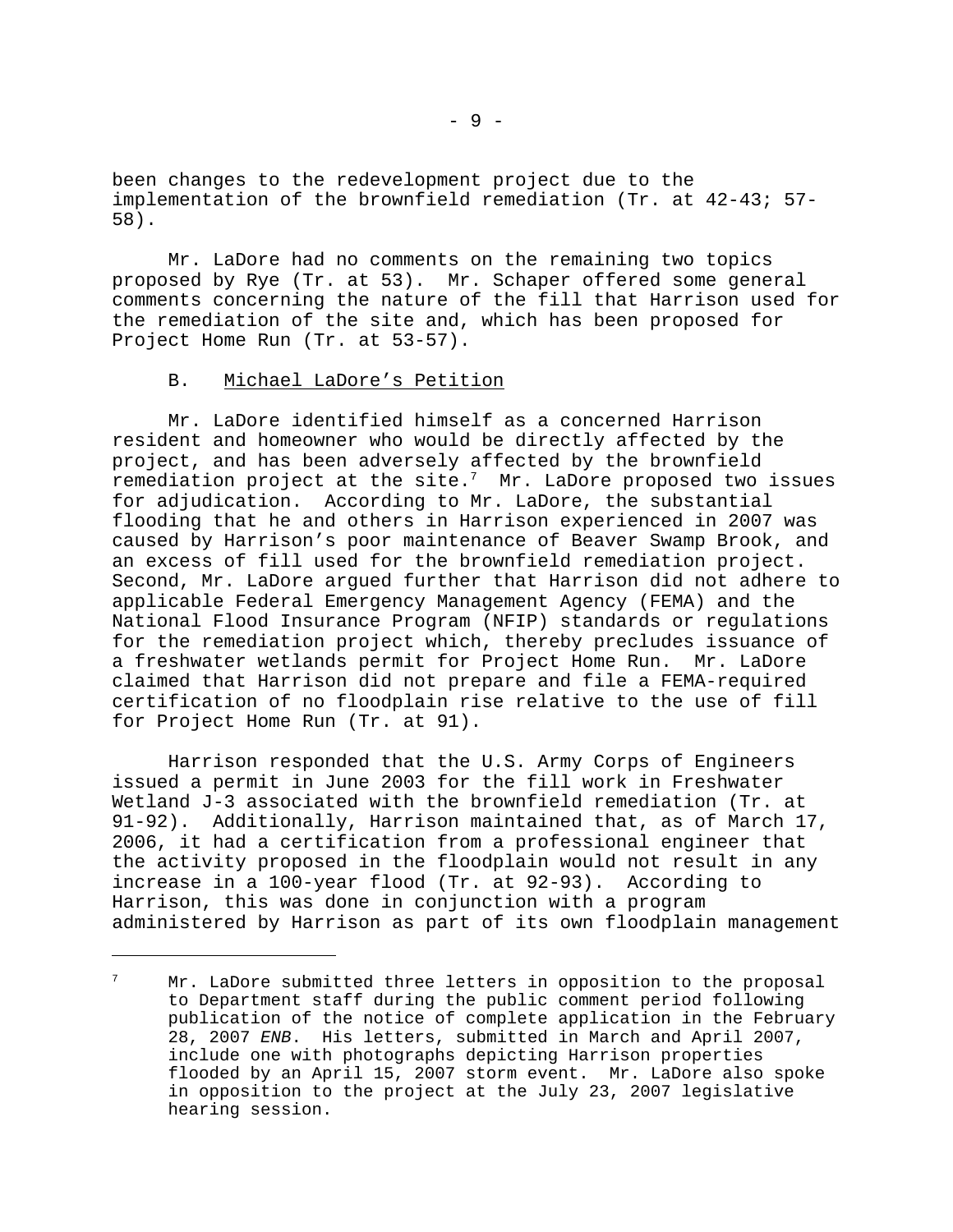program (Tr. at 93). Harrison disputed Mr. LaDore's contention that FEMA required it to file a "no-rise" certification in connection with either the brownfield remediation or Project Home Run (Tr. at 92-94). Furthermore, Harrison contended that both the type and amount of fill used on the brownfield remediation had been supervised, inspected, and accepted by Department staff (Tr. at 104).

During the foregoing discussion of Mr. LaDore's petition, Department staff reported that, after further consideration, it had an issue for adjudication concerning an item proposed in Rye's petition. According to Staff, based upon its preliminary review of Harrison's post-remediation certification materials submitted in July 2007, Harrison's stormwater analysis for the project would require adjudication (Tr. at 95-96). Specifically, Department staff proposed the following issue for adjudication:

"The issue is whether the functions and benefit of the wetlands under [ECL] Article 24 in terms of the stormwater retention would be adversely affected by the project, as well as whether the baseline conditions of the site today are adequately addressed in the permit documents. A better term for that would be floodplain storage as opposed to stormwater retention" (Tr. at 96, 100; bracketed material supplied).

Rye supported Staff's request (Tr. at 97-98). Department staff did not take any position with respect to the two items proposed in Mr. LaDore's petition (Tr. at 100-101). Mr. Schaper commented on the drainage problems that would likely impact the playing fields proposed by Harrison as a result of the type of fill being used on the project site (Tr. at 103-104).

Mr. LaDore's petition did not identify whether he is seeking either full or *amicus* party status (6 NYCRR 624.5[b][1][iv]). Following his initial presentation on the issues proposed in his petition, Mr. LaDore indicated that, in light of Rye's participation and the items identified in its petition, he preferred to proceed as an *amicus* party (Tr. at 90).

# C. Douglas Schaper's Petition

Mr. Schaper described himself as a concerned resident of Harrison. In his petition, Mr. Schaper acknowledged his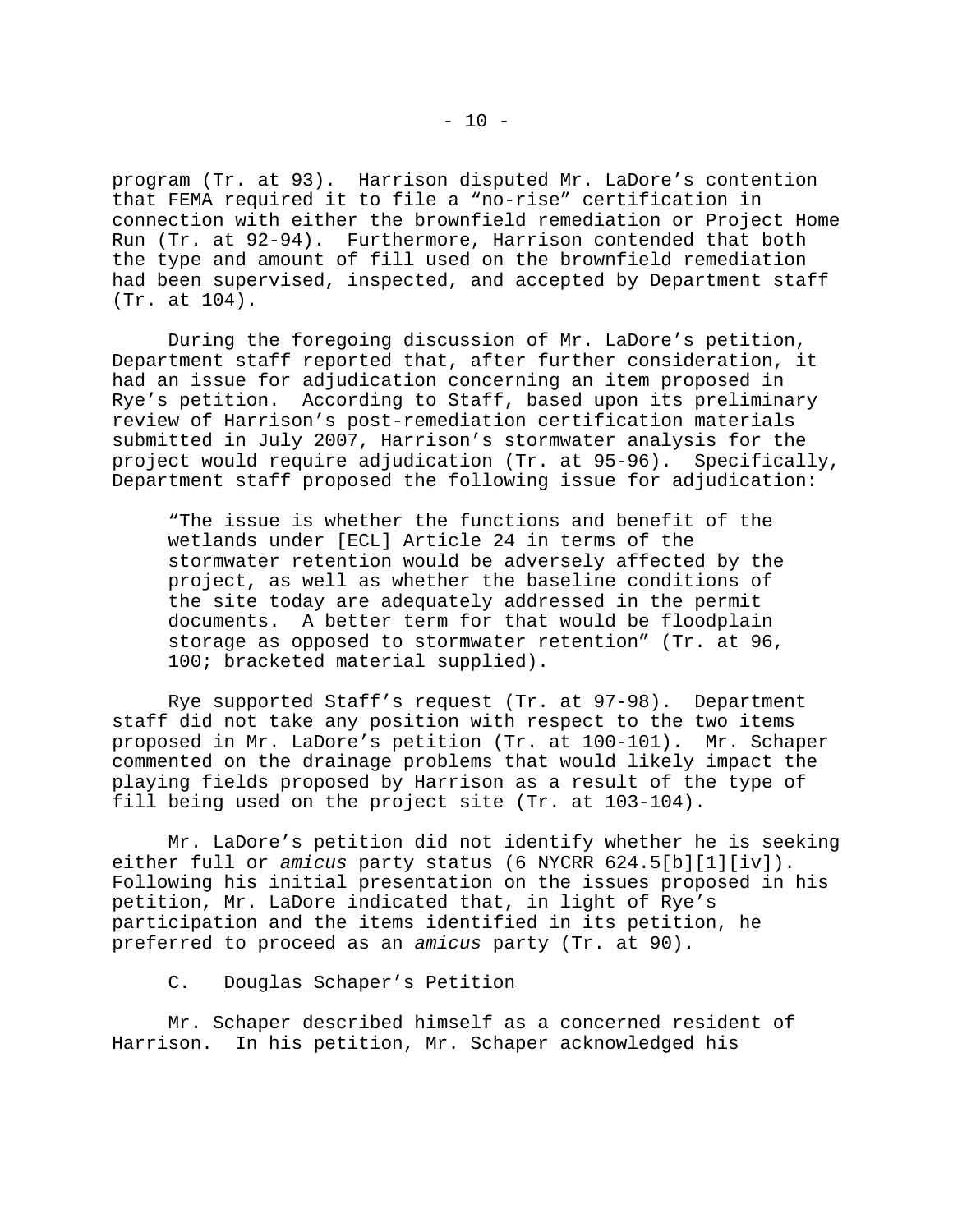tardiness (*see* 6 NYCRR 624.5[c])<sup>8</sup>, and explained that his ability to prepare a timely petition was hampered because he encountered difficulties in accessing and reviewing documents associated with Project Home Run at the office of the Commissioner of Public Works as provided for in the June 20, 2007 Notice. This was confirmed by Mr. Schaper in greater detail at the issues conference (Tr. at 31-33).

Harrison acknowledged there was some confusion within the office of the Commissioner of Public Works over which documents comprised the application materials when Mr. Schaper appeared at the municipal offices to review the materials on July 16, 2007 (Tr. at 33-34; 36-37). During the issues conference, Mr. Schaper requested additional time to review the application materials and, if necessary, supplement his petition (Tr. at 34-35), and Harrison agreed (Tr. at 37-38). Due to the lack of draft permits for the project and Harrison's submission of additional information to the Department in July 2007, the other issues conference participants reserved their rights to supplement their respective petitions for party status as well (Tr. at 84-85).

In his petition, Mr. Schaper proposed two issues for adjudication. First, Mr. Schaper contended that Harrison's proposal to place more fill in Freshwater Wetland J-3 for Project Home Run would cause drainage problems for the proposed athletic fields and contribute to additional flooding of Beaver Swamp Brook. Second, Mr. Schaper asserted that the design of, and engineering for, Project Home Run are flawed, due to the types of fill proposed and the geology of the site. (Tr. at 107-110.)

At the July 24, 2007 issues conference, Mr. Schaper stated that he would offer testimony, but would not call any other witnesses (Tr. at 106). However, in his letter dated August 20, 2007, Mr. Schaper identified additional witnesses that he would call at the adjudicatory hearing. Generally, they are residents of the Town of Harrison.

Harrison responded that the fill used in conjunction with the brownfield remediation was not impermeable as alleged by Mr. Schaper (Tr. at 112). Additionally, according to Harrison, the freshwater wetlands application includes a grading plan that shows positive drainage from the proposed fields (Tr. at 112).

<sup>&</sup>lt;sup>8</sup> The filing deadline, as set forth in the June 20, 2007 Notice, was July 17, 2007. Mr. Schaper's petition was dated July 19, 2007 and was received by the ALJs on July 23, 2007.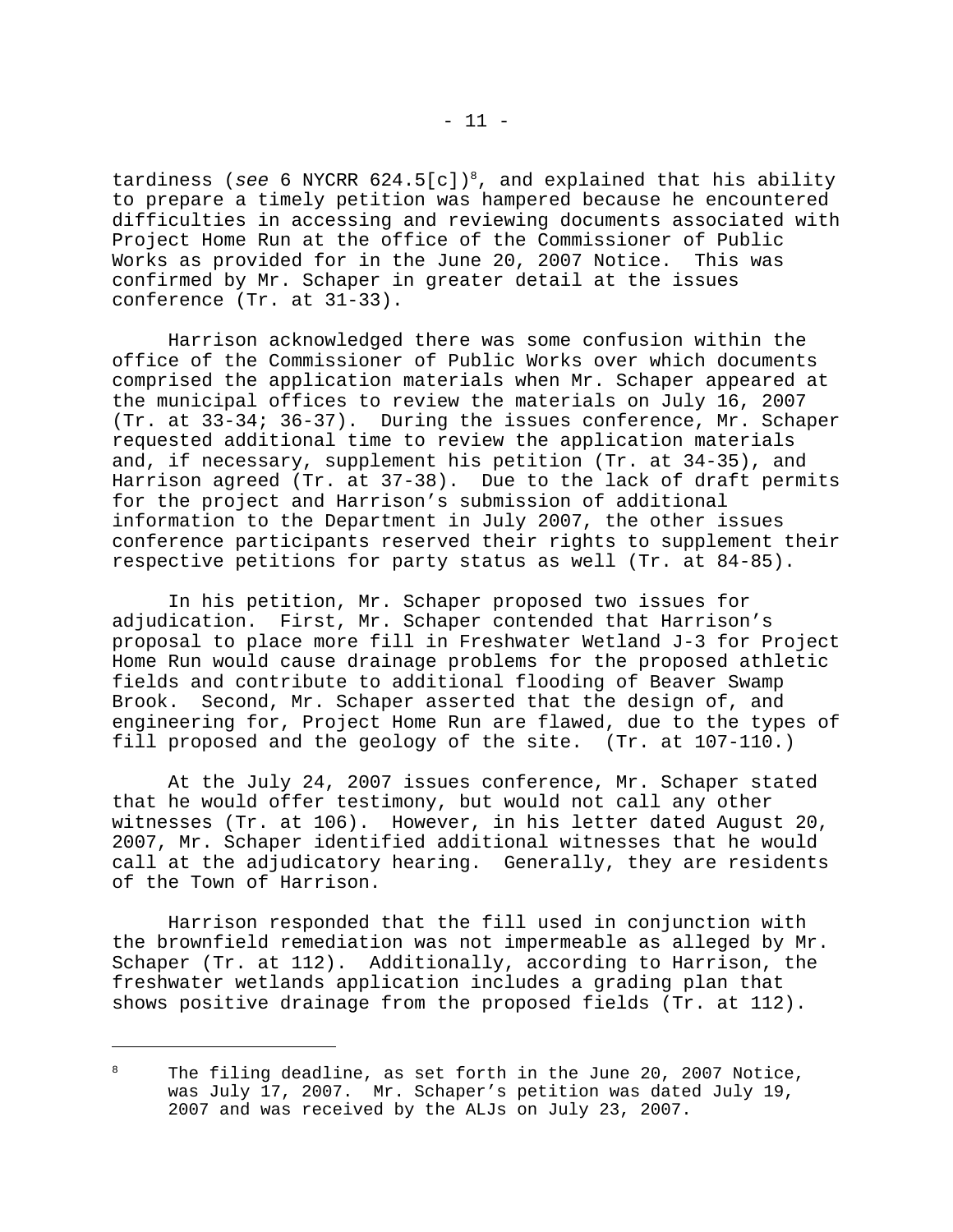Moreover, Harrison maintained that its geotechnical consultant has prepared a plan showing that the project site is feasible for drainage and soil consolidation (Tr. at 112-113).

According to Rye and Department staff, Harrison's geotechnical report was not submitted with the application materials and, therefore, they did not review it (Tr. at 113- 114). Department staff was also concerned about the possibility of subsidence of the recreational fields over time following completion of the project, and the potential need for additional fill at the site in the future (Tr. at 115). Harrison stated that Department staff's concerns are fully addressed in the geotechnical report prepared by Harrison's consultant (Tr. at 115).

The other issues conference participants did not comment further about Mr. Schaper's petition for party status (Tr. at 116). Mr. Schaper's petition did not specifically identify whether he is seeking either full or *amicus* party status (*see* 6 NYCRR 624.5[b][1][iv]). Upon inquiry from the ALJs, Mr. Schaper said that he wants to be a full party (Tr. at 106; 110-112).

## III. Additional Information

At the conclusion of the July 24, 2007 issues conference, the ALJs and participants discussed the need to exchange and review additional information. This information included, among other things, Harrison's geotechnical report concerning Project Home Run, and the draft engineering report and certification related to the brownfield remediation. Consequently, the ALJs reserved on the requests for party status. (Tr. at 116-121; 124- 127.)

From July 2007 until October 2008, the issues conference participants exchanged numerous documents related to the brownfield remediation and Project Home Run. A list of documents is attached to this ruling as Appendix B.

In a letter dated April 9, 2008, ALJ Sanza advised the issues conference participants that he recused himself from this matter.

With a cover letter dated May 1, 2008, Department staff circulated a consolidated draft permit for Project Home Run to the issues conference participants. Subsequently, in a letter dated July 3, 2008, Michael J. Ryan, P.E., Remedial Bureau Section Chief, from the Department's Division of Environmental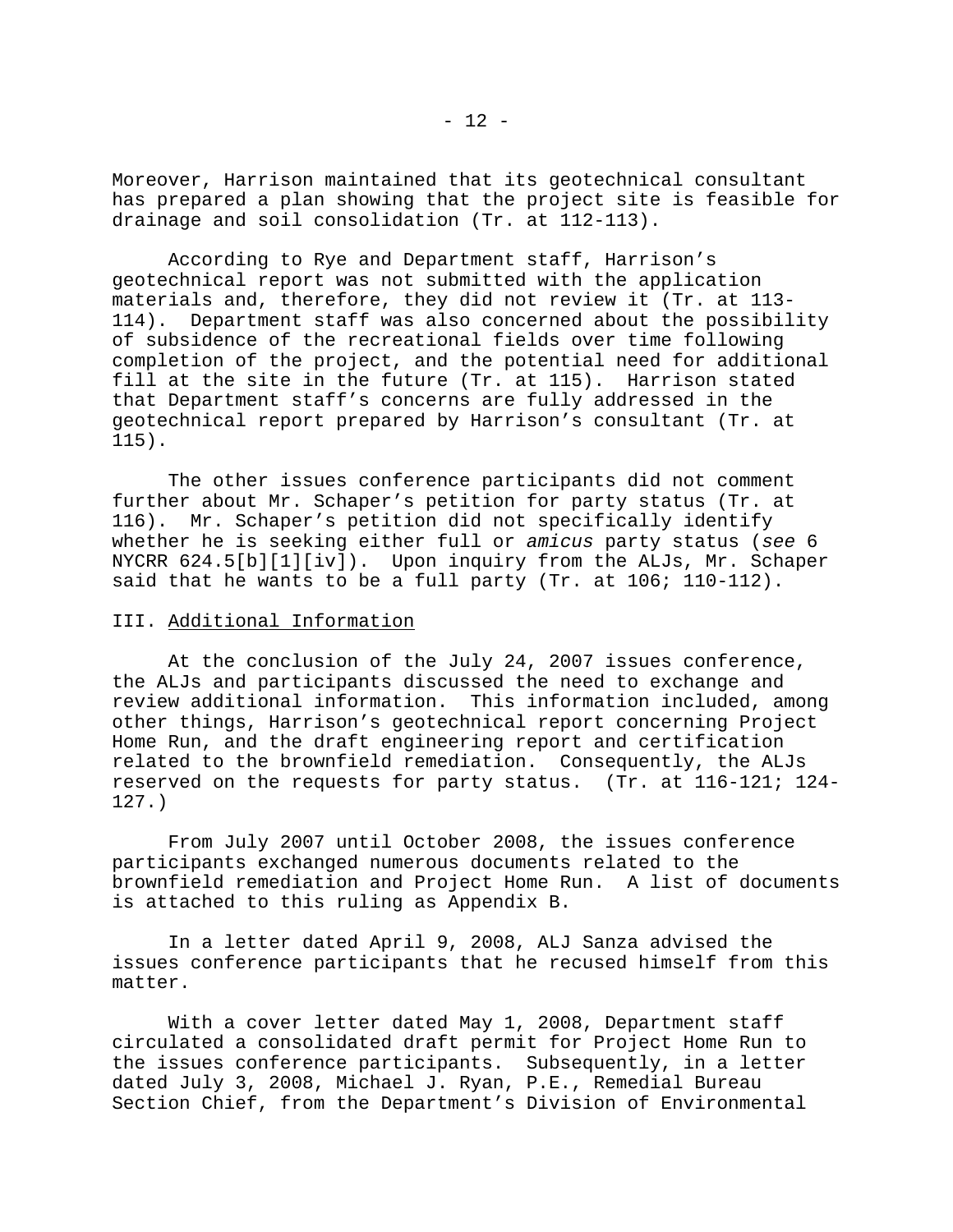Remediation, advised Commissioner Wasp that Department staff approved the revised draft final engineering report (FER) for the brownfield remediation. In a separate letter dated July 3, 2008 Staff directed Harrison to provide each issues conference participant with a copy of the FER. The issues conference participants and their respective consultants were provided the opportunity to review Staff's draft permit and the FER.

With a scheduling order dated September 19, 2008, I provided the issues conference participants with the opportunity to file a supplemental or modified petition by October 16, 2008. In addition, the September 19, 2008 order advised the participants that the issues conference related to Project Home Run would reconvene at 10:00 a.m. on November 18, 2008 in Harrison.

## IV. Issues Conference (November 18, 2008)<sup>9</sup>

The prospective intervenors supplemented their respective petitions. Mr. Schaper filed a letter dated October 12, 2008. Mr. LaDore filed a letter dated October 15, 2008. Mr. Plunkett, on behalf of Rye, filed an Amended/Supplemented Petition for Full Party Status dated October 16, 2008.

As scheduled the issues conference reconvened at 10:00 a.m. on November 18, 2008 at the Harrison Public Library in Harrison, New York. Harrison was represented by Frank Allegretti, Esq., Town Attorney for Harrison. In addition, Mayor/Supervisor Joan Walsh, Harrison Public Works Commissioner Robert Wasp, and consultant, Bhavin Gandhi from Leonard Jackson Associates appeared for Harrison.

For the November 18, 2009 issues conference, there was a substitution of counsel for Staff. Assistant Regional Attorney Carol Blackmann Krebs, Esq. appeared on behalf of Department staff. Other Department staff in attendance included Scott Sheeley (Environmental Analyst, Division of Environmental Permits), Heather Gierloff (Biologist, Division of Fish and Wildlife), Kelli A. Higgins, P.E. (Environmental Engineer, Floodplain Management Section, Division of Water), and Michael J. Ryan, P.E. (Remedial Bureau Section Chief, Division of Environmental Remediation).

 $9$  The transcript pages for the November 18, 2008 issues conference session are numbered 129 through 253, inclusive.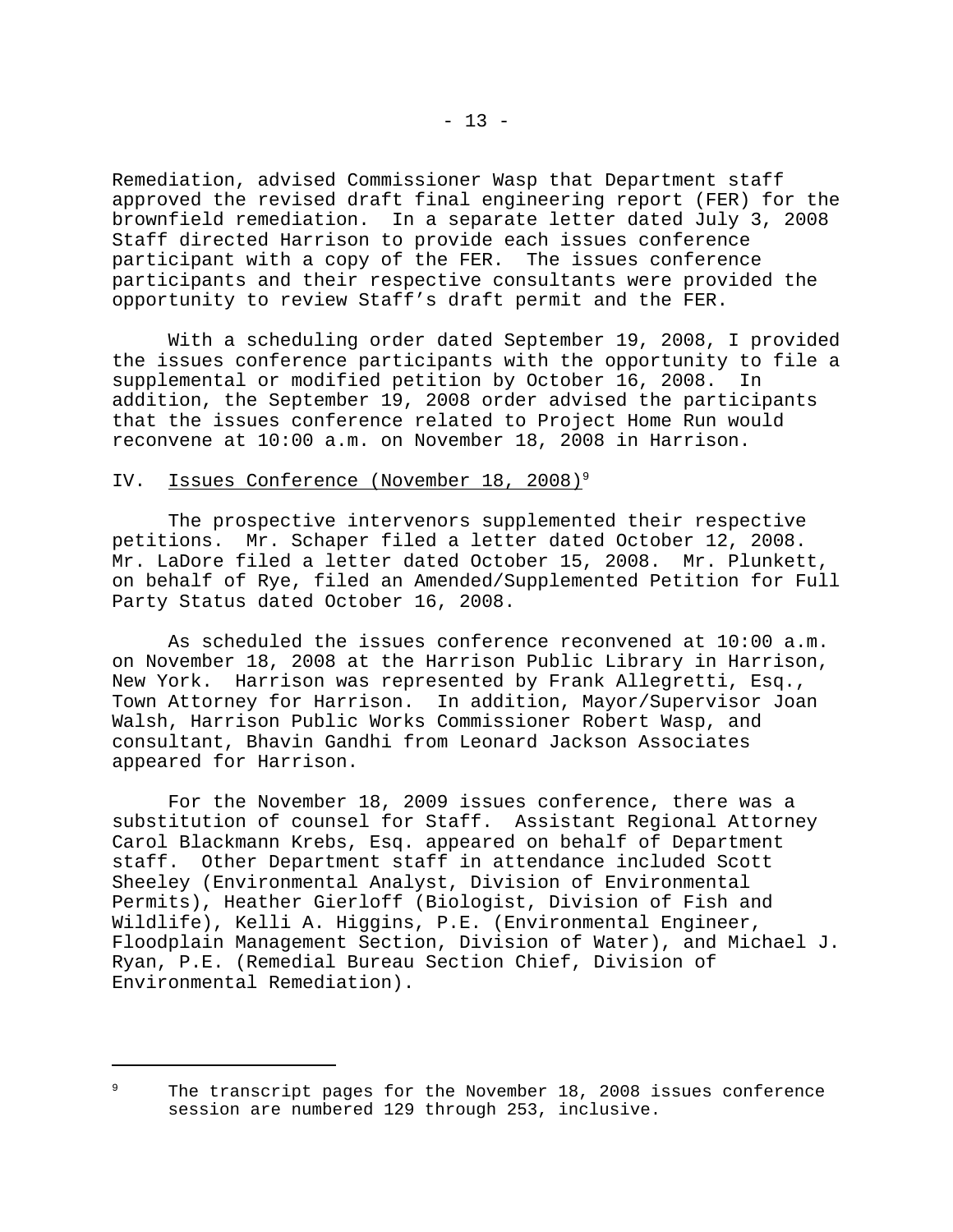Rye appeared and was represented by its corporation counsel Kevin J. Plunkett, Esq. and Kristen Kelley Wilson, Esq. Other individuals in attendance on behalf of Rye were its consultant, Laura Tessier (Tessier Environmental Consulting). Michael LaDore and Douglas Schaper appeared and represented themselves.

## A. Department Staff

# 1. Consolidated Draft Permit

During the November 18, 2008 issues conference, Department staff's draft permit was marked for identification as Exhibit 6 (Tr. at 137). The draft permit includes conditions related to the water quality certification (Section 401 of the federal Clean Water Act, 6 NYCRR 608.9), and the activities regulated pursuant to ECL Article 24 (Freshwater Wetlands Act). Special Condition No. 2 (Exhibit 6, p. 4 of 5), would require Harrison to comply with all applicable requirements related to the State Pollutant Discharge Elimination System (SPDES) General Permit for stormwater discharges from construction activities (GP-0-08-002). With respect to the use of pesticides, Ms. Gierloff, the Staff Biologist, explained that Harrison would develop a plan for Staff's review to control phragmities. After Staff approves the plan, Ms. Gierloff said that Harrison may apply an herbicide consistent with the approved plan. (Tr. at 137-139; Exhibit 6, Special Condition No. 7, p. 4 of 5.) According to Department staff, the draft permit is consistent with all applicable regulatory standards and requirements (Tr. at 140).

Harrison reviewed Staff's draft permit, and accepted the terms and conditions of the draft permit (Tr. at 143). Consequently, there are no disputes between Department staff and Harrison over a substantial term or condition of the draft permit (*see* 6 NYCRR 624.4[c][1][i]).

In its October 16, 2008 Amended/Supplemental Petition (at 24-25 [Issue IX]), Rye outlined its concerns about the draft permit (Tr. at 143-144). First, Rye noted that Harrison's June 23, 2004 negative declaration characterized Project Home Run as an unlisted action (*see* 6 NYCRR 617.2[ak]), but the draft permit characterizes it as a Type I action (*see* 6 NYCRR 617.2[ai], 617.4[b]). This discrepancy is discussed further below. Second, Rye observed that the draft permit does not identify a specific amount of fill that would be permitted in Freshwater Wetland J-3 and the adjacent area. Rye asserted that if Harrison needs more fill, then the Department should either modify the permit (if it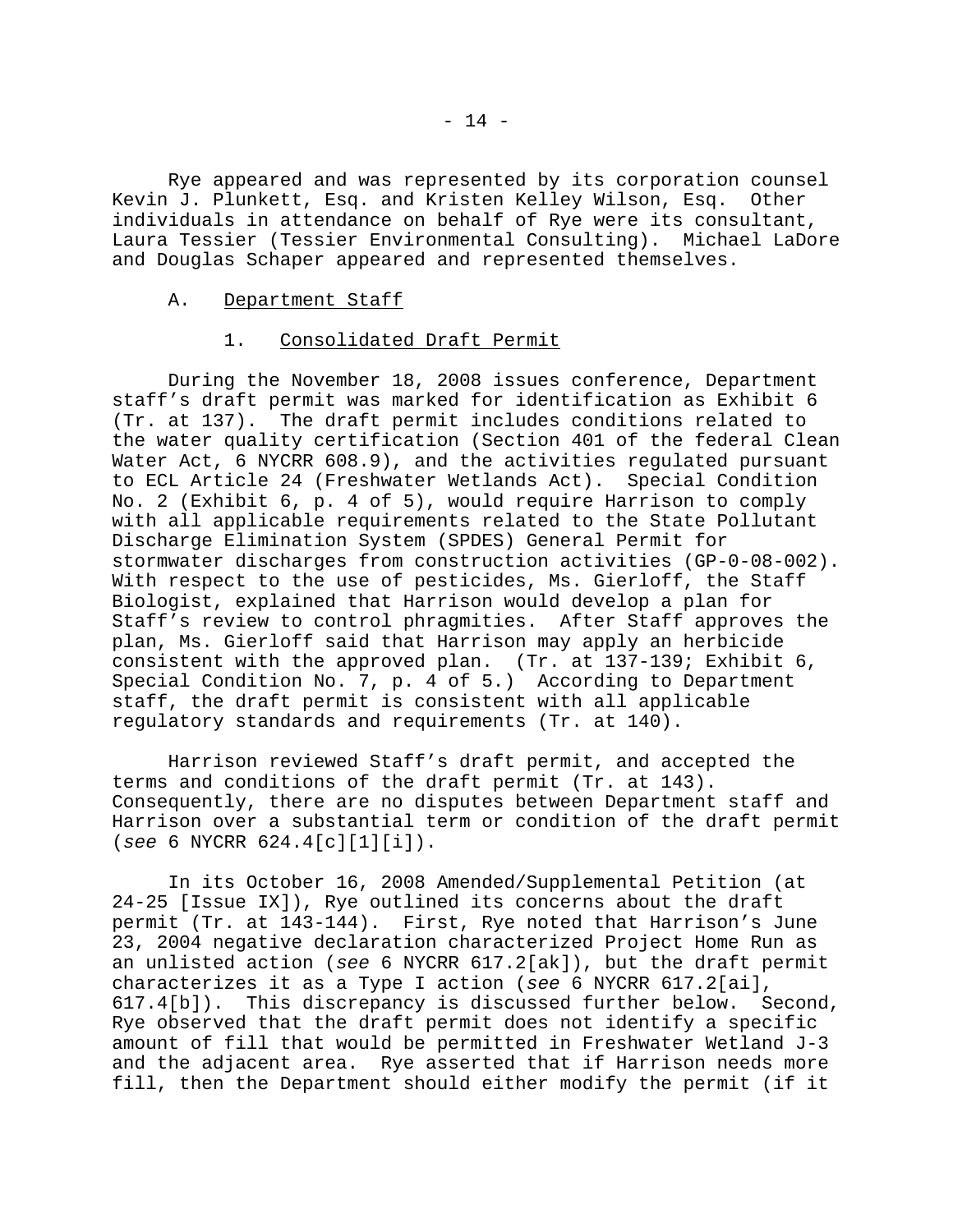is subsequently issued), or require Harrison to file a new permit application.

Third, Rye asserted that Harrison has not submitted any freshwater wetland monitoring reports about the success of the wetland mitigation implemented over the past two years. Rye recommended that Staff require Harrison to provide a report about the success of the wetland mitigation plan as a prerequisite to receiving the requested permit because the outcome of the report may require Staff to modify the terms and conditions of the draft permit. Finally, Rye argued that Harrison should be required to verify the accuracy of the 2006 maps that have served as the base plans for the permit application.

In addition to the comments in the October 16, 2008 Amended/Supplemented Petition, Rye also offered a report at the November 18, 2008 issues conference that Ms. Tessier prepared entitled, *Justification to Deny NYS DEC Freshwater Wetland Permit Application No. 3-5528-00104/00001*. Ms. Tessier's comments about the draft permit are identified as Exhibit 7, and the issues conference participants were provided the opportunity to review and respond to these comments. (Tr. at 146-148, 246-248.)

Mr. LaDore opposed the issuance of the draft permit (Tr. at 170). Mr. Schaper expressed concern about the lack of attention to the fill that would be brought to the site, and echoed the concerns expressed by the other prospective intervenors (Tr. at 170-171).

# 2. Floodplain Review

During the July 24, 2007 issues conference session, Department staff had identified an issue for adjudication concerning stormwater retention and flood assessment that Harrison had undertaken up to that date (Tr. at 95-96). According to Staff, one of the benefits associated with Freshwater Wetland J-3 is flood protection and storage (Tr. at 218). At the November 18, 2008 issues conference session, Department staff stated that Harrison had adequately addressed these concerns in subsequent submissions (Tr. at 140-141). The relevant submissions are listed in Appendix B to this ruling, and include the Leonard Jackson Associates October 23, 2007 Hydrologic and Hydraulic Analysis and the Leonard Jackson Associates letter dated January 29, 2008. Prior to the November 18, 2008 issues conference, Ms. Krebs circulated a letter dated April 8, 2008 on behalf of Department staff (Tr. at 157). According to the April 8, 2008 letter, Department staff concluded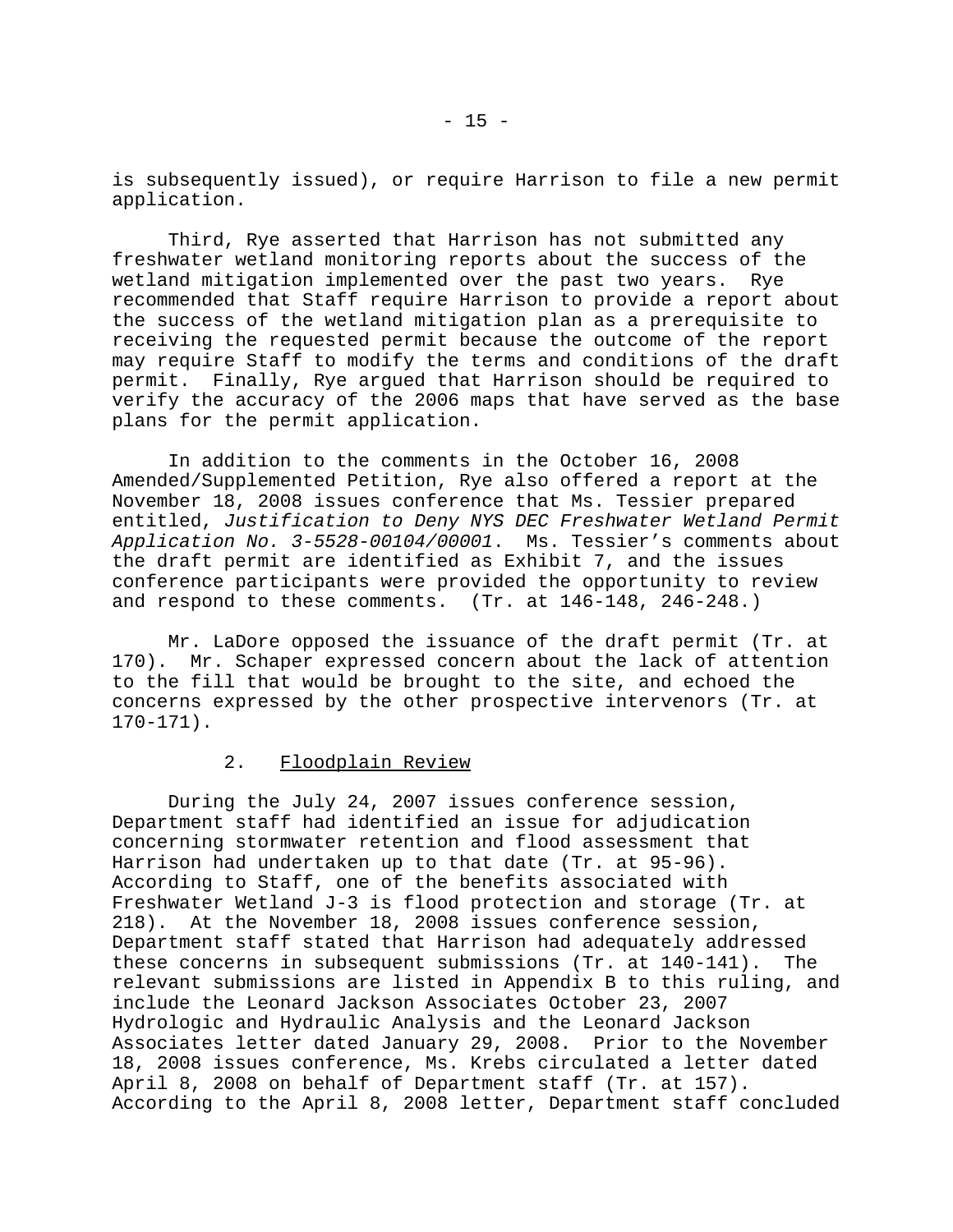that the remediation project had no significant impact on flooding upon review of the October 23, 2007 Hydrologic and Hydaulic Analysis and the Leonard Jackson Associates January 29, 2008 letter (*also see* Tr. at 142, 156, 204, 218).

Rye, however, has concerns about the Leonard Jackson Associates October 23, 2007 Hydrologic and Hydraulic Analysis and the Leonard Jackson Associates letter dated January 29, 2008. The City's engineering consultant, Kevin Loyst, P.E. from the FMP Group (Ronkonkoma, New York), prepared a letter dated July 31, 2008, and requested additional information from Leonard Jackson Associates (Tr. at 149-151). During the issues conference, counsel for Rye agreed to provide copies of Mr. Loyst's July 31, 2008 letter to the issues conference participants. With an email dated November 19, 2008, Ms. Wilson distributed an electronic copy of Mr. Loyst's July 31, 2008 letter. I stated during the issues conference that the two documents (*i.e.*, Mr. Loyst's July 31, 2008 letter and Rye's August 8, 2008 cover letter) would be marked collectively for identification as Exhibit 9 (Tr. pp. 246-247).

On behalf of Harrison, Mr. Wasp said that Leonard Jackson Associates had prepared a response to Mr. Loyst's July 31, 2008 letter, and offered copies at the issues conference (Tr. at 151- 152, 155). I marked the Leonard Jackson Associates response for identification as Exhibit 8 (Tr. at 166, 246, 247). This document is described as the November 17, 2008 Leonard Jackson Associates report (Tr. at 184). Department staff, however, was not aware of the inquiry made by Rye (Tr. at 156). At the conclusion of the November 18, 2008 issues conference, the participants were provided the opportunity to review and comment about Exhibits 8 and 9 (Tr. at 246-248).

At the November 18, 2008 issues conference, Mr. Schaper asserted there are significant flaws in the computer models used to analyze the effects of storm events, and that the flaws and limitations of these models should be taken into account (Tr. at 163-164).

According to Mr. LaDore, Harrison has not complied with federal requirements concerning floodplain management. He argued that Harrison must obtain a "no-rise" certificate for development in a special flood hazard area (Tr. at 168). Staff contended, however, that Mr. LaDore's references to federal requirements are beyond the scope of this proceeding (Tr. at 171-173). Mr. LaDore asserted further that federal funds were used to finance the remediation, which would therefore require compliance with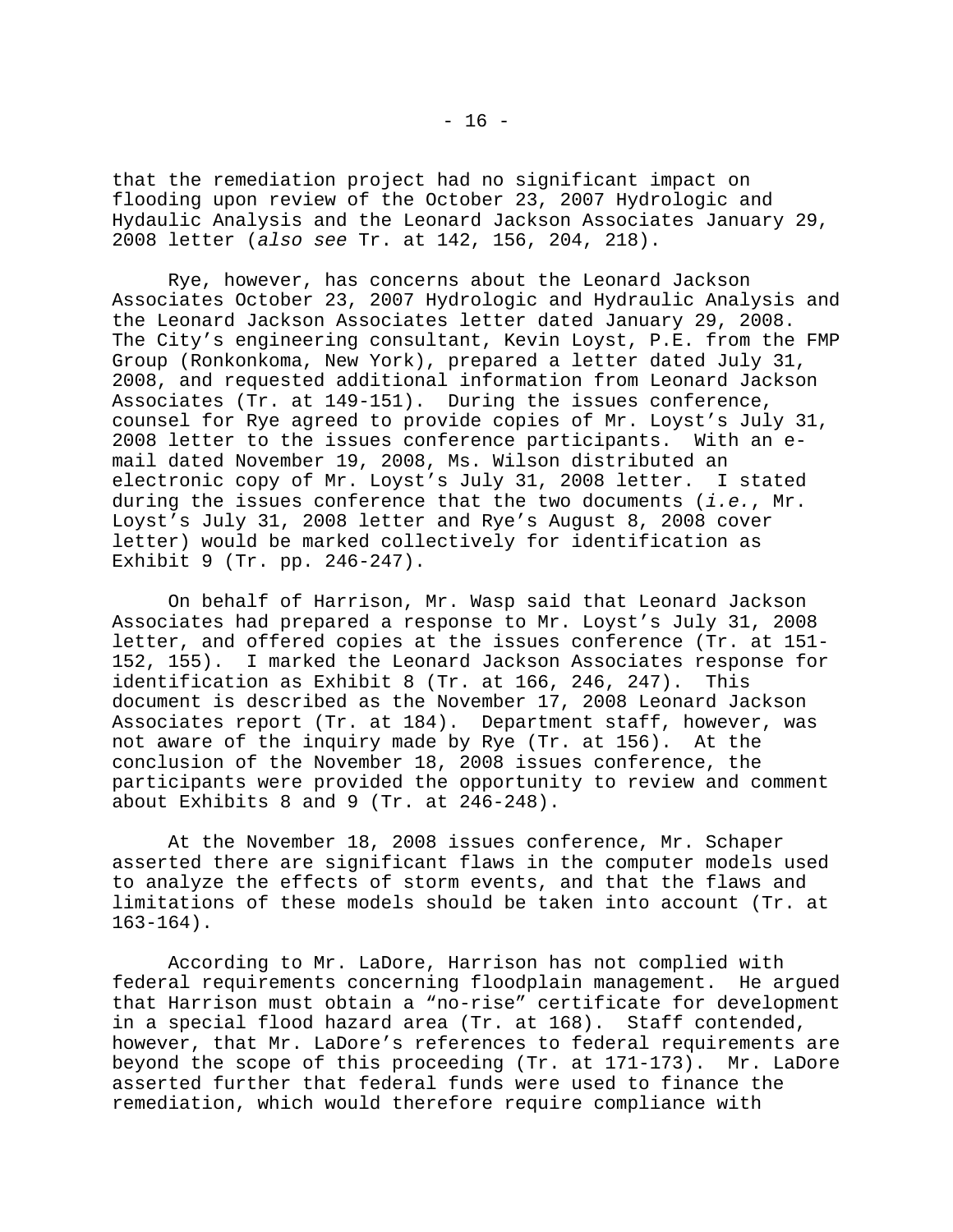federal requirements for floodplain development (Tr. at 172). Department staff stated that the "no-adverse impact" concept is part of a model local floodplain development permit law, and not a DEC regulation (Tr. at 172-173).

Rye contended that the authorization for the water quality certification stems from the federal Clean Water Act, which may require Staff to determine whether Project Home Run complies with federal requirements related to floodplain development (Tr. at 175-176). To support this contention, Mr. Plunkett noted that the Special Conditions outlined on pages 4 of 5 and 5 of 5 of the draft permit (Exhibit 6) refer to § 401 of the federal Clean Water Act (Tr. at 179). According to Department staff, the water quality certification is a State, rather than a federal, certification. Staff also noted that the SPDES program is a federally delegated program, and the Department implements the program pursuant to a State statute and regulations duly promulgated by the Department, but not the federal Clean Water Act. (Tr. at 176-177.)

At the November 18, 2008 issues conference, Ms. Krebs noted, on behalf of Department staff, that FEMA amended the flood insurance rate map in September 2007. Consequently, the analysis presented in the Leonard Jackson Report concerning the floodway and floodplain at the site would need to be revisited to reflect the September 2007 changes to the flood insurance rate map. (Tr. pp. 140-141.) Harrison agreed to provide revised information responsive to the change in an expedited manner (Tr. p. 142). With a cover letter dated December 17, 2008, Mr. Gandhi, on behalf of Leonard Jackson Associates, submitted the *Beaver Swamp Brook Floodway Analysis* dated December 16, 2008. In a scheduling memorandum, I advised the issues conference participants that the December 16, 2008 Floodway Analysis would be identified as Exhibit 10.

# B. Michael LaDore's Supplemented Petition

In his October 15, 2008 letter, which supplements his original petition dated June 29, 2007, Mr. LaDore restated his request for amicus status. Mr. LaDore identified six issues in his October 15, 2008 supplemental petition. First, Mr. LaDore noted that Harrison filed a notice of intent on April 11, 2002 as the SEQRA lead agency. According to Mr. LaDore, Harrison made misrepresentations in that notice of intent, which consequently raised several critical issues associated with bringing additional fill on the site as proposed in the pending permit application.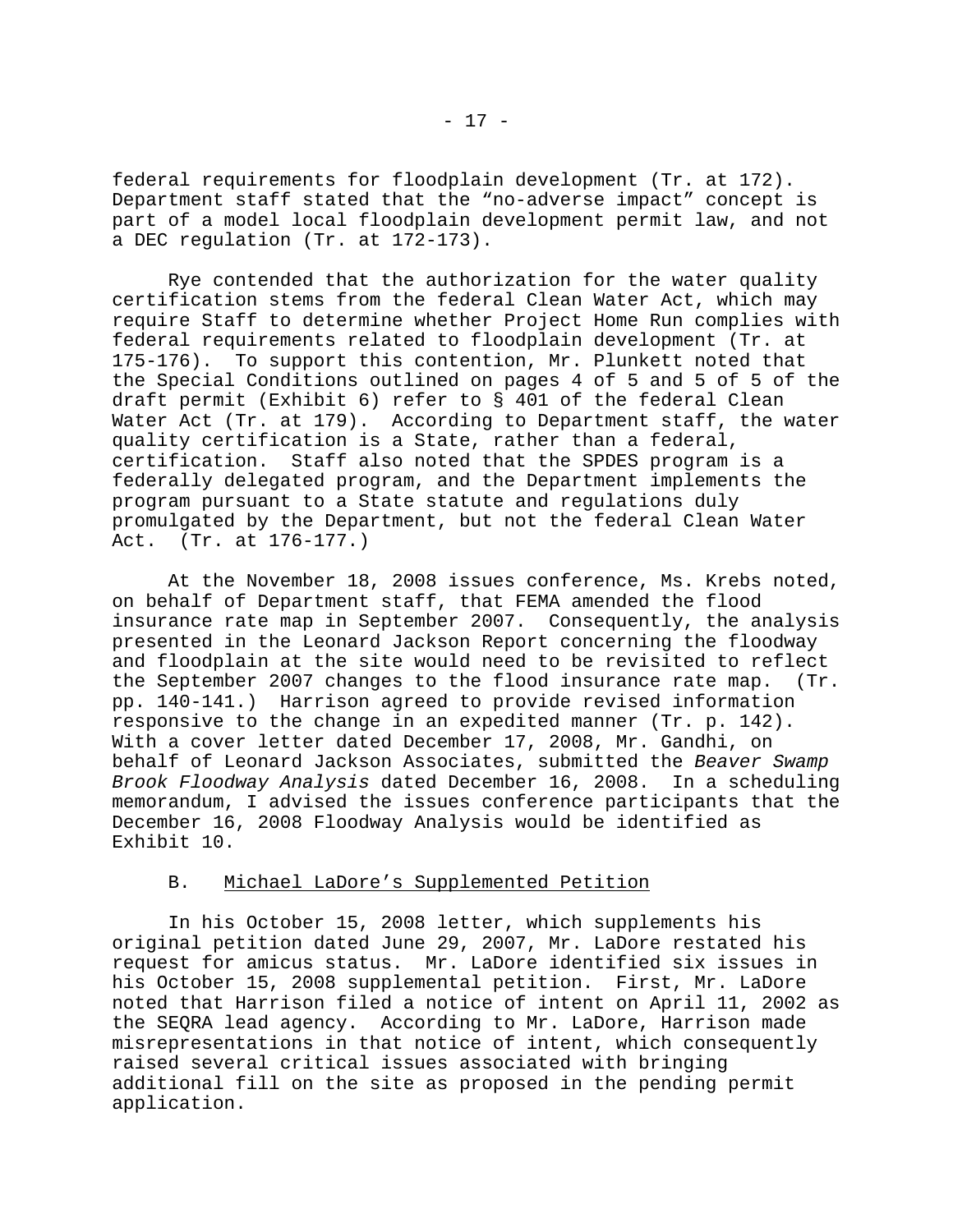Second, Mr. LaDore contended that Harrison did not notify FEMA that over 30,000 cubic yards of fill and top soil were brought to the site as part of the brownfield remediation. According to Mr. LaDore, the remediation was limited to removing two feet of contaminated material from the site, which would have totaled only 16,000 cubic yards. Mr. LaDore argued that placing additional fill on the site would require Harrison to file and obtain a "no-rise" certification, and Harrison has not yet done so. During the November 18, 2008 issues conference, Mr. LaDore stated that he had raised this issue in July 2007 (Tr. at 187).

Third, Mr. LaDore explained in his October 15, 2008 supplemental petition that he filed a request with Harrison pursuant to the Freedom of Information Law (FOIL) about whether Harrison prepared an EIS. According to Mr. LaDore, Harrison did not file an EIS, which he asserted is a violation of Executive Order 11988 (Floodplain Management [42 FR 26941; 3 CFR 1977]). Fourth, Mr. LaDore referred to Harrison's July 2003 SEQRA determination, which states, among other things, that the remediation project would not create any new flooding impacts, and that the post-remediation project elevations would not exceed the pre-remediation project evaluations. Mr. LaDore argued that because more than the expected amount of fill had been brought to the site during the remediation, the pre-remediation project elevations were exceeded.

As the fifth proposed issue, Mr. LaDore referred to Harrison's resolution dated June 23, 2004, which states, among other things, that a viable mitigation program was developed to avoid flooding impacts. According to Mr. LaDore, Harrison has not implemented the mitigation program, and the lack of any implemented mitigation program has contributed to flooding. Finally, Mr. LaDore argued in his October 15, 2008 supplemental petition that the Leonard Jackson Associates reports are internally inconsistent, and should be reviewed carefully.

Rye joined in asserting that the issues proposed in Mr. LaDore's October 15, 2008 petition are issues for adjudication (Tr. at 188). Harrison argued, however, that Mr. LaDore's October 15, 2008 petition does not propose any issues for adjudication (Tr. at 188).

In addressing Mr. LaDore's proposed issues for adjudication, Department staff made a distinction between the "floodway" and the "floodplain." According to Ms. Higgins, placing fill in the floodplain is "an allowable activity" (Tr. at 190). Ms. Higgins stated that prior to September 2007, the proposed location for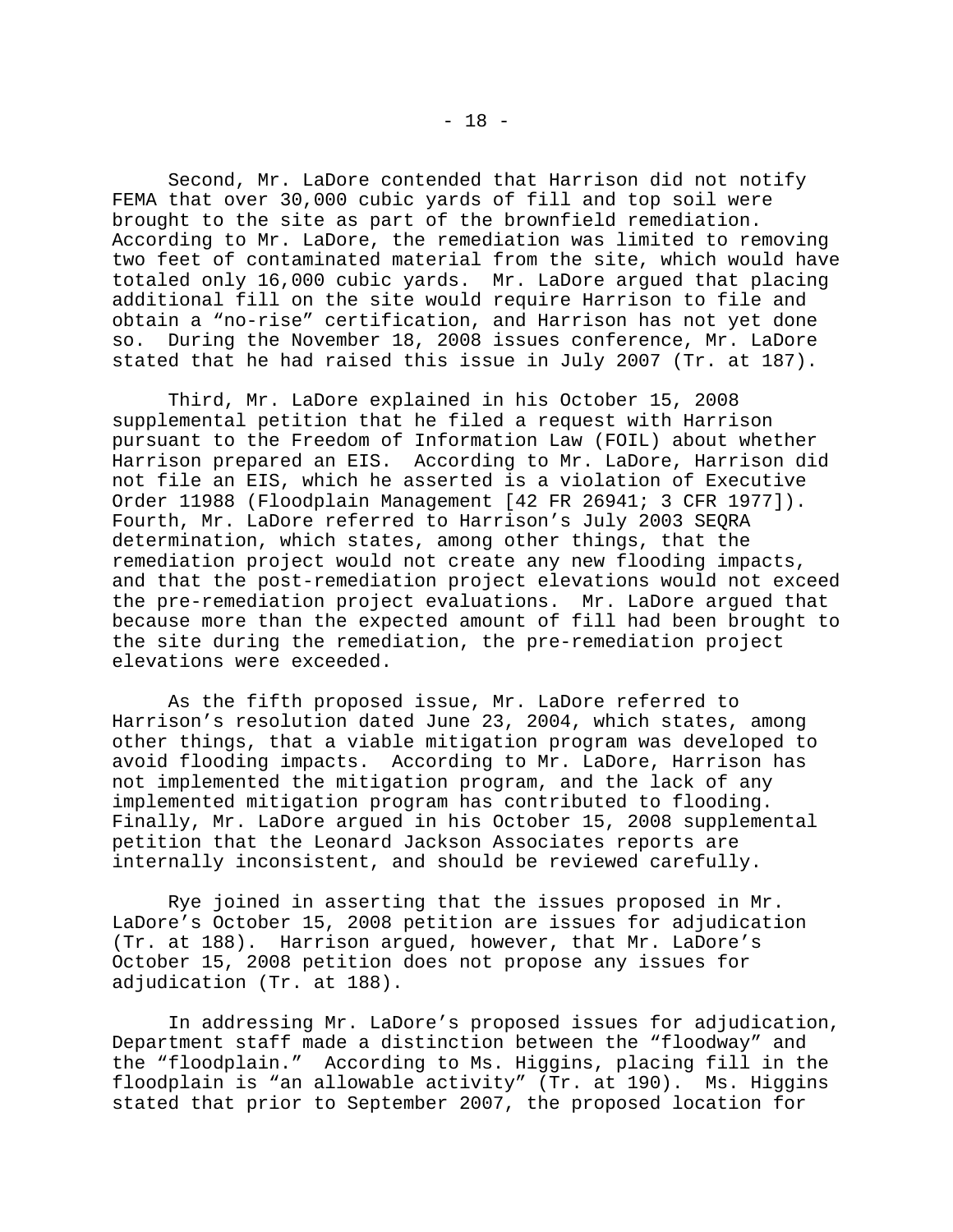the fill associated with the brownfield remediation was in the floodplain, but outside the floodway. Under these circumstances, Ms. Higgins stated that fill could be placed in the 100-year floodplain that would displace (or elevate) the floodplain up to 12 inches. (Tr. at 190-191.)

Ms. Higgins noted, however, that in the vicinity of the site, FEMA amended the federal flood insurance rate map in September 2007. As a result, areas of the site that would be filled in conjunction with Project Home Run, and which are now located in the floodway, would require a certificate. (Tr. at 191-192.) Ms. Higgins explained that Harrison would need to comply with its local law concerning flood damage prevention (Tr. at 192). Ms. Higgins explained further that NFIP is a federal program that is administered by localities. To participate, localities must comply with FEMA guidelines, and in return, the localities may purchase flood insurance from the federal government. (Tr. at 192.) With reference to General Condition No. 3 on page 3 of 5 of the draft permit (Exhibit 6), Staff noted that Harrison would be required to obtain any other applicable approval from the US Army Corps of Engineers and the locality, for example (Tr. at 194).

# C. Douglas Schaper's Supplemented Petition

In his October 12, 2008 letter, which supplements his July 19, 2007 petition for full party status (Tr. at 199), Mr. Schaper observed that adverse environmental impacts have resulted from the brownfield remediation, and contended that additional adverse impacts would result if the Commissioner approved a permit for Project Home Run. Given the adverse impacts associated with the brownfield remediation, Mr. Schaper is skeptical of the studies undertaken by Harrison's consulting engineer. Consequently, Mr. Schaper objected to the placement of any more fill on the site.

Mr. Schaper posited whether the scope and purpose of Project Home Run would be different if Department staff and Harrison officials owned property that was damaged during the April 2007 flooding. Mr. Schaper noted the inequities associated with those who will continue to be adversely impacted by the project, and those who would benefit from it. According to Mr. Schaper, the only way to serve the public interest would be to restore the wetlands to their original state, as best as possible.

Mr. LaDore and Rye did not comment about Mr. Schaper's October 12, 2008 letter (Tr. at 198). Harrison argued that Mr. Schaper did not identify any issues for adjudication (Tr. at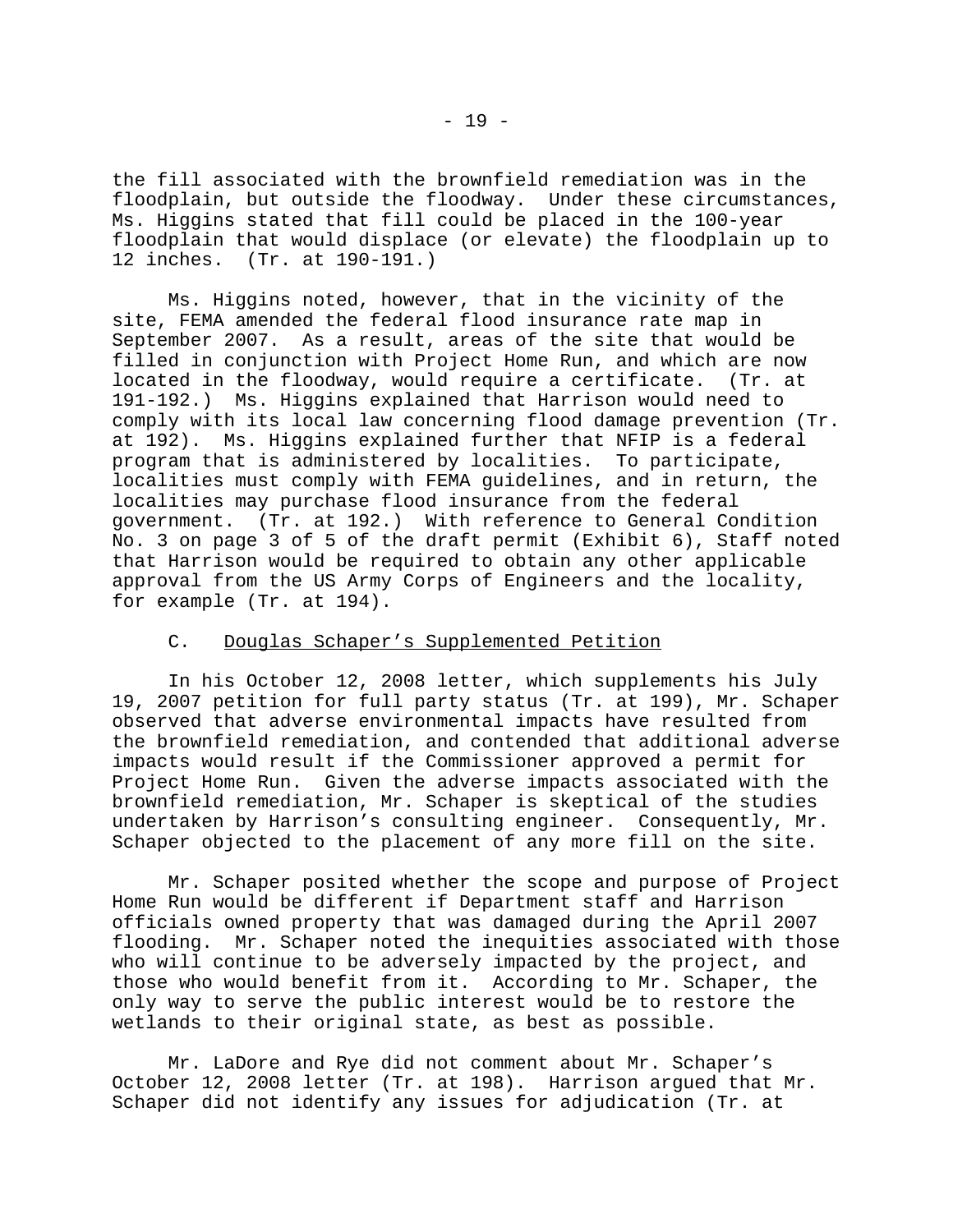198). Department staff did not comment about Mr. Schaper's October 12, 2008 letter (Tr. at 198).

# D. The City of Rye's Amended/Supplemented Petition

In the October 16, 2008 Amended/Supplemented Petition, Rye reiterated the issues initially proposed in its July 16, 2007 petition, and beginning on page 23 asserted additional issues for adjudication (Tr. at 200). At the November 18, 2008 issues conference, Mr. Plunkett explained that, with respect to the initial set of proposed issues, the brownfield remediation is fundamental to the redevelopment project (*i.e.*, Project Home Run). According to Mr. Plunkett, the remediation project that Harrison actually implemented has deviated drastically from the original scope, and from the approved ROD. Rye asserted that the change in the original scope of the remediation was substantial, and argued that the focus of the adjudicatory hearing should be to address the deviations from the original brownfield remediation in order to correct significant adverse environmental impacts that have resulted. (Tr. at 201-202.)

# 1. Proposed Issues I through VI, inclusive

With respect to the first set of proposed issues asserted by Rye (October 16, 2008 Amended/Supplemented Petition at 8-16), Department staff noted that the proposed issues relate to the environmental reviews undertaken by Harrison and the resulting negative declarations. In Staff's view, Harrison complied with all applicable SEQRA requirements. (Tr. at 205.) Nevertheless, there was a lengthy discussion at the November 18, 2008 issues conference about this topic and the issues proposed by Rye related to Harrison's SEQRA review of Project Home Run.

On behalf of Department staff, Mr. Ryan explained the steps associated with developing a ROD and implementing it. In general, a contaminated site is identified for remediation, and on-site sampling is undertaken to estimate the extent of the contamination. Based on the estimated extent of the contamination, the ROD is developed, which Mr. Ryan characterized as an outline. According to Mr. Ryan, the actual area of contamination is often underestimated. As a result, the scope of the excavation will change. The area of the excavation may increase, the depth of the excavation may increase, or both the area and the depth of the excavation may increase. Depending on the net increase, Mr. Ryan said that Department staff would evaluate whether to modify the ROD. (Tr. at 207.)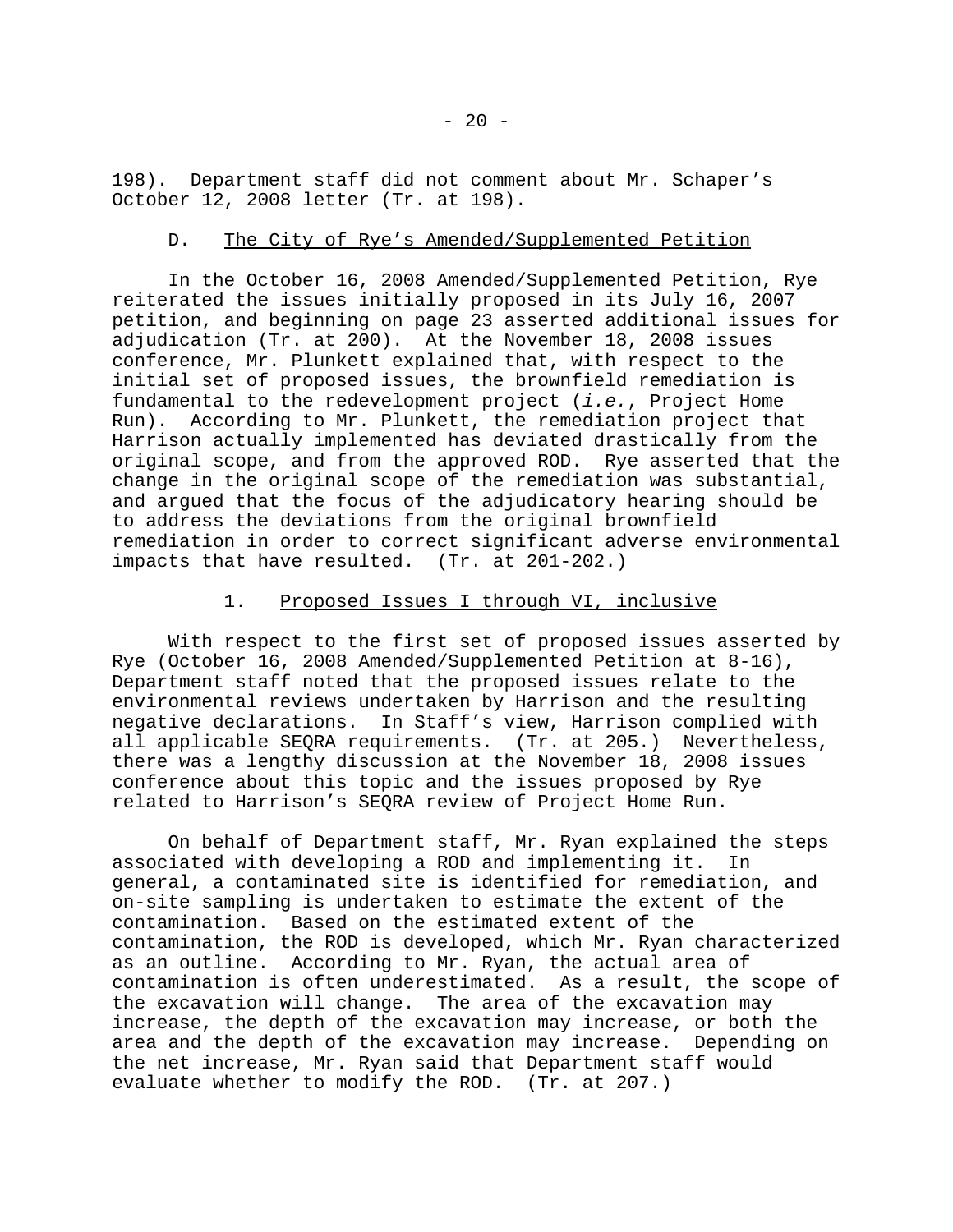Mr. Ryan stated that Harrison complied with the central elements of the March 31, 2003 ROD with respect to the brownfield remediation. In addition, Mr. Ryan stated that the Department has developed guidelines to modify a ROD, and that, in Staff's view, a modification of the ROD for the Harrison site was not necessary. Mr. Ryan explained that additional backfill for the brownfield remediation was necessary because the excavation of the site expanded laterally. According to Mr. Ryan, the ROD contemplated a one-to-one replacement of excavated contaminated material with clean backfill material in addition to two feet of cover soil. As a result, more fill material was brought to the site than originally contemplated in the ROD because more than expected contaminated material had been removed. (Tr. at 208.)

Concerning Rye's second proposed issue, Department staff said that the draft permit would require the appropriate wetland mitigation sequencing pursuant to the requirement at 6 NYCRR 663.5(g)(3). Staff maintained there is no statutory or regulatory requirement for a one-to-one replacement of lost wetlands. Ms. Gierloff acknowledged that the Department's guidance recommends replacement. Ms. Gierloff noted further, however, that the guidance, which dates from 1997, is considered "old." Ms. Gierloff explained that Department staff has found that created wetlands do not succeed. Rather, the result is a disturbed area adjacent to wetlands that may have once been good upland habitat that, as a result of the mitigation, has become a poor quality wetland with invasive covertypes. The current focus, which is based on federal guidelines, is to remove invasive plants such as phragmities from existing wetlands, and reintroduce native plants, thereby diversifying the covertypes. Staff has found that this approach is more successful than creating wetlands from upland areas. (Tr. at 209-212.)

If Department staff is no longer going to rely on the 1997 guidance that recommends replacing lost wetlands, then Rye recommended that the guidance document should be removed from the Department's web site (Tr. at 233). Ms. Tessier noted, nonetheless, that the preferred order for wetlands mitigation is restoration, creation, and then enhancement, and asserted that wetlands mitigation should be linked to the established benefits and functions of the wetlands. But for flood protection, Ms. Tessier noted further that the other benefits and functions of Freshwater Wetlands J-3 are unknown. Based on her experience, Ms. Tessier stated that Freshwater Wetlands J-3 is unique due to its complex soil content, which has a capacity to improve water quality by removing contaminants. (Tr. at 233-234.)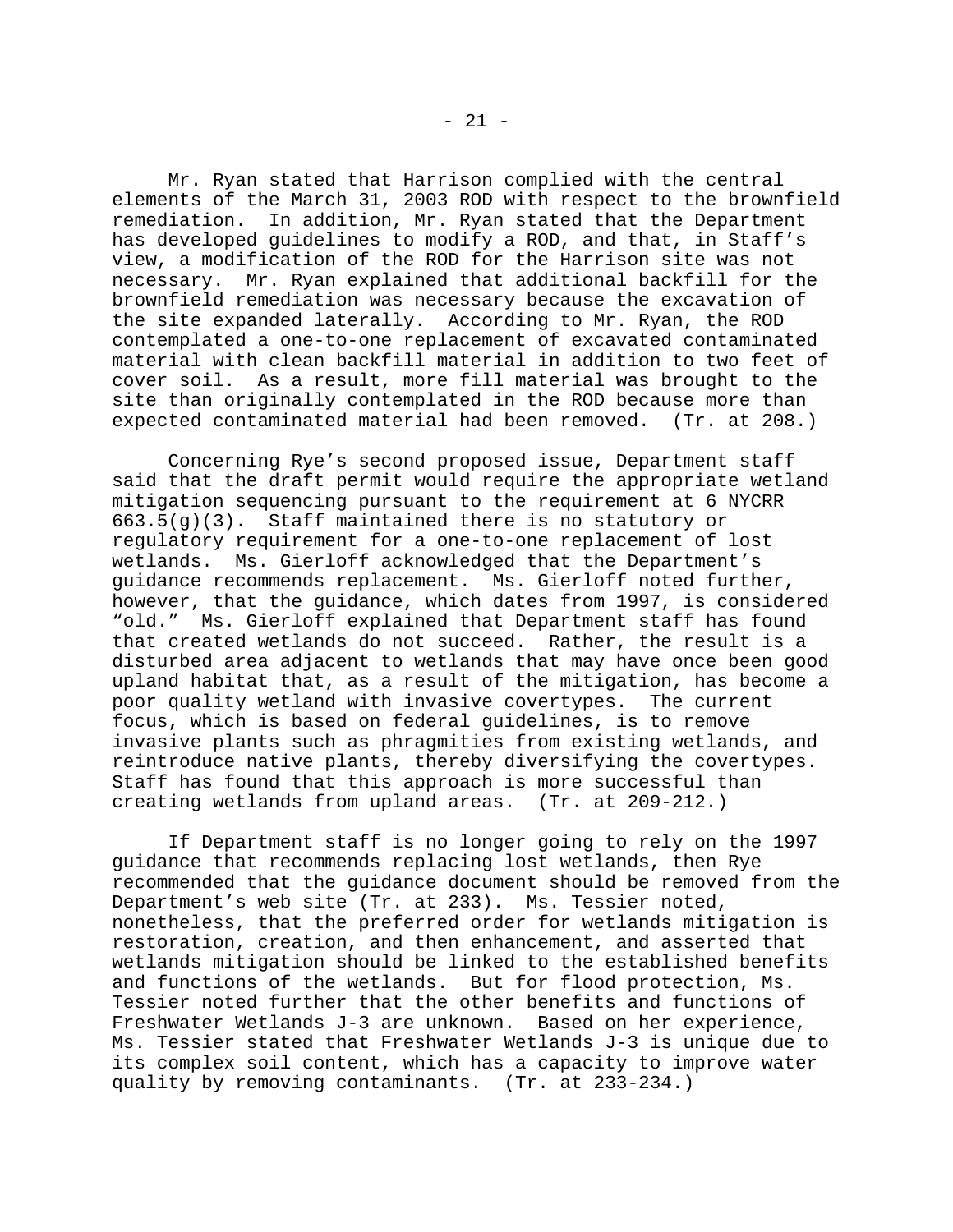With regard to the weighing standards (*see* 6 NYCRR 663.5[e][2]), Staff has considered the objective of Project Home Run, which would benefit the public in a number of ways. First, hazardous materials have been removed from the wetlands as part of the remediation. Staff also asserted that the public health of the community would benefit from the activities associated with using the sports fields on the site. (Tr. at 213-216.)

Rye acknowledged there is a significant benefit associated with removing the hazardous materials from the site (Tr. at 238). Ms. Tessier argued that the SEQRA documents related to Project Home Run do not include any alternatives analysis (Tr. at 237- 238). Ms. Tessier noted further that the project includes the installation of vertical drains in the ballfields and asserted that these drains will essentially de-water portions of the site. Subsidence will result, and additional fill may be necessary. According to Ms. Tessier, these potential adverse impacts have not been considered. (Tr. at 238-239.)

The City of Rye's proposed third and fourth issues relate to the review required by SEQRA (October 16, 2008 Amended/Supplemented Petition at 12-13). When, as here, municipalities request remedial grant funding, Mr. Ryan, on behalf of Department staff, explained that they must comply with SEQRA.<sup>10</sup> With respect to the brownfield remediation, Mr. Ryan stated that Harrison had complied with SEQRA and issued a negative declaration on July 15, 2003. Mr. Ryan noted that the July 15, 2003 negative declaration was limited to the brownfield remediation. (Tr. at 219-220.)

With respect to Project Home Run, Mr. Sheeley stated that Harrison issued a SEQRA negative declaration on June 23, 2004. According to Mr. Sheeley, the action considered in the June 23, 2004 negative declaration was the development of a new municipal park that would include a youth baseball/softball facility, a youth soccer field, a multipurpose playground, an interpretive nature walkway through open space near Beaver Swamp Brook, and off-street parking with related infrastructure improvements. Mr. Sheeley said that the Harrison Town Board was the SEQRA lead agency for this unlisted action. (Tr. at 223-224.)

Department staff noted that for various reasons, the lead agency either may amend a negative declaration (*see* 6 NYCRR

<sup>&</sup>lt;sup>10</sup> Effective September 14, 2006, compliance with SEQRA is no longer required pursuant to 6 NYCRR 375-4.11 (Tr. at 220-221).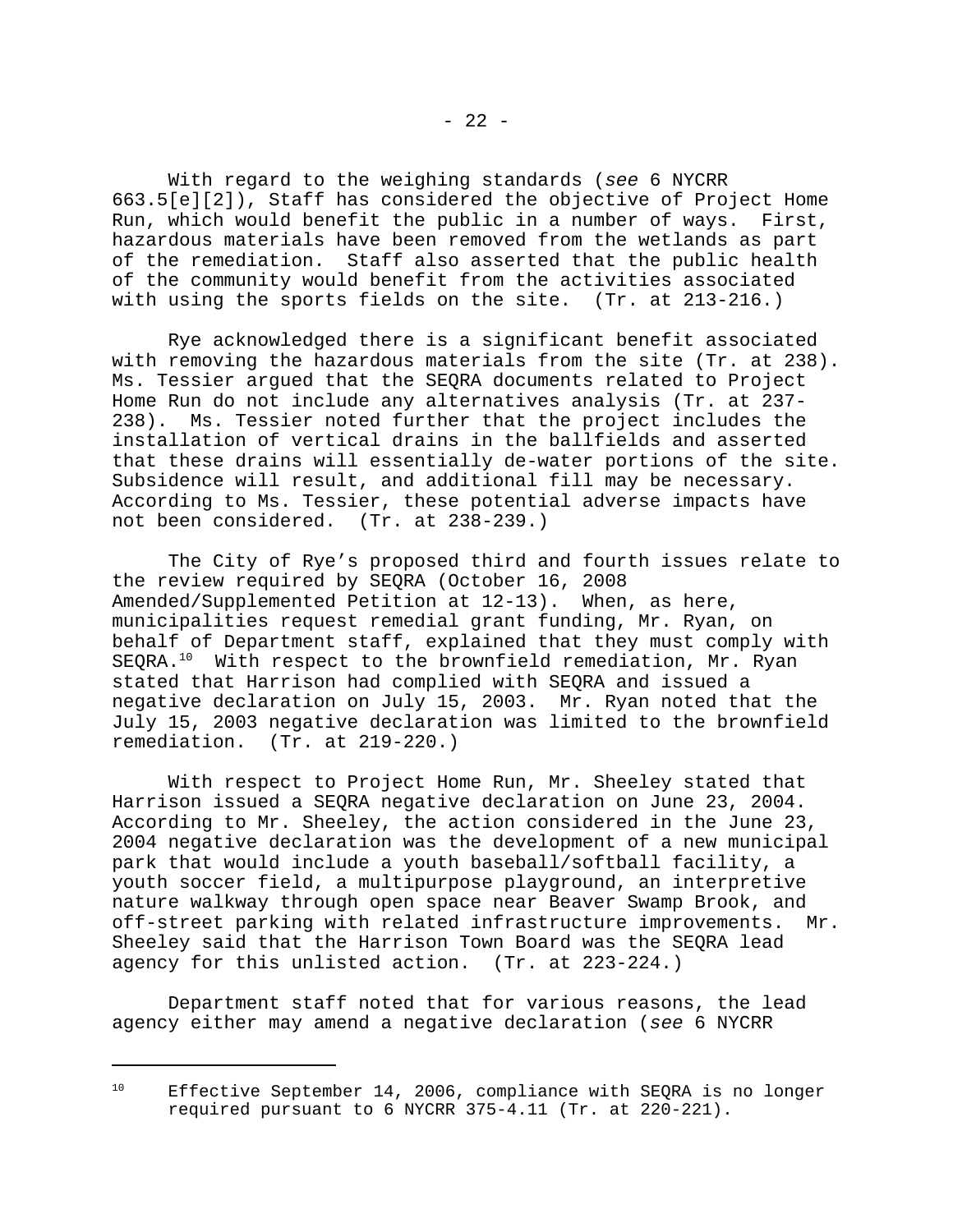617.7[e]), or must rescind it (*see* 6 NYCRR 617.7[f]). Staff noted further that where, as here, a coordinated review has taken place, the involved agencies, such as Department staff in this case, are bound by the lead agency's SEQRA determination (*see* 6 NYCRR 617.6[b][3][iii]). Department staff explained that, at Staff's request, Harrison provided additional information about stormwater management and potential flooding impacts. During the November 18, 2008 issues conference, Staff suggested or proposed (Tr. at 226-227) that Harrison may want to amend the existing negative declaration by incorporating the October 23, 2007 Hydrologic and Hydraulic Analysis and the January 29, 2008 Leonard Jackson Associates letter concerning stormwater management and potential flooding impacts into the negative declaration. Department staff stated that after reviewing the October 23, 2007 Hydrologic and Hydraulic Analysis and the January 29, 2008 Leonard Jackson Associates letter, Staff concluded there would be no adverse impacts. Under these circumstances, Staff contended that amending the June 23, 2004 negative declaration would be more appropriate than rescinding it as argued by Rye (October 16, 2008 Amended/Supplemented Petition at 12-13). (Tr. at 224-225.)

Rye contended that Harrison may not have conducted a coordinated review (Tr. at 227-228). Department staff understands, however, that Harrison did conduct a coordinated review (Tr. at 227). Mr. Sheeley acknowledged that if Harrison had not conducted a coordinated review when one was required, then the lack of coordination would be a procedural defect that could be corrected by subsequently undertaking a coordinated review (Tr. at 228).

Rye also observed that the draft permit (Exhibit 6) characterizes Project Home Run as a Type I action, but noted that the negative declaration characterizes Project Home Run as an unlisted action. Ms. Tessier inquired whether the discrepancy in how the action is characterized would impact the validity of the current SEQRA determination (Tr. at 228). Mr. Sheeley acknowledged the discrepancy (Tr. at 228), and offered the following explanation on behalf of Department staff. First, Mr. Sheeley said that the characterization could be a typographical error. He explained that Staff uses a template for developing draft permits, and the action that was the subject of the prior draft permit may have been a Type I action. When Staff subsequently prepared the draft permit for Project Home Run, Mr. Sheeley suggested that this portion of the draft permit template may not have been changed. Alternatively, Mr. Sheeley said that it may be appropriate to characterize Project Home Run as a Type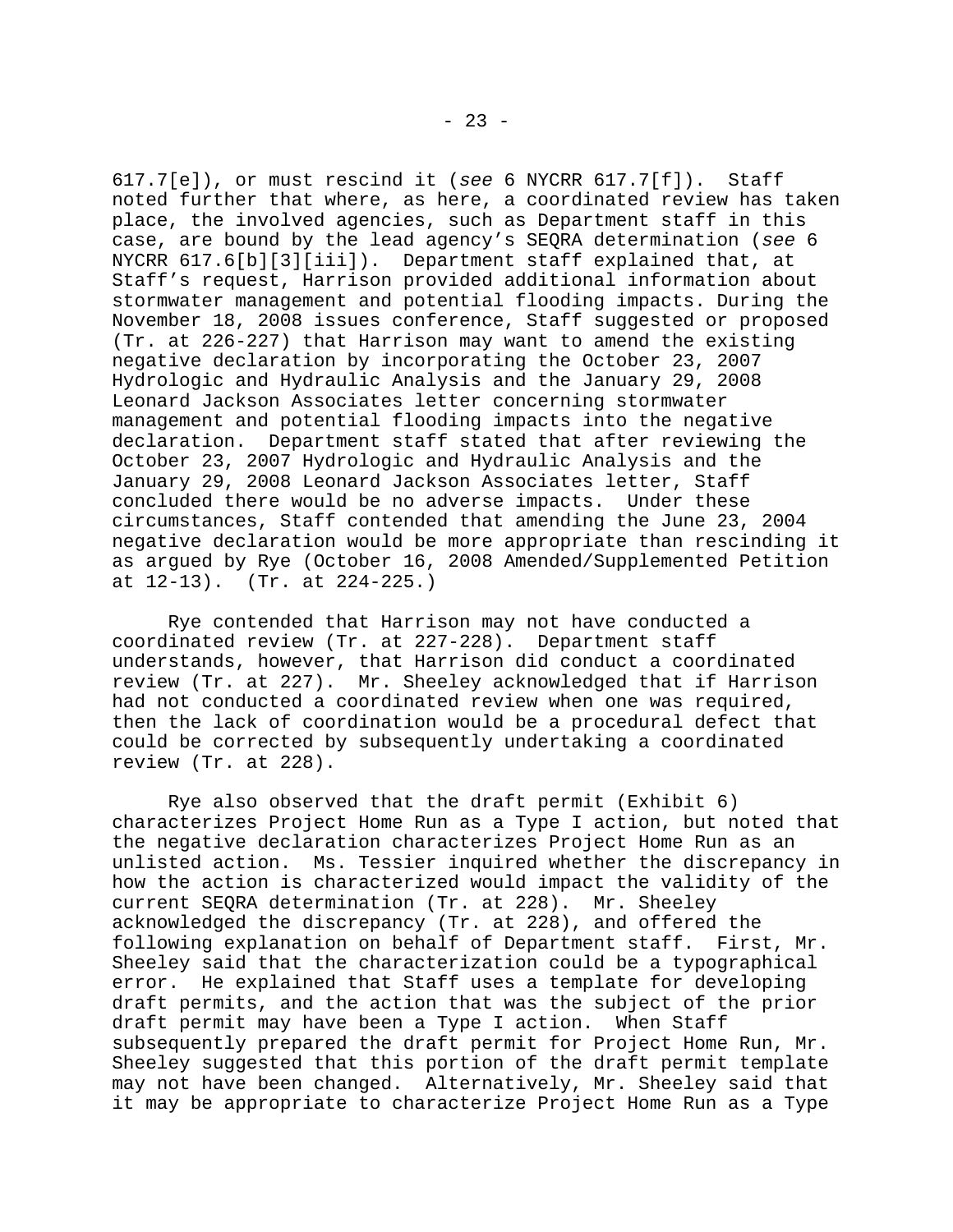I action as provided by 6 NYCRR  $617.4(b)(6)(i)$  and  $617.4(b)(10)$ . (Tr. at 229.)

Section  $617.4(b)(6)(i)$  states that an action would be Type I when the project or action includes the physical alteration of 10 acres. Section  $617.4(b)(10)$  states that an action may be Type I when any unlisted action exceeds 25% of any threshold in 6 NYCRR 617.4(b) that would occur wholly or partially within or substantially contiguous to any publically owned or operated parkland, recreation area, or designated open space. With respect to Project Home Run, Mr. Sheeley explained that the threshold for disturbance of the project site, which would be used as a park next to an open space area, would be 2.5 acres (*i.e.*, 25% of 10 acres is 2.5 acres). Mr. Sheeley noted that the environmental review for a Type I action must be coordinated, and a long-form environmental assessment form (EAF) must be prepared. (Tr. at 229.)

Referring to 6 NYCRR  $624.4(c)(6)(ii)$ , Harrison arqued that the SEQRA-related issues proposed by Rye are beyond scope of this proceeding (Tr. at 23-240). Mr. LaDore did not offer any additional comments related to the first set of issues proposed by Rye, but he supported Rye's petition and all the issues proposed therein (Tr. at 240). Mr. Schaper also supports Rye's petition (Tr. at 240).

# 2. Proposed Issues VII, VIII and  $X^{11}$

With reference to Staff's April 8, 2008 letter, Rye argued that Harrison must comply with Chapter 146 of the Code of the Town of Harrison entitled, *Flood Damage Prevention* (*see* Rye's October 16, 2008 Amended/Supplemented Petition at 23). With respect to Project Home Run, Rye asserted that compliance with this local ordinance is necessary, and would be required by Department staff's draft permit (Exhibit 6, *see* General Condition No. 3 on page 3 of 5). In Rye's October 16, 2008 Amended/Supplemented Petition (at 23), this is identified as proposed Issue VII.

Department staff did not have any comments with respect to the City's proposed Issue VII (Tr. at 243). Staff had previously

<sup>&</sup>lt;sup>11</sup> In its October 16, 2008 Amended/Supplemental Petition (at  $24-25$ ), Rye provides comments about the draft permit (Exhibit 6) as proposed issue IX. Additional comments about the draft permit are discussed below in § V(A).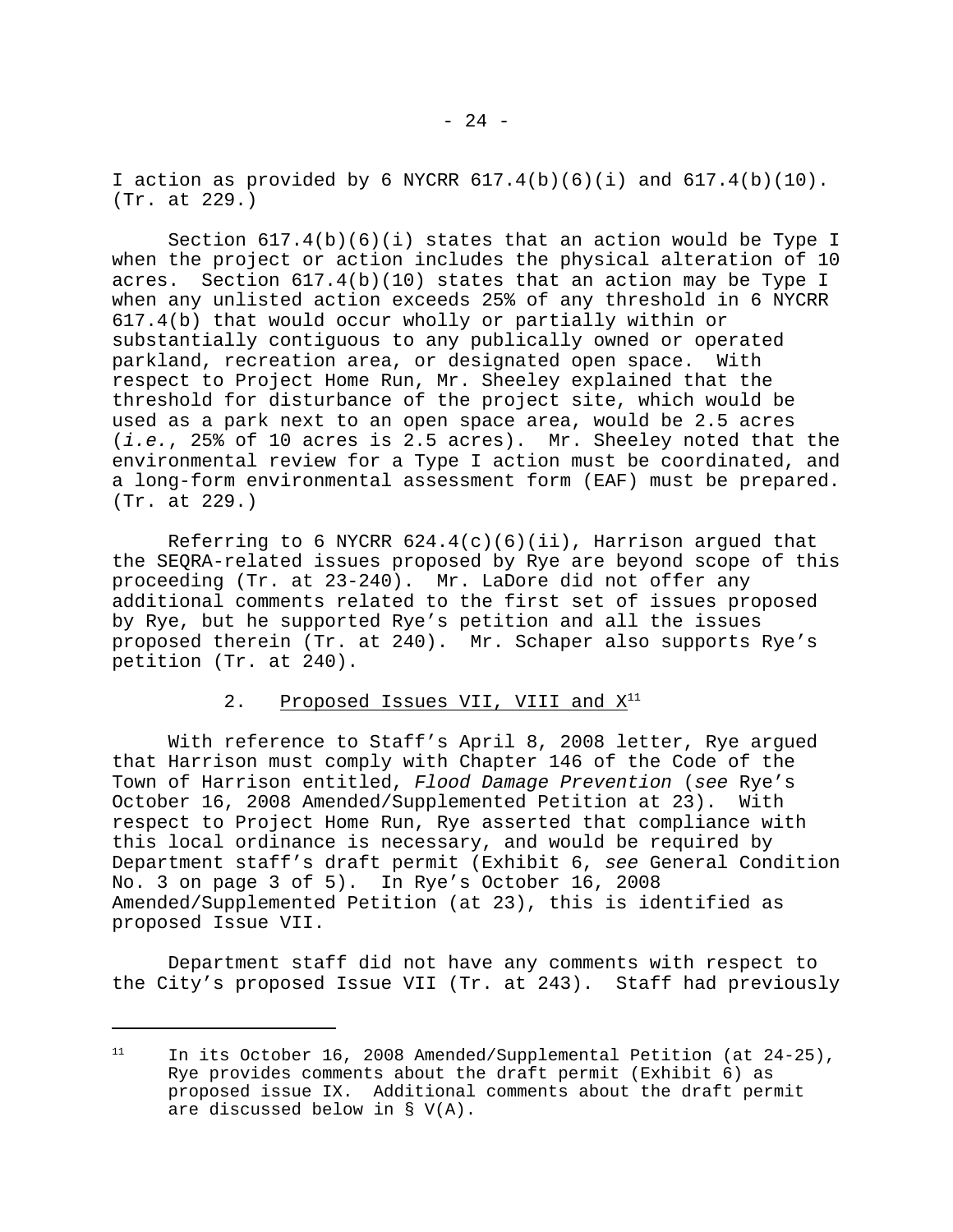stated during the November 18, 2008 issues conference that Harrison would have to comply with the local ordinance (Tr. at 141, 156).

If Harrison obtains the requested permit and if the permit is conditioned similarly to the draft permit (Exhibit 6), Harrison stated that it would review Chapter 146 and, as appropriate, comply with it. Harrison argued that Rye's proposed Issue VII is neither a substantive and significant issue for adjudication, nor a bar to permit issuance (Tr. at 244).

As Issue VIII, Rye asserted that the Leonard Jackson Associates report may be inadequate (Rye's October 16, 2008 Amended/Supplemented Petition at 23). The Leonard Jackson Associates report referenced in Rye's petition are identified as the October 23, 2007 Hydrologic and Hydraulic Analysis and the Leonard Jackson Associates January 29, 2008 letter. According to Rye, it is not clear from the calculations that the post-ROD drainage projects were included in the analysis set forth in the October 23, 2007 Hydrologic and Hydraulic Analysis. Without this information, Rye contended that the accuracy and reliability of the October 23, 2007 Hydrologic and Hydraulic Analysis cannot be determined.

At the November 18, 2008 issues conference, Ms. Wilson, on behalf of the City of Rye, explained that Rye's engineering consultants had requested clarification from Leonard Jackson Associates in a letter dated July 31, 2008 (Tr. at 242). At the November 18, 2008 issues conference, I reserved Exhibit 9 for Rye's request for additional information from Leonard Jackson Associates (Tr. at 247). Depending on the response from Leonard Jackson Associates, Ms. Wilson stated that Rye may want to reframe the issue (Tr. at 242). As previously mentioned, Mr. Wasp stated that he had a response from Leonard Jackson Associates, which he distributed at the November 18, 2008 issues conference (Tr. at 152). I marked that response as Exhibit 8 (Tr. at 166, 243, 246).

With respect to Rye's proposed Issue VIII, Department staff requested an opportunity to review and comment about what are identified in the previous paragraph as Exhibits 8 and 9 (Tr. at 243-244).

In its October 16, 2008 Amended/Supplemented Petition (at 25 [Issue X]), Rye asserted there is an issue for adjudication concerning the substantial and significant deviations from the March 31, 2003 ROD. To support this assertions, Rye referred to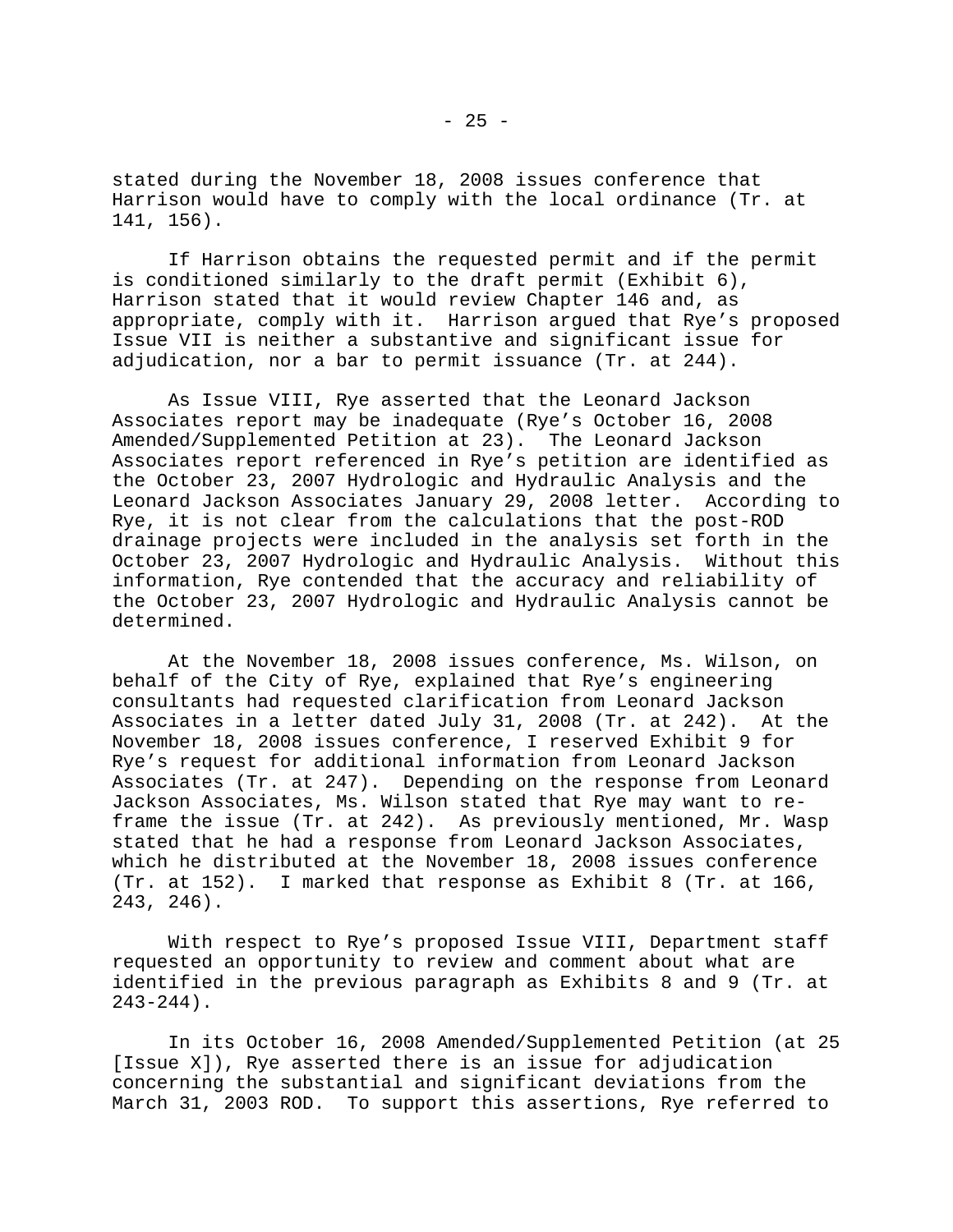the two reports attached to the October 16, 2006 Amended/Supplemented Petition, which are identified as Exhibits 1 and 2. Exhibit 1 to the October 16, 2008 Amended/Supplemented Petition is a report prepared by Tessier Environmental Consultants and is entitled, *Final Engineering Remediation Report (FER) Deviations from the March 2003 Environmental Restoration Record of Decision (ROD)*. The following topics are discussed in the report: (1) site excavation and fill; (2) addition of significant projects unrelated to the remediation; and (3) wetland and brook restoration. Exhibit 2 to the October 16, 2008 Amended/Supplemented Petition is a letter dated October 9, 2008 from the FMP Group, Rye's consulting engineers. The body of the October 9, 2008 letter compares and contrasts the brownfield remediation requirements outlined in the ROD and the actual work undertaken at the site, which is described in the FER. With respect to this proposed issue, Rye argued that deviations from the March 31, 2003 ROD should be considered and evaluated prior to the Commissioner making any determinations about the pending freshwater wetlands permit (Tr. at 242).

With respect to Rye's proposed Issue X, Department staff referred to the explanation provided by Mr. Ryan (Tr. at 244), which is summarized above.

Mr. LaDore and Mr. Schaper did not comment further about the City's proposed Issues VII, VIII and X or the discussion related to these proposed issues (Tr. at 245).

## V. Post-Issues Conference Filings

At the November 18, 2008 issues conference, the participants distributed several documents, or were asked to provide them shortly after the issues conference. These documents were identified as follows. Rye filed a report by Ms. Tessier entitled, *Justification to Deny NYS Freshwater Wetland Permit Application No. 3-5528-00104/00001*, which comments about the draft permit. This report by Ms. Tessier is identified as Exhibit 7.

In a letter dated July 31, 2008, Rye's consulting engineer, Kevin F. Loyst, P.E. from the FPM Group, Ltd., requested clarification from Leonard Jackson Associates, Harrison's consulting engineers, concerning the October 23, 2007 Hydrologic and Hydraulic Analysis and the Leonard Jackson Associates letter dated January 29, 2008. With an e-mail message dated November 19, 2008, Ms. Wilson circulated the July 31, 2008 FPM Group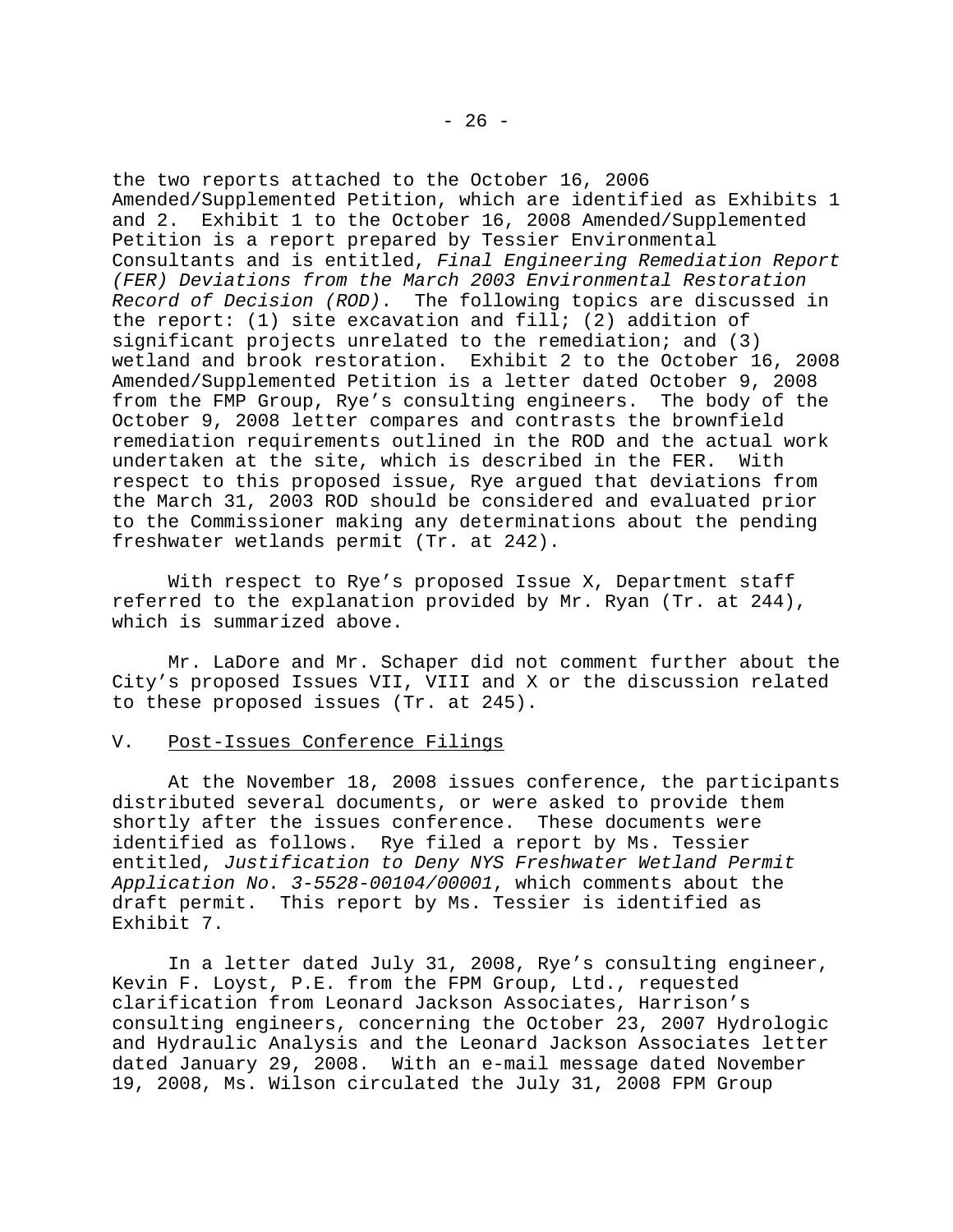letter to the issues conference participants. The July 31, 2008 FPM Group letter is identified as Exhibit 9.

On behalf of Harrison, Leonard Jackson Associates prepared a response to the July 31, 2008 FPM Group letter and provided the issues conference participants with copies during the November 18, 2008 issues conference. The Leonard Jackson Associates response is dated November 17, 2008, and is identified as Exhibit 8.

During the November 18, 2008 issues conference, Staff explained how FEMA had modified the flood insurance rate map in the vicinity of the project site effective September 2007, which necessitated a response and revision from Harrison. With a cover letter dated December 17, 2008 by Bhavin Gandhi from Leonard Jackson Associates, Harrison filed a report entitled, *Beaver Swamp Brook Floodway Analysis* dated December 16, 2008. This report is identified as Exhibit 10.

Consistent with the discussion at the November 18, 2008 issues conference, I issued a scheduling memorandum dated December 24, 2008, which provided the parties with an opportunity to comment about Exhibits 7 through 10, inclusive, and to respond to any comments related to these exhibits. Timely responses were received from the following issues conference participants. I received a letter dated January 19, 2009, sent certified mail, return receipt requested, from Mr. Schaper. Mr. Schaper's comments relate generally to Harrison's *Beaver Swamp Brook Floodway Analysis* dated December 16, 2008 (Exhibit 10). With a cover letter dated January 20, 2009, I received comments from Rye's consulting engineers (FPM Group) concerning Harrison's *Beaver Swamp Brook Floodway Analysis* dated December 16, 2008. With a cover letter also dated January 20, 2009, I received comments from Department staff. Staff responded to Ms. Tessier's report concerning the draft permit (Exhibit 7), and to Harrison's *Beaver Swamp Brook Floodway Analysis* dated December 16, 2008.

At Department staff's request, the time to file a response was extended. Mr. LaDore filed a letter dated February 16, 2009. Mr. Schaper filed a letter dated February 25, 2009. With a cover letter dated February 26, 2009, Ms. Krebs, on behalf of Department staff, filed a memorandum dated February 26, 2009 from Kelli Higgins-Roche (formerly Kelli Higgins), from the Department's Division of Water, Floodplain Management Section. With a cover letter dated February 26, 2009, Ms. Wilson, on behalf of Rye, filed a response prepared by Ms. Tessier entitled, *Response to January 20, 2009 DEC Staff Statement*. Because Mr.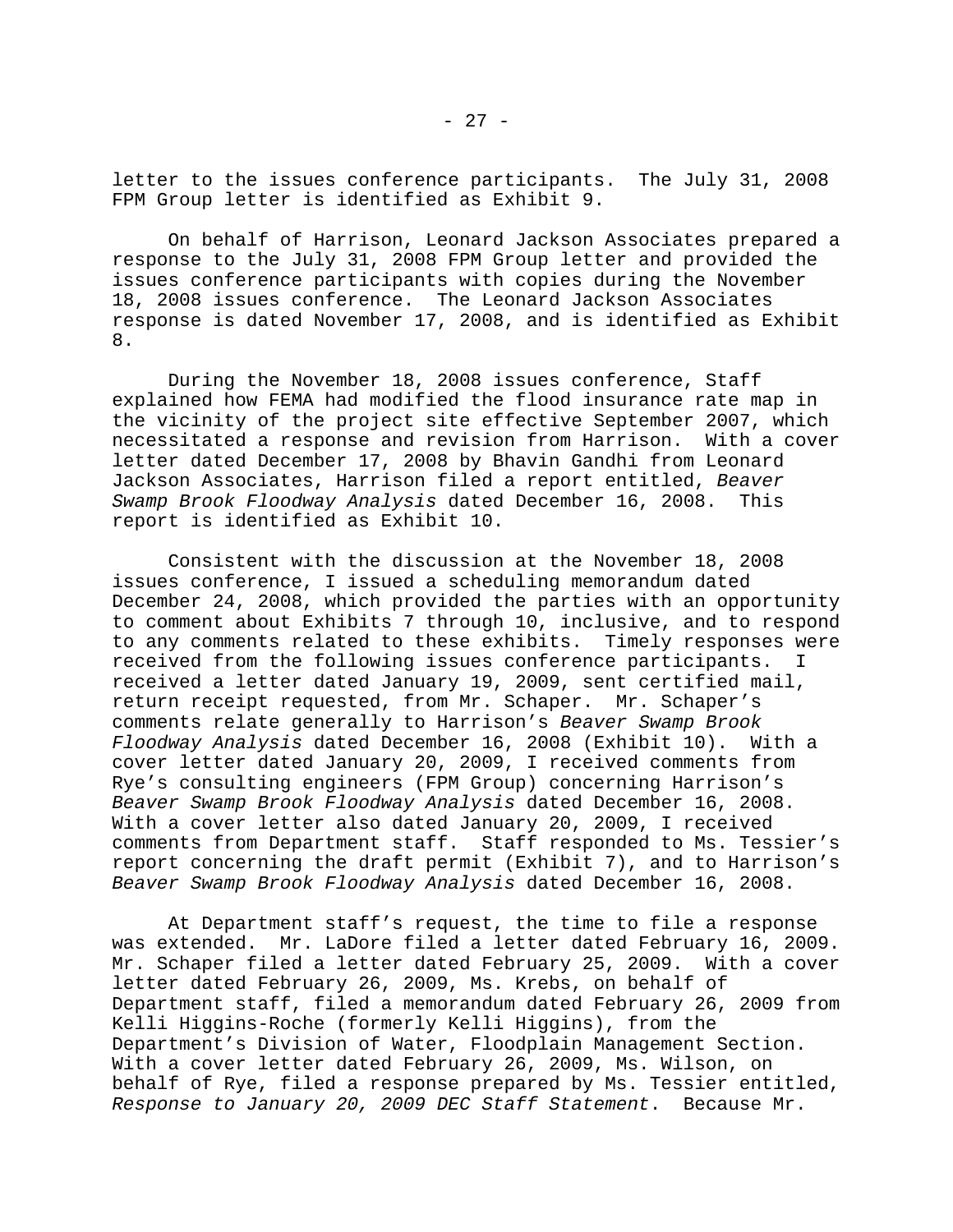LaDore filed his February 16, 2009 letter before the time to file responses was extended, Mr. LaDore supplemented his February 16, 2009 letter with additional comments in a letter dated February 27, 2009. With leave, Department staff filed a clarification letter dated March 3, 2009. Finally, Commissioner Wasp, on behalf of Harrison, filed a letter dated March 9, 2009 concerning compliance with Local Law Chapter 146. These filings are discussed below.

# A. The Tessier Report entitled, *Justification to Deny NYS Freshwater Wetland Permit Application No. 3-5528- 00104/00001* (Exhibit 7)

The Tessier Report (Exhibit 7) provides detailed comments about the brownfield remediation project and the redevelopment project. The report incorporates by reference Exhibit 1 to Rye's October 16, 2008 Amended/Supplemented Petition. The report is divided into seven sections and each is briefly summarized below.

In the first section, the report states that no baseline assessment of Freshwater Wetland J-3 was undertaken prior to the brownfield remediation. The report notes that an assessment was necessary for at least two reasons. First, the redevelopment of the site contemplated construction at the site. Second, State guidelines concerning compensatory mitigation require a functional assessment. The functional assessment should have included, among other things, a wetland delineation, a survey of all plant species, a plan to evaluate compensatory mitigation, vegetative cover maps for each growing season, surface and groundwater monitoring plans, and soil sampling. According to the report, much of this information would have been required by the US Army Corps of Engineers nationwide permit (2003-00171-YW). Without any of this information, the report concludes that it is impossible to verify in-kind wetland replacement and no-net-loss.

The report states, in the second section, that all impacts to the wetland from the remediation were not considered. The report asserts that unanticipated impacts resulted from the brownfield remediation, and references the FER to support this assertion. The scope of the original remediation was expanded to include additional projects such as the Glen Oaks and Oakland Avenue construction, as well as expanded site excavation and filling. According to the report, the FER does not document the status of the freshwater wetlands, the adjacent area, and mitigation areas subsequent to the completion of the remediation.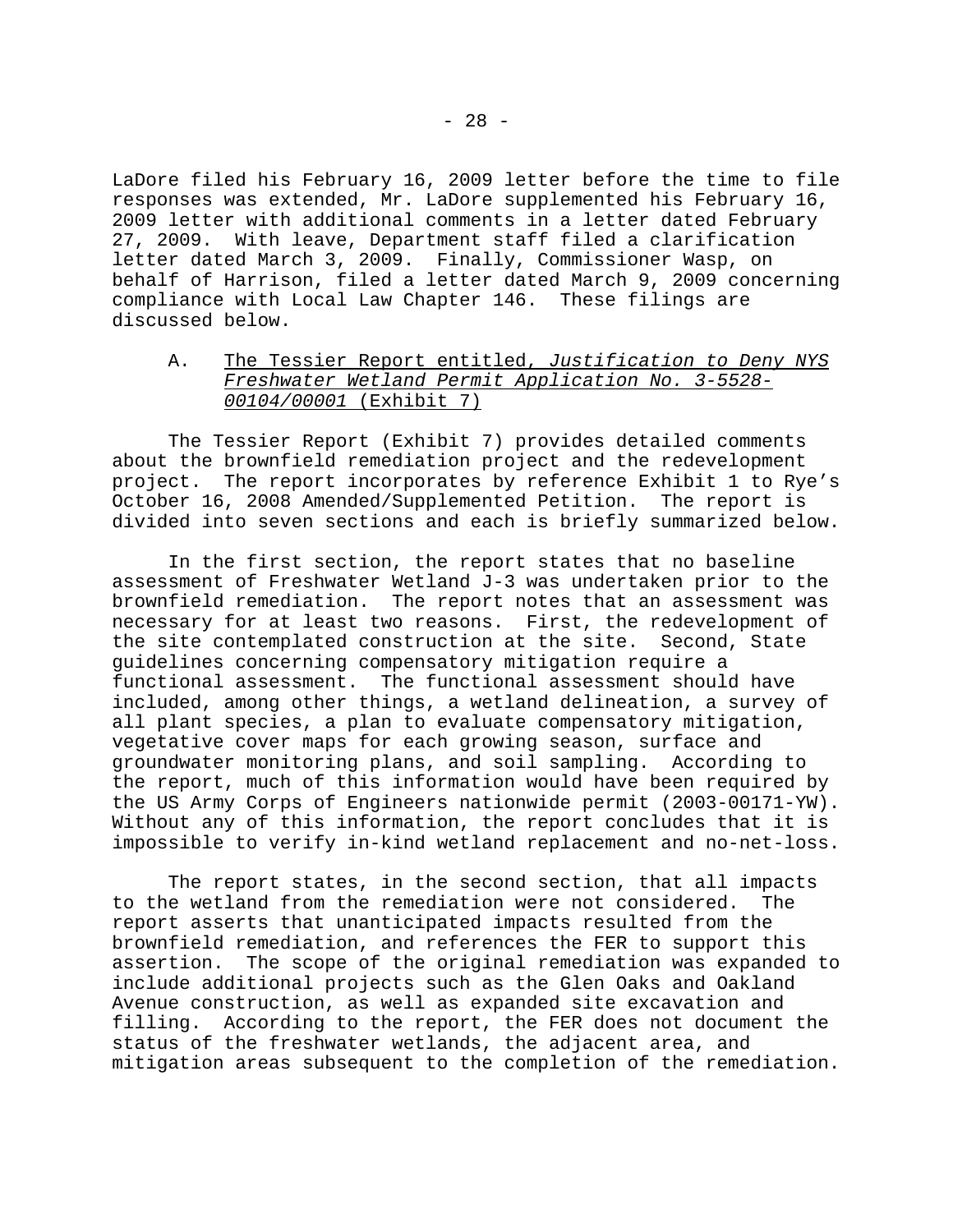The third section of the report discusses how the environmental impacts associated with the redevelopment project (*i.e.*, Project Home Run) were considered. Based on the many changes related to the remediation, the report contends that all expected environmental impacts associated with Project Home Run were not identified. Consequently, all potential adverse impacts were not adequately considered during the SEQRA review. As a result, the report concludes that the permit application materials are not complete.

In the fourth section, the report argues that Harrison has not demonstrated that it complied with the special conditions of the federal nationwide permit. The report states that it is unknown whether Harrison advised the Corps of Engineers about the expansion, and if so, whether the Corps of Engineers authorized the changes. In addition, it is not known whether Harrison prepared the required annual reports on the status of the mitigation activities. According to the report, the Corps of Engineers permit requires a conservation easement or deed restriction on the wetland mitigation, such as the newly constructed wetland pond. Consequently, the report argues that the wetland pond should not be filled in as part of the redevelopment project. Finally, the report notes that the Corps of Engineers permit has expired and, therefore, does not cover any aspects of Project Home Run.

The fifth section of the report discusses the wetlands permit issuance standards outlined at 6 NYCRR Part 663. The report notes that Freshwater Wetland J-3 lies within two jurisdictions (*i.e.*, Harrison, and Rye), and argues that Department staff should have provided Rye with a copy of the permit application materials, pursuant to 6 NYCRR Part 663, as soon as Harrison filed the permit application, but did not. According to the report, the brownfield remediation was not subject to the wetland permitting process, but included regulated activities in the freshwater wetlands and the adjacent area, which by operation of the regulations (*see* 6 NYCRR 663.4[d][*Activities Chart*], Items 17, 19, 20, 21, 25, 28, 39 and 43), have been characterized as either incompatible or usually incompatible. Given these circumstances, the report argues that the compatibility and weighing standards outlined in 6 NYCRR 663.5(e) would apply to the redevelopment project, and that Harrison has not provided the required analysis. The report concludes that Harrison has not met the standards for permit issuance. The report concludes further that neither the remediation project nor the proposed redevelopment project would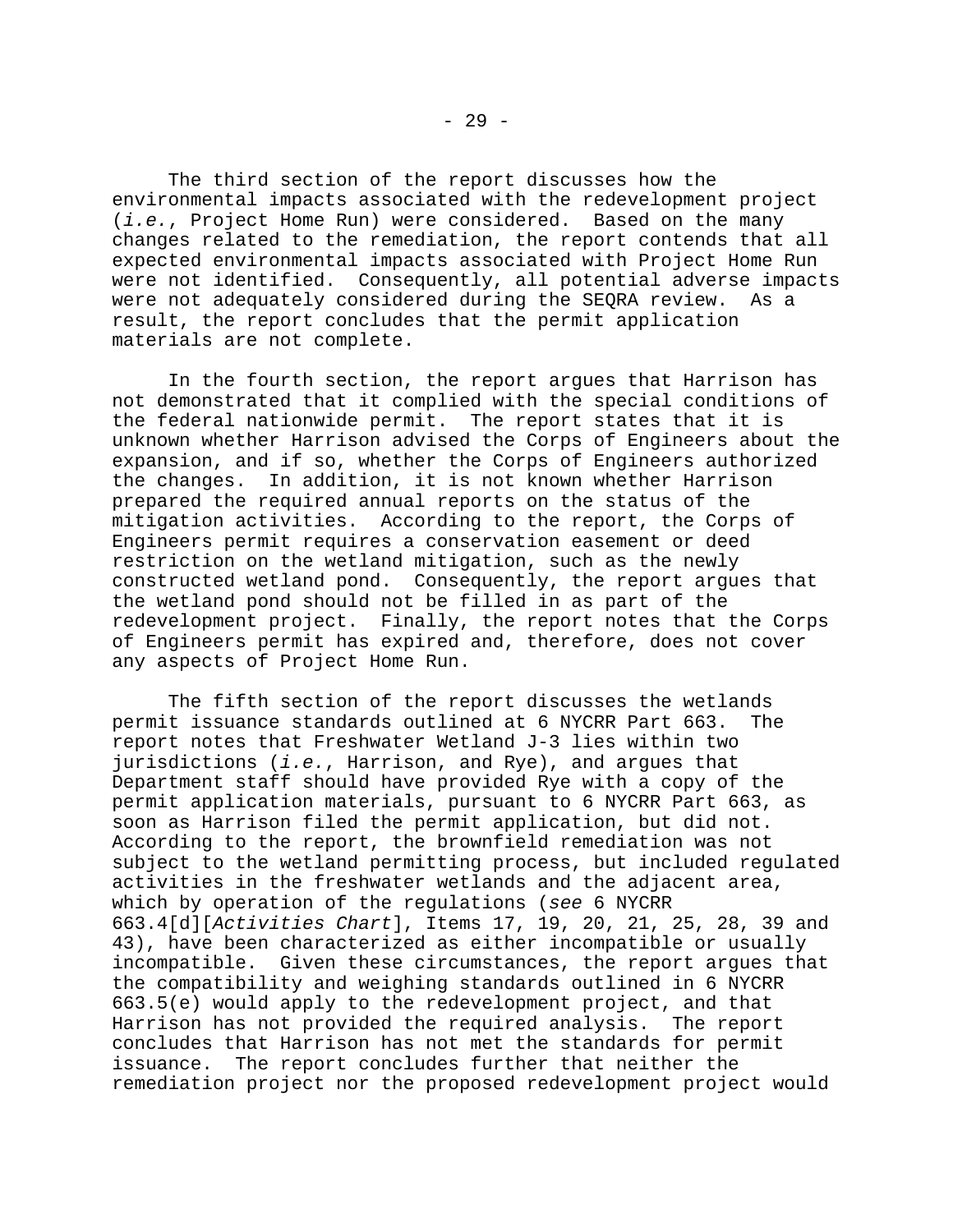be consistent with the guidelines concerning compensatory mitigation.

According to the sixth section of the report, the remediation project resulted in a net loss of freshwater wetlands, and additional wetlands would be subsequently lost as part of the redevelopment project. This section of the report also notes that a substantial portion of the regulated adjacent area would be filled as part of the redevelopment project.

The seventh section of the report outlines a number of deficiencies related to the environmental review required by SEQRA. According to the report, not all potential impacts have been considered. In addition, the brownfield remediation and the redevelopment project were inappropriately characterized as unlisted actions. The report argues that both actions should have been characterized as Type I. As a result, the report recommends that Harrison, as the lead agency, should rescind the negative declarations, as provided for by 6 NYCRR 617.7(f).

# 1. Department staff's Comments and Reply

As previously noted, Staff submitted detailed comments about the report (Exhibit 7) with a cover letter dated January 20, 2009. Department staff's comments are divided into two parts. The first is a statement, and the second part responds to each point of the Tessier report. According to the statement portion of Staff's comments, Staff delineated the freshwater wetland boundary in 2002 before the brownfield remediation project commenced, and again in 2006 after its completion. After comparing these two delineations, Staff concludes there is approximately 0.30 acres of additional wetland since the completion of the remediation. Of that amount, about 0.18 acres relates to changes in wetland delineation methodologies and the development of a small pond on the northwestern portion of the site. The remaining net gain (*i.e.*, 0.12 acres), is from the development of new wetlands in areas that were originally adjacent area.

With respect to the redevelopment project, Staff estimates that about 0.39 acres of freshwater wetland would be filled, based upon a review of the November 2006 regrading plan. A 0.18 acre portion of the filled area would be the recently created small pond. According to Staff, the pond does not have an inlet or outlet, and is not directly connected to the main portion of Freshwater Wetland J-3. Staff states further that although Harrison proposed creating new wetlands, Staff recommended that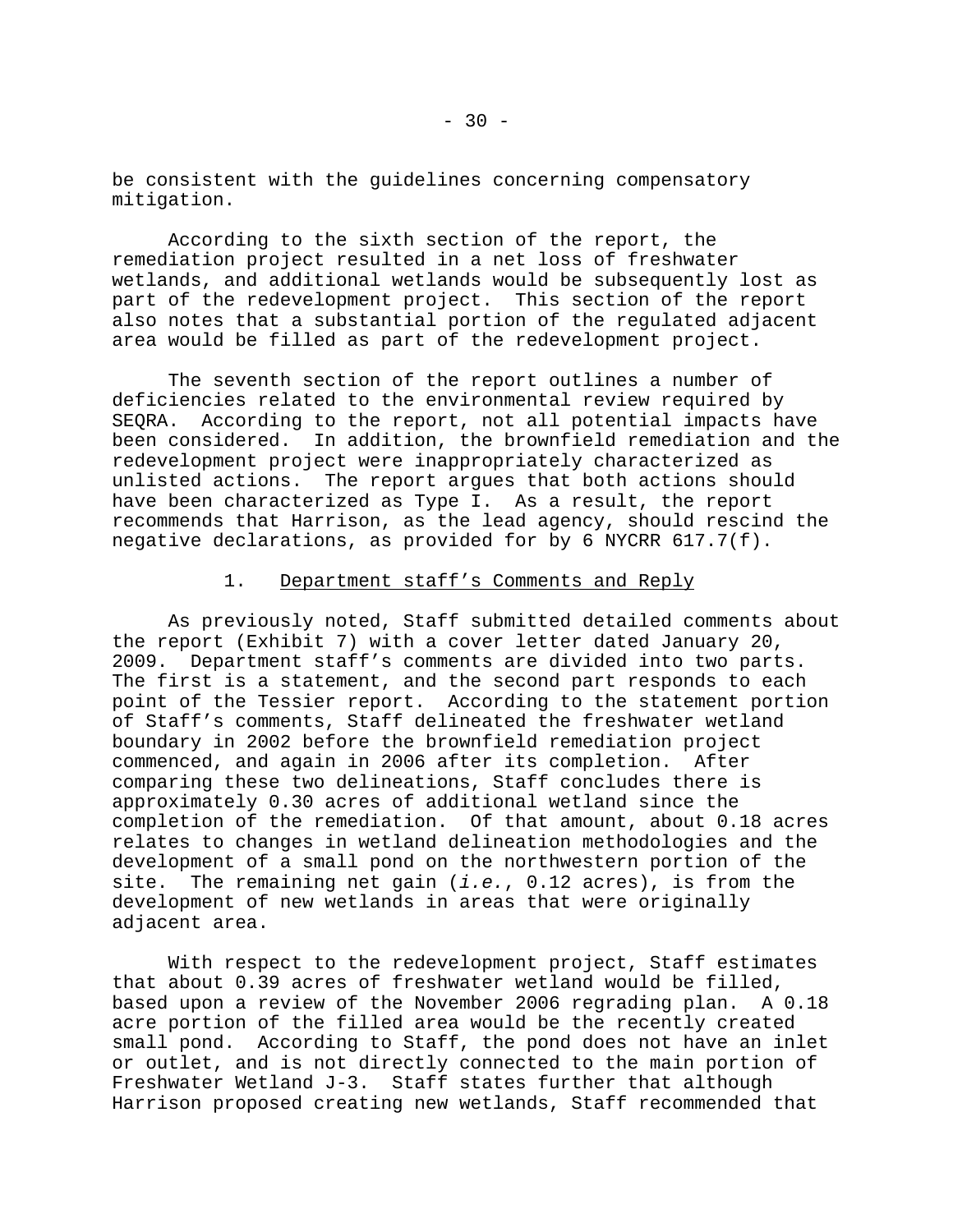Harrison develop a planting plan to improve the wetland adjacent area. Department staff explains that implementing the proposed planting plan would benefit the freshwater wetlands by filtering runoff from the athletic fields and roadway before entering the wetlands.

Department staff acknowledges that the weighing standards apply to the redevelopment project because Class II freshwater wetlands would be filled. Staff maintains that the proposed redevelopment would meet the weighing standards. For example, Project Home Run would be compatible with public health and welfare, according to Staff. Prior to the brownfield remediation, the site was contaminated with debris and hazardous materials, and contaminants have been removed. Staff notes that the proposed use would not reintroduce the contaminants that had been removed. Staff asserts that the use of a registered pesticide by a certified applicator in strict accordance with EPA and New York State pesticide label directions would be compatible with the public health and welfare.

Staff contends that Project Home Run, as presently designed, is the only practicable alternative to accomplish Harrison's objectives to provide additional athletic fields in the Town. According to Staff, there is no practicable alternative on a site that is not wetland or adjacent area. To support these determinations, Staff refers to the record of the July 23, 2007 legislative hearing. In addition, Department staff contends Project Home Run satisfies a pressing economic or social need that outweighs the loss of the wetlands.

According to Staff, the proposed redevelopment project would not have any adverse impacts to flooding. Staff notes that Harrison provided a full assessment of the floodplain impacts of the remediation project and the proposed redevelopment project. Staff has reviewed this assessment, and concurs with the findings.

With respect to SEQRA, Staff explains that it has reevaluated the position that it took at the November 18, 2008 issues conference. Staff's current position is that it is not clear whether the site could be considered a public "recreation area" or "designated open space" at this time. Presently, the site is gated, and access to it is restricted pending completion of the proposed project. Department staff concludes, therefore, that the action may be considered an unlisted one, as originally characterized by Harrison. Staff will, consequently, defer to Harrison's classification of the action. Staff explains further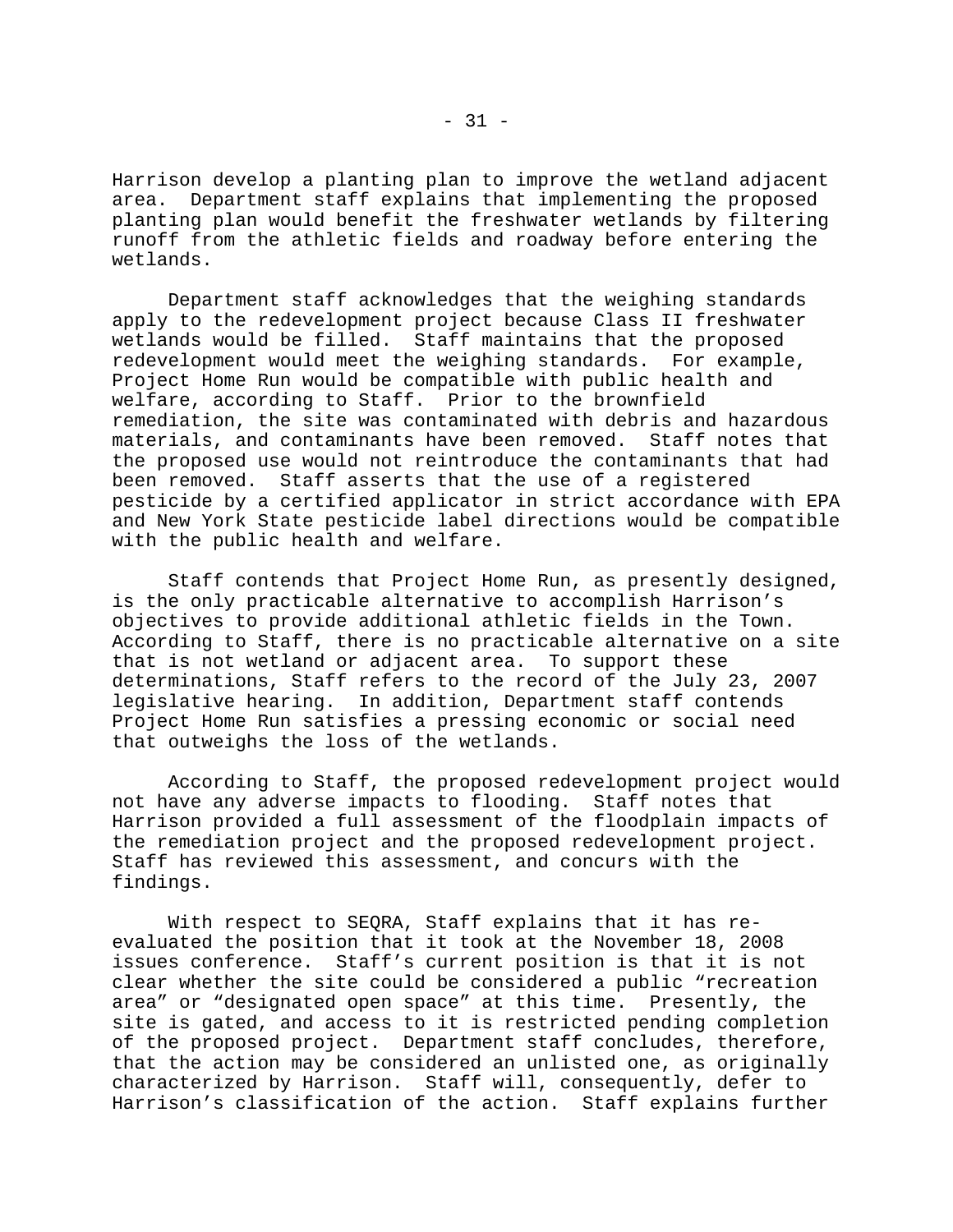that Harrison mailed a SEQRA lead agency coordination letter dated April 11, 2002, and that Staff has a copy of the April 11, 2002 letter date-stamped received on December 20, 2006. According to Staff, this copy of Harrison's letter was sent to the Region 3 Staff in response to a notice of incomplete application concerning the freshwater wetlands application. It is likely that the original was sent to Staff who were reviewing the remediation proposal. Staff concludes there was no procedural flaw in the Town's SEQRA review of Project Home Run.

In addition to the statement summarized above, Staff provided a lengthy, detailed response to the Tessier Report. Generally in its response, Staff distinguishes the remediation project from the redevelopment project, and maintains that the remediation project was not subject to the permitting requirements of ECL Article 24, but the redevelopment project is. With respect to environmental review, Staff states that Harrison, as the lead agency, is responsible for complying with all applicable procedures, and notes that the regulations provide for the lead agency to either modify or rescind the initial determinations when new information becomes available. Finally, Staff maintains that Project Home Run would meet the permit issuance standards, and that the draft permit would preserve the values and benefits of the freshwater wetlands.

## 2. Replies from Mr. LaDore and the City of Rye

Upon review of Staff's response, Mr. LaDore and Rye provided additional comments. Mr. LaDore references Staff's acknowledgment in the statement concerning the variations among the plans and summary tables that has made it difficult to accurately account for the areas of wetland impacts and restoration that occurred during the brownfield remediation. Based on this acknowledgment, Mr. LaDore questions the basis for Staff's conclusion that the redevelopment project would not adversely impact the wetlands, and argues that Staff and Harrison have not adequately addressed the weighing standards for a freshwater wetlands permit. Mr. LaDore notes that Staff would require Harrison to file a permit modification if the redevelopment project changes. Mr. LaDore contends that Project Home Run has changed, but Harrison has not filed any permit modification. Finally, Mr. LaDore argues that Harrison has not met the permit issuance standards. For example, the remediation project contributed to extensive flooding damage, and the redevelopment project would not be compatible with public health, safety and welfare. Also, Mr. LaDore contends alternative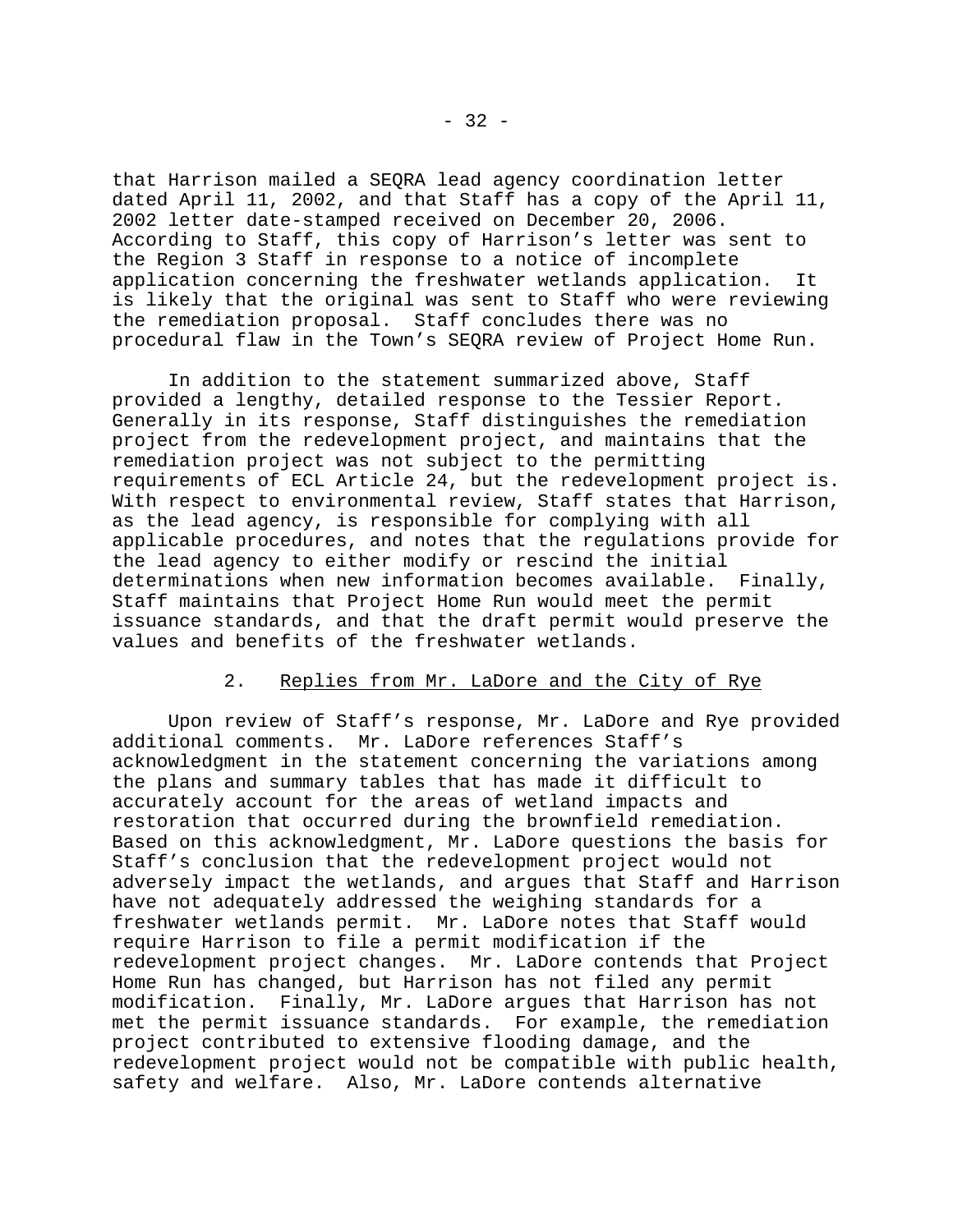redevelopment projects and alternative locations for the proposed athletic fields have not been considered.

With a cover letter dated February 26, 2009, Rye provided additional comments. Rye disputes Staff's conclusion of a net gain of 0.12 acres of wetland between the pre- and postremediation phases. In addition, Rye argues that the small pond created during the remediation has value because it is located within Freshwater Wetland J-3, and that a substantial portion of the regulated adjacent area would be filled, which could adversely impact the wetlands, among other things.

Rye continues to dispute whether Project Home Run would meet the weighing standards. For example, Rye contends that the athletic fields would be treated with chemicals, which would run off into the wetland, and that the Leonard Jackson Associates analysis has yet to demonstrate there would be no adverse impacts on flooding. In addition, Rye argues there are additional alterative redevelopment projects and alternative locations for the proposed athletic fields.

Rye maintains there are issues about whether a coordinated review occurred, and contends that it has not received any information, pursuant to FOIL, that would demonstrate that a coordinated review had occurred. Rye replied to each of the responses that Department staff had offered with respect to Exhibit 7.

## B. Exhibits 8 and 9

During the November 18, 2008 issues conference (Tr. at 149- 150), Rye explained that its consulting engineer, Mr. Loyst from the FMP Group, had prepared a letter dated July 31, 2008 that sought clarification of the October 23, 2007 Hydrologic and Hydraulic Analysis and the Leonard Jackson Associates letter dated January 29, 2008. Ms. Wilson agreed to circulate the letter to the issues conference participants, which she provided as an attachment to an e-mail message dated November 19, 2008. I advised that I would mark Mr. Loyst's July 31, 2008 letter and Ms. Wilson's November 19, 2008 e-mail message collectively as Exhibit 9 (Tr. at 246-247).

In his July 31, 2008 letter (Exhibit 9), Mr. Loyst states that Rye is concerned about potential flooding and drainage impacts associated with the remediation and redevelopment. Mr. Loyst requests additional information about whether certain analyses were performed in the October 23, 2007 Hydrologic and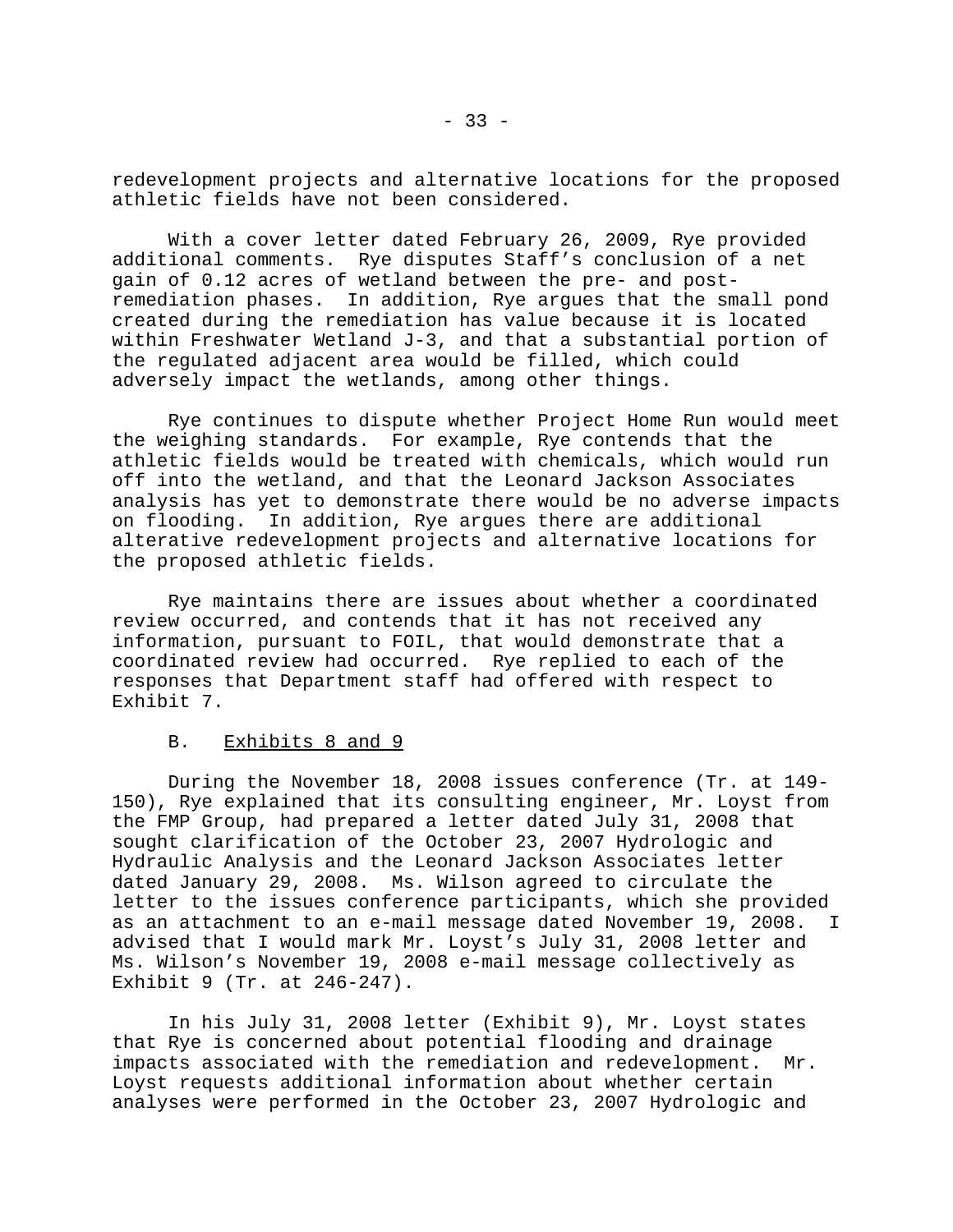Hydraulic Analysis and the Leonard Jackson Associates letter dated January 29, 2008; the nature of the data relied upon; whether the activities at Oakwood Avenue and Glenn Oaks Drive were considered in the analyses; and whether the April 15-16, 2007 storm event had been modeled, among other things.

On behalf of Harrison, Mr. Wasp said, during the November 18, 2008 issues conference, that Leonard Jackson Associates had prepared a response to Mr. Loyst's July 31, 2008 letter, and provided copies to the participants (Tr. at 151-152, 155). I marked the Leonard Jackson Associates response dated November 17, 2008 as Exhibit 8 (Tr. at 166, 246, 247).

According to the November 17, 2008 response from Leonard Jackson Associates (Exhibit 8), Mr. Jackson states that the October 23, 2007 Hydrologic and Hydraulic Analysis and the Leonard Jackson Associates letter dated January 29, 2008 "defined the affects of Project Home Run on Beaver Swamp Brook 100-year discharge rates and flood elevations." The November 17, 2008 letter discusses the significance of understanding the interrelationship between filling, excavation and grading at the site, and how these activities could impact Beaver Swamp Brook flood discharges and elevations. Mr. Jackson explains that the area inundated during a flood event is referred to as the floodplain, which temporarily stores (or detains) flood waters that would otherwise flow downstream. He explains further that the storage or detention of flood waters reduces downstream discharge rates and, in turn, reduces flood elevations. He concludes that if flood storage is eliminated or displaced, then the downstream discharge rates and flood elevations would increase.

Mr. Jackson states that the issue of how Project Home Run would affect flooding is not directly related to the amount of fill brought to the site, but whether the fill would displace the flood storage capacity. Mr. Jackson notes that a site may be regraded either to increase or decrease the flood storage capacity without bringing additional fill to the site. According to Mr. Jackson, the prospective intervenors are inappropriately focusing on the amount of fill that was brought to the site as part of the remediation project, as well as the amount that would be brought to the site as part of the redevelopment project. Rather, the focus, according to Mr. Jackson, should be on the potential flood storage displacement that would occur.

With respect to other concerns raised in Mr. Loyst's July 31, 2008 letter, Mr. Jackson states that the activities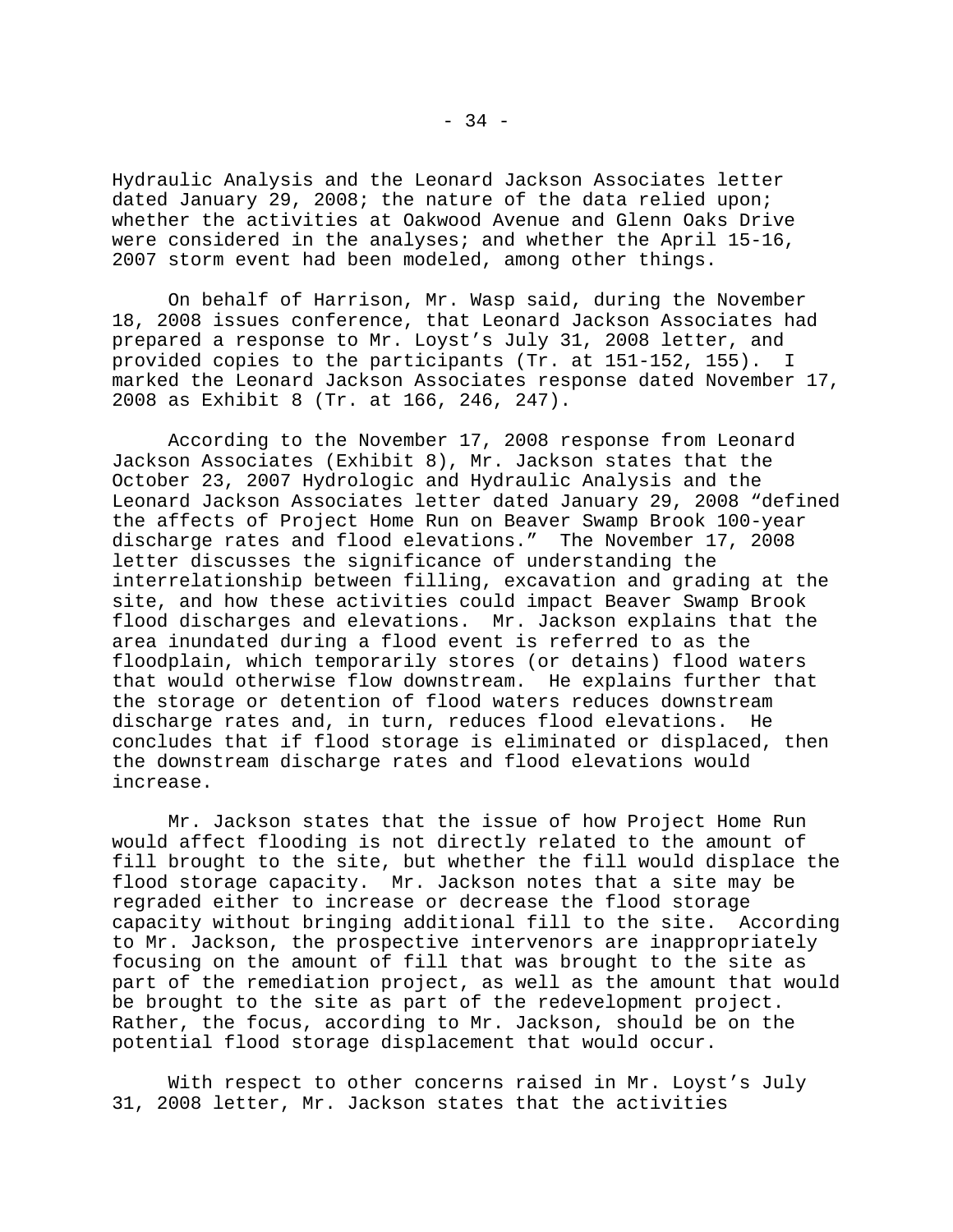associated with Oakwood Avenue and Glenn Oaks Drive were considered in the analyses prepared for Harrison. Mr. Jackson states further that the Beaver Swamp Brook drainage basin is about 3,000 acres, and that the anticipated disturbance of 0.40 acres of freshwater wetland and 1.75 acres of adjacent area would have a *de minimus* impact. Therefore, the October 23, 2007 Hydrologic and Hydraulic Analysis did not separately quantify the potential impacts associated with the disturbance. Nevertheless, changes in grading in these areas are reflected in the October 23, 2007 Hydrologic and Hydraulic Analysis, according to Mr. Jackson.

The comments and replies associated with potential flood impacts related more to Exhibit 10 rather than to Mr. Loyst's July 31, 2008 letter and Mr. Jackson's November 17, 2008 letter. These comments and replies are discussed in the next section.

# C. Leonard Jackson Associates report entitled, *Beaver Swamp Brook Floodway Analysis* (Exhibit 10)

With a cover letter dated December 17, 2008, Mr. Gandhi from Leonard Jackson Associates filed a report dated December 16, 2008 entitled, *Beaver Swamp Brook Floodway Analysis*. It is identified as Exhibit 10. At the November 18, 2008 issues conference, Department staff explained that FEMA modified the flood insurance rate map in the vicinity of the project site in September 2007, which necessitated a revision of the initial analysis provided by Harrison (Tr. at 140-141).

The issues conference participants were provided the opportunity to comment about Exhibit 10, and to reply. Mr. Schaper filed a letter dated January 19, 2009. With a cover letter dated January 20, 2009, Rye filed comments, and provided two copies of the September 2007 flood insurance rate map (Map No. 36119C0352F). With a cover letter dated January 20, 2009, Department staff filed a memorandum dated January 16, 2009 from Kelli Higgins-Roche.

Replies were received from the following issues conference participants. Mr. LaDore filed letters dated February 16, 2009 and February 27, 2009. Mr. Schaper filed a letter dated February 25, 2009. With a cover letter dated February 26, 2009, Department staff enclosed a second memorandum dated February 26, 2009 from Ms. Higgins-Roche that replied to Rye's January 20, 2009 comments. With leave, Staff also filed a letter dated March 3, 2009, which responded to Mr. LaDore's February 27, 2009 letter. Finally, Harrison filed a letter dated March 9, 2009.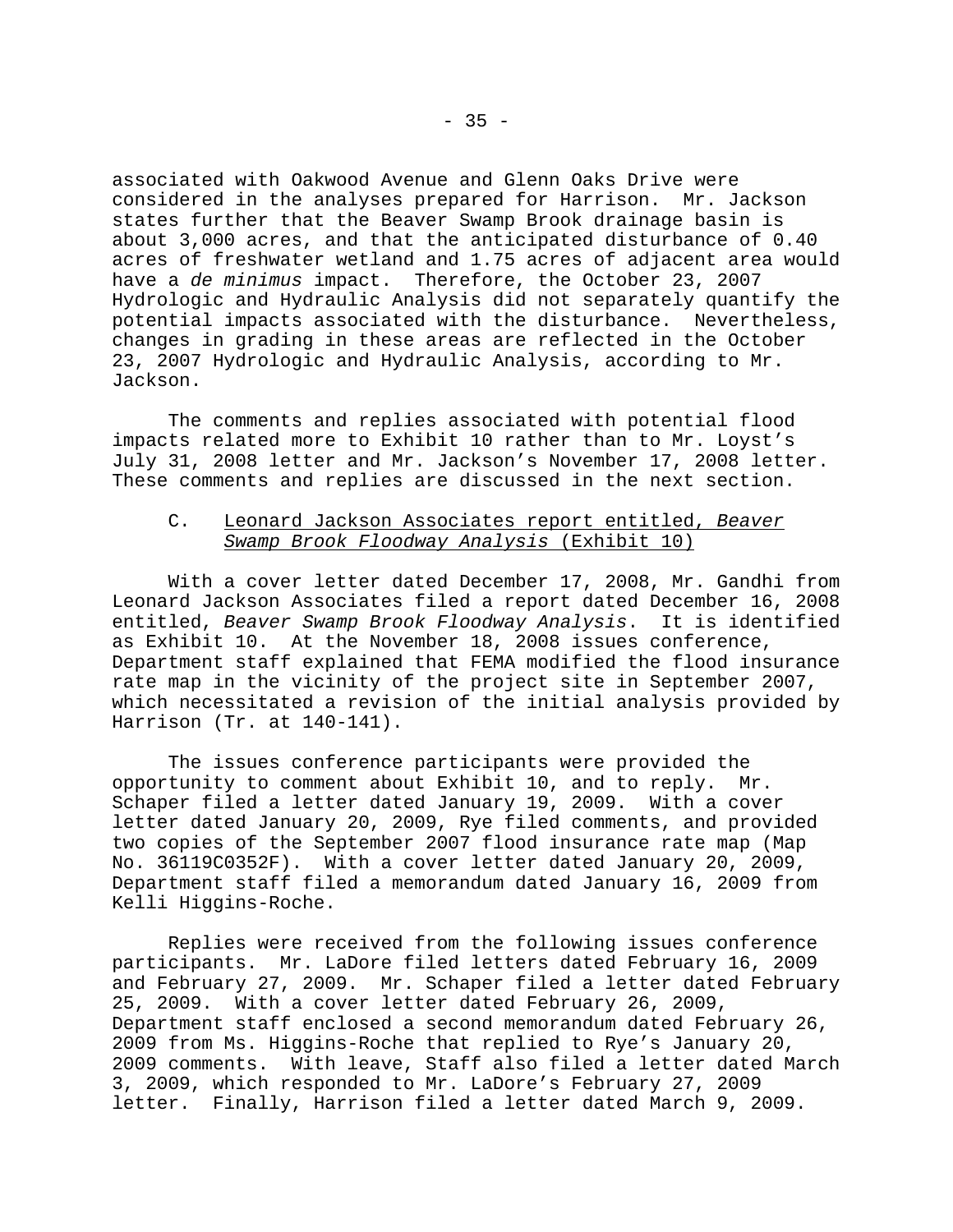With the December 16, 2008 analysis (Exhibit 10), Leonard Jackson Associates provided a plan showing the Project Home Run site, as well as the revised limits for the floodplain and floodway effective September 2007. The plan shows that the effective (or current) floodway would encumber portions of the parking lot, as well as portions of the baseball/softball diamond. Prior to September 2007, the floodway did not encumber any portion of the Project Home Run site. Based on the December 16, 2008 analysis, the encumbrance could be optimized or reduced. The analysis recommends that Harrison file a letter of map revision (LOMR) with FEMA to modify the limits of the floodway on the September 2007 flood insurance rate map.

## 1. Comments

In his January 19, 2009 letter, Mr. Schaper contends that Harrison has ignored those who were directly impacted by the flooding in this area. Mr. Schaper identifies projects that were supposed to prevent or mitigate flooding impacts but failed, among them, the levees in New Orleans, and the Missouri River Basin flood control program. Mr. Schaper states that he is not confident about the FEMA data, which serves as the basis for the December 16, 2008 analysis. Mr. Schaper maintains that the infrastructure of the area would not support the proposed redevelopment project.

With a cover letter dated January 20, 2009, Rye filed comments from its consulting engineers, the FPM Group, in the form of a letter dated January 16, 2009 from Kevin Loyst. Based on his review, Mr. Loyst observed that the December 16, 2008 analysis shows that the Project Home Run site presently lies within the floodway. Based on this showing, Mr. Loyst recommends that the Department not issue the requested freshwater wetlands permit. In the alternative, Mr. Loyst recommends that the Department hold the freshwater wetland permit application in abeyance until FEMA has completed the review of the forthcoming LOMR.

After comparing the original and the revised (September 2007) flood insurance rate maps, Mr. Loyst notes that the brownfield remediation was undertaken in what is now identified as the floodway, and a rise has resulted. Before proceeding with the redevelopment project, Mr. Loyst recommends that Harrison prepare an environmental impact statement that includes a complete analysis of the flood storage displacement and reduced conveyance that has resulted from the remediation project.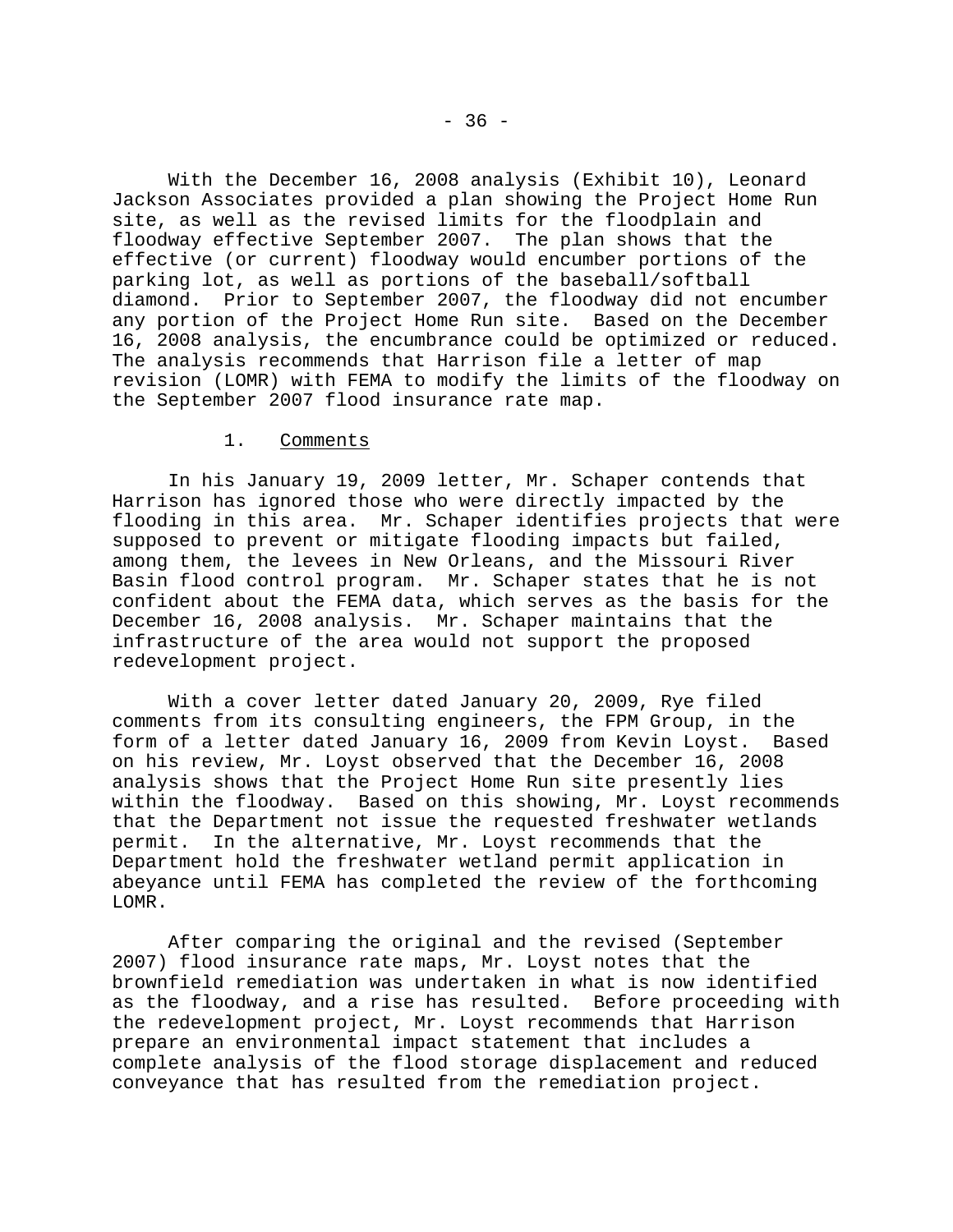With a cover letter dated January 20, 2009, Department staff filed a memorandum prepared by Ms. Higgins-Roche, dated January 16, 2009. In question and answer format, the January 16, 2009 memorandum provides a brief history of the National Flood Insurance Program; outlines the requirements for local communities to participate in the NFIP; and describes how aspects of the program are administered and by whom. In addition, Staff's January 16, 2009 memorandum provides definitions of the terms "floodplain" and "floodway;" explains whether, and what kind of, development is authorized in these areas; and identifies the computer software that Staff uses to review floodplain modeling analyses. This information is similar to that provided by Ms. Higgins-Roche at the November 18, 2008 issues conference (Tr. at 159-161, 190-192).

Staff's January 16, 2009 memorandum also explains how the NFIP would apply to the Project Home Run site. With respect to the applicability of the NFIP, Staff distinguishes between the brownfield remediation project and the redevelopment project. Staff explains that the remediation project was developed prior to the issuance of the revised flood insurance rate map in September 2007. Staff states that the October 23, 2007 Hydrologic and Hydraulic Analysis was consistent with the flood insurance rate map in effect at the time of the analysis.

With the respect to the redevelopment project, however, Staff states further that Harrison must comply with the September 2007 flood insurance rate map. As a result of the revision, Staff observes that a portion of the project site is now located in the floodway limits, which would require "a no-rise analysis" for the placement of any fill in the floodway. In the January 16, 2009 memorandum (at page 5 of 7), Staff refers to its January 8, 2008 and March 11, 2008 memoranda, and explains that a rise between 0.08 and 0.10 feet (*i.e.*, 0.96 inches or less) would occur along the project reach, and estimates that about 0.60 inches of the rise would be due to the remediation project, and that the balance of the total anticipated rise (*i.e.*, 0.36 inches) would be associated with the redevelopment project. Staff notes that the rise associated with the brownfield remediation project (0.60 inches) was allowable based on the flood insurance rate map in effect prior to September 2007. Given the September 2007 map revision, Staff states that the anticipated rise of 0.36 inches, which would be associated with Project Home Run, must be mitigated to ensure that the rise along the project reach is precisely 0.00 feet.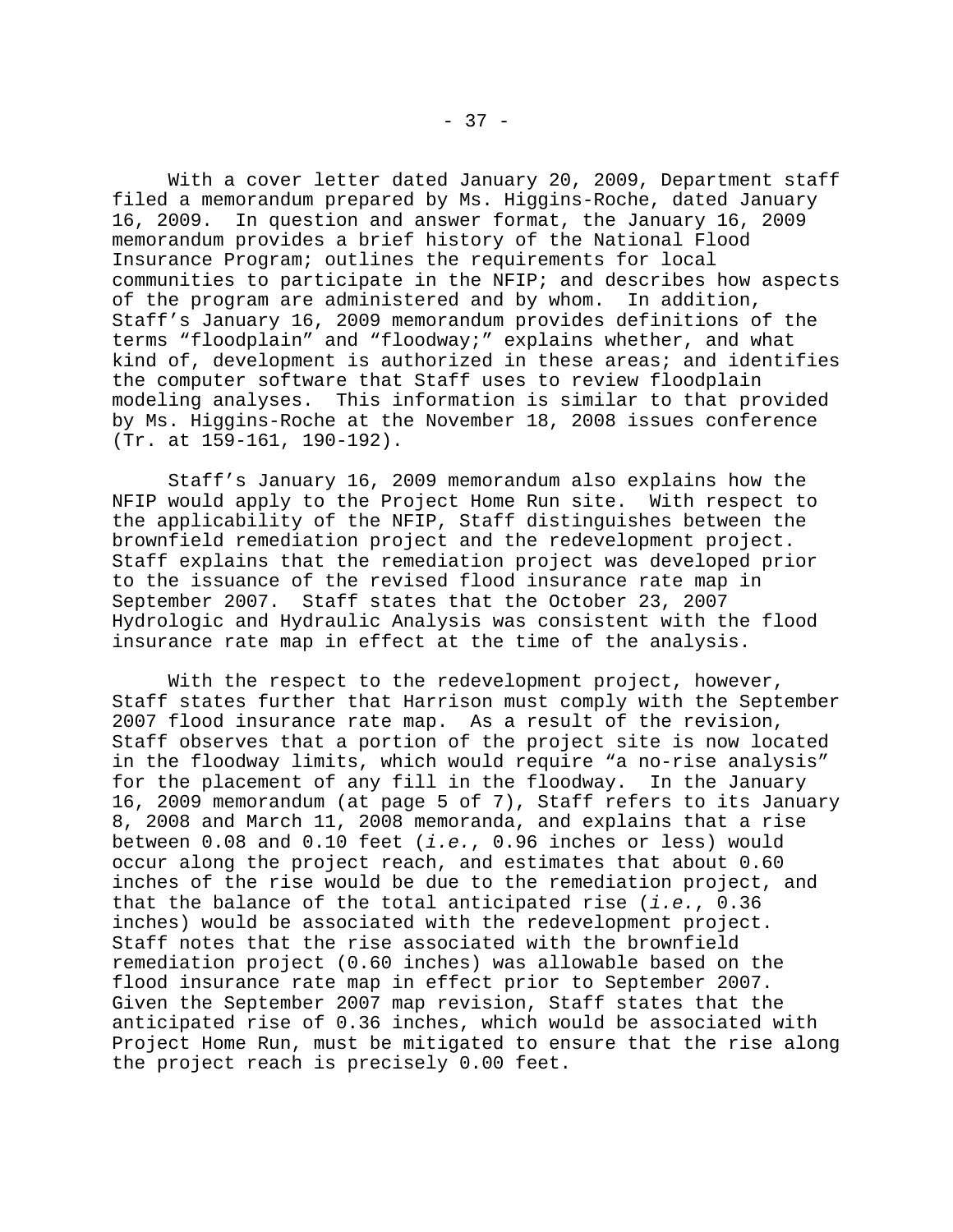Staff notes that when Harrison adopted the September 2007 flood insurance rate map, the Town also updated the local flood damage prevention law (Local Law No. 3 of 2007). Based on the current flood insurance rate map and revisions to the local law, Staff maintains that "the proposed redevelopment project would require mitigation of about 1 inch of rise above the base flood elevation and compensatory storage to mitigate any proposed fill brought into the floodplain" (January 16, 2009 memorandum, page 6 of 7). Depending on the design, Staff notes that the compensatory storage requirement for fill in the floodplain could also fulfill the mitigation requirement for an increase in the base flood elevation due to the placement of fill in the floodway.

In the January 16, 2009 memorandum, Staff states that only the fill placed inside the floodway boundary would need to meet the no-rise requirement, and notes that the December 16, 2008 Leonard Jackson Associates analysis (Exhibit 10) included a floodway optimization run. According to Staff, the floodway optimization run could refine the floodway boundary, and perhaps reduce the area of the redevelopment site that would be located in the floodway. Staff notes that the revision process would require Harrison to file a LOMR with FEMA.

Staff explains that the Department's role in the NFIP is limited, and that the program is administered at the local level, in this case by Harrison. Based on the review of the December 16, 2008 Leonard Jackson Associates analysis (Exhibit 10), Staff has identified two options with respect to the redevelopment project. First, Harrison may choose to accept the floodway boundary depicted on the September 2007 flood insurance rate map. This means that portions of the Project Home Run site would be located in the floodway. Consequently, in Staff's view, the redevelopment project, as currently proposed, would require mitigation and compensatory storage in order for Harrison to comply with the 2007 revisions to the local law, which implements the NFIP. With respect to the second option, Harrison may choose to seek an amendment of the September 2007 flood insurance rate map, based on the optimization run outlined in the December 16, 2008 Leonard Jackson Associates analysis, by filing a letter of map revision.

# 2. Replies

In his February 16, 2009 letter, Mr. LaDore refers to Staff's January 16, 2009 memorandum concerning the NFIP, and notes Staff's acknowledgment that the limits of the floodway and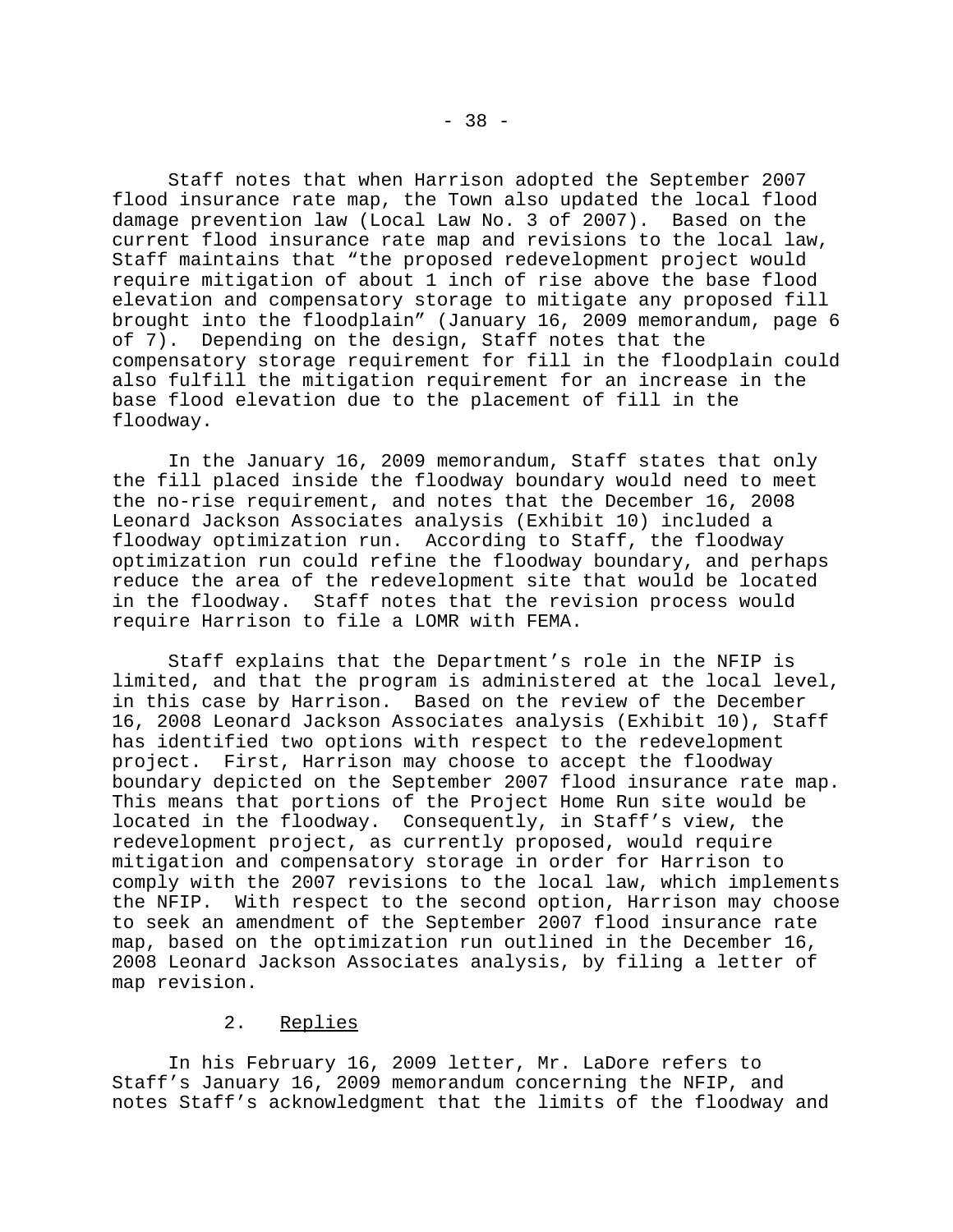floodplain have changed since the completion of the brownfield remediation project. Mr. LaDore argues that Harrison should prepare an environmental impact statement to address the change in the limits of the floodway and floodplain. Mr. LaDore argues further that the September 2007 changes to the flood insurance rate map demonstrate that the data that Leonard Jackson Associates relied upon for the October 23, 2007 Hydrologic and Hydraulic Analysis were not accurate. In addition, Mr. LaDore contends that the change to the flood insurance rate map would require Harrison to modify the permit application. Based on the foregoing, Mr. LaDore argues that the pending freshwater wetlands permit application should be denied.

In his February 25, 2009 letter, Mr. Schaper contends that Harrison's consulting engineers may have a conflict of interest with respect to the redevelopment project. Mr. Schaper contends further that the FEMA data, which is the basis for the various analyses undertaken by Leonard Jackson Associates could be interpreted differently and, thereby, produce different, conflicting results from those reported by Leonard Jackson Associates. According to Mr. Schaper, the analyses undertaken on behalf of Harrison are incomplete because they did not take into consideration the last volume of fill placed on the site before the 2006 flood event. Mr. Schaper questions the validity of the analyses, which concludes that flooding impacts are not likely, when recent experiences show otherwise. Mr. Schaper recommends that the scope of the redevelopment should focus on restoring the freshwater wetland, as much as possible, to its condition prior to contamination.

Enclosed with a cover letter dated February 26, 2009, Staff filed a second memorandum prepared by Ms. Higgins-Roche dated February 26, 2009 that replied to Rye's comments from its consulting engineers (Mr. Loyst's letter dated January 16, 2009). Staff notes that the Department has no authority to enforce local floodplain management laws. Rather, Department staff may provide technical assistance and guidance to local municipalities, and review local laws for compliance with federal and State requirements. According to Ms. Higgins-Roche's February 26, 2009 memorandum, Staff may report a community to FEMA if the local community fails to enforce its approved local floodplain management law.

According to Department staff, the LOMR process is iterative and time consuming. Staff states that FEMA reviews all map revisions thoroughly. Staff maintains that developers would have to comply with the current September 2007 flood insurance rate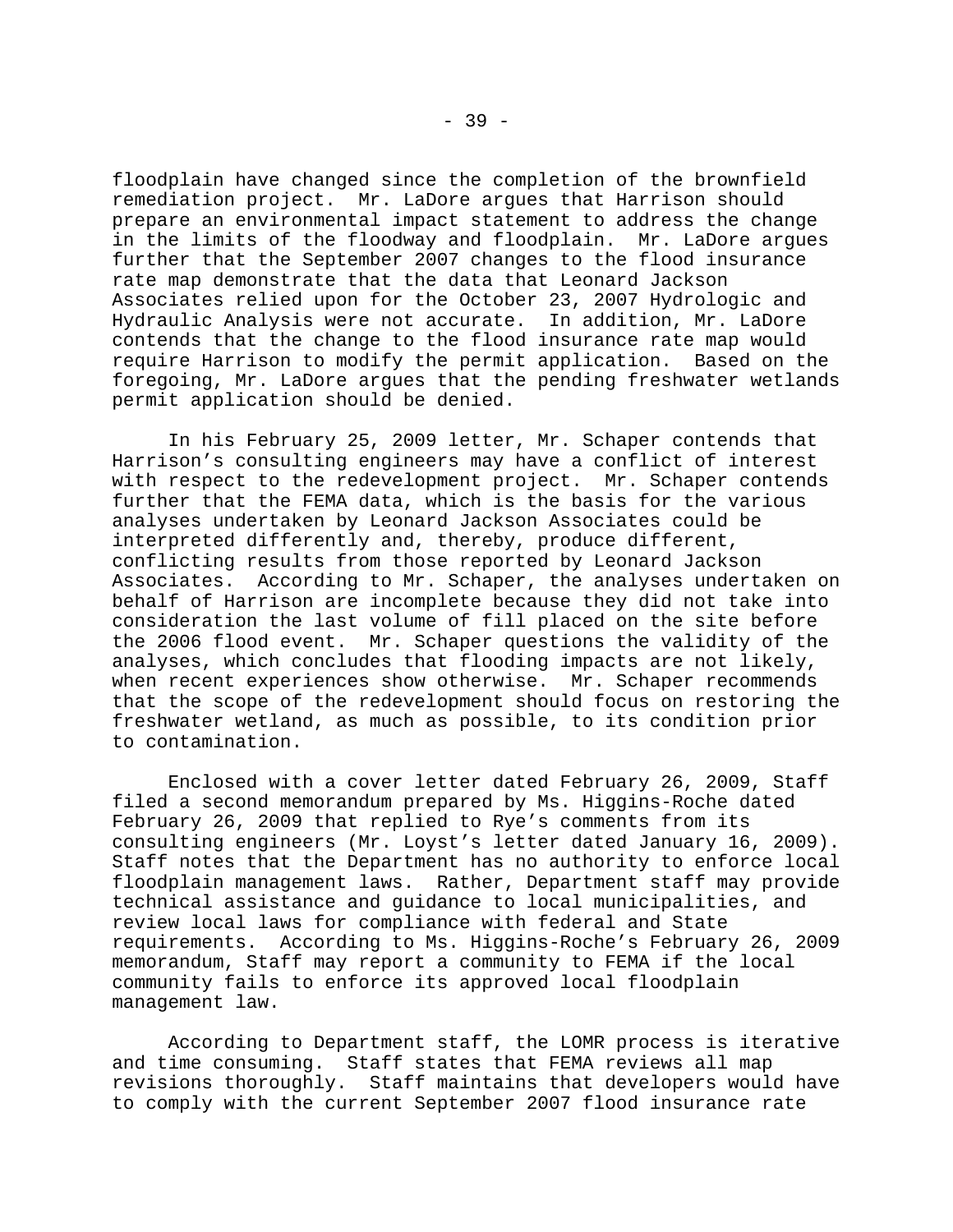map, until the LOMR process is completed and the local governments have accepted any revisions.

With respect to the floodway optimization analysis, Staff contends that moving stations on one side of the stream is an<br>acceptable methodology. Therefore, the stations on Rye's side Therefore, the stations on Rye's side of the stream would not need to be moved to change the limit of the floodway on the Harrison side of Beaver Swamp Brook in the vicinity of the Project Home Run site. Staff acknowledges that if the floodway is optimized, the flow velocity would increase. Staff maintains, however, that the force associated with the anticipated increase in velocity would not be sufficient to displace or erode even fine sediments. In closing, Staff reiterates the two options outlined in the January 16, 2009 memorandum.

In his February 27, 2009 letter, Mr. LaDore notes that based on Department staff's January 16, 2009 and February 26, 2009 memoranda, Harrison has not complied with Local Law No. 3, and argues that Staff must advise FEMA that Harrison is not in compliance with Local Law No. 3. Mr. LaDore argues further that the September 2007 flood insurance rate map requires Harrison to modify its freshwater wetlands permit application, and that the redevelopment may not proceed until Harrison files a "no-rise certification." Given these circumstances, Mr. LaDore asserts that the freshwater wetlands permit application must be denied.

In its March 3, 2009 letter, Staff states it never asserted that Harrison is in violation of Local Law No. 3 with respect to compensatory storage. Rather, Department staff notes that in previous filings, it has outlined what the local requirements would be. Because the redevelopment project has not yet been built, Staff notes further that it would be premature to form any opinion about whether Harrison has complied with Local Law No. 3. Given these circumstances, Department staff concludes there has been no failure by Staff to notify FEMA about Harrison's lack of compliance with the local law.

In its March 3, 2009 letter, Department staff, nevertheless, requests that Harrison provide additional information about its "position on the applicability of the local law and if wetlands, adjacent area and flood analysis will be impacted at the project site." To the extent there would be any impacts at the project site, Department staff requests in the May 3, 2009 letter that Harrison file "a modification of the application materials."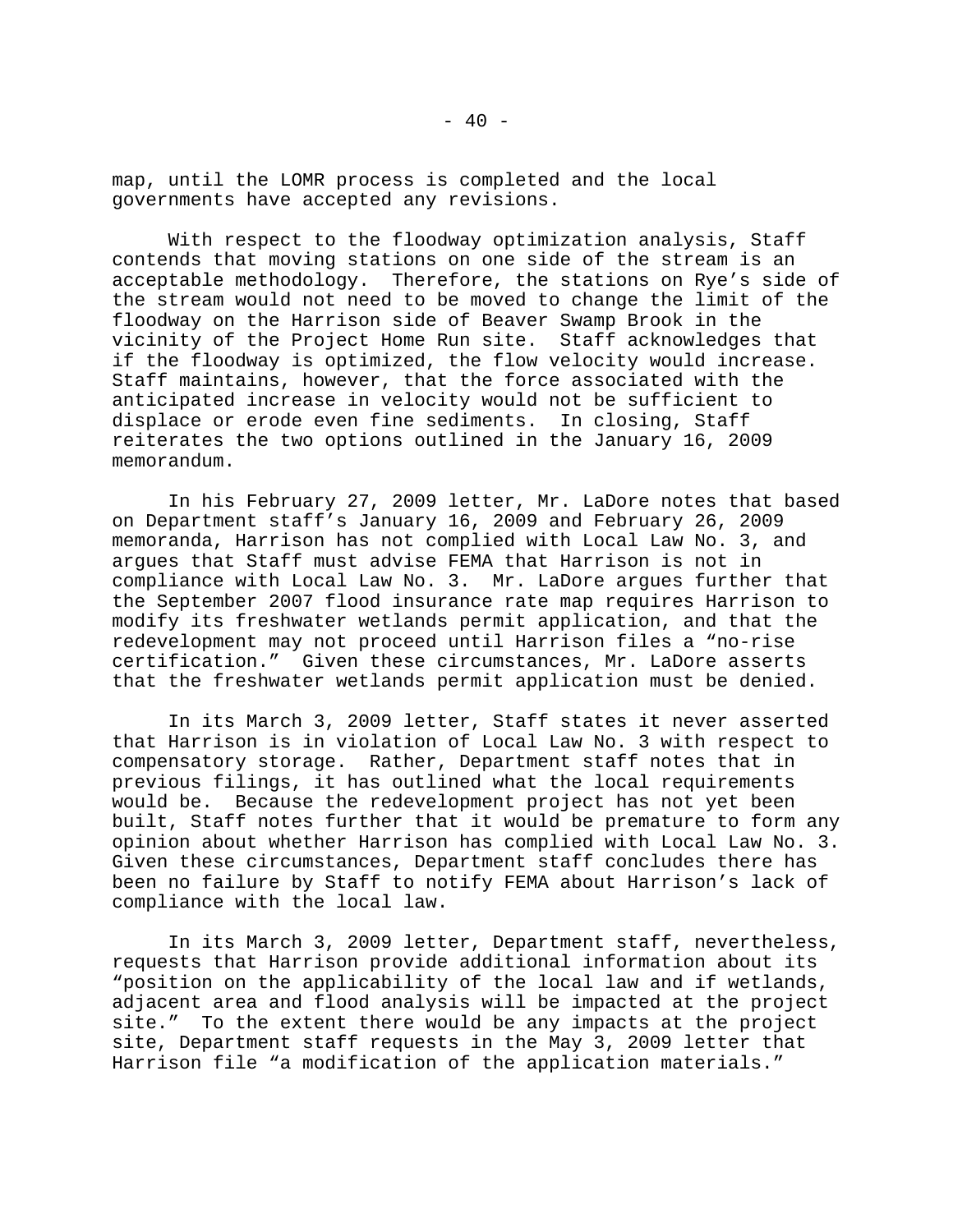In his March 9, 2009 letter, Commissioner Wasp provides clarification about Local Law Chapter 146, Flood Damage Prevention (September 20, 2007). Commissioner Wasp acknowledges that the local law requires compensatory storage for the placement of fill within the 100-year floodplain, and that the redevelopment project associated with the freshwater wetlands permit application pending before the Department would be subject to the local law because "fill above the existing grade will be placed" on the site. Harrison anticipates, however, that the current layout of the project and the final grade (*i.e.*, the elevation) would be modified to avoid any displacement of flood storage that could result from the redevelopment project. Finally, Commissioner Wasp states that Harrison will be filing a LOMR with FEMA to optimize the limits of the floodway. Harrison anticipated that it would file the necessary LOMR documents within 30 days from the date of Mr. Wasp's March 9, 2009 letter, which was April 8, 2009.

### **Discussion and Rulings**

With a cover letter dated May 1, 2008, Department staff circulated a consolidated draft permit for Project Home Run to the issues conference participants. The terms and conditions of the consolidated draft permit are discussed above. During the November 18, 2008 issues conference, Commissioner Wasp stated that Harrison reviewed the draft permit, and accepted the terms and conditions of the draft permit (Tr. at 143). Consequently, there are no disputes that require adjudication between Department staff and Harrison over any substantial term or condition of the draft permit (*see* 6 NYCRR 624.4[c][1][i]).

The other issues conference participants, however, maintain there are issues for adjudication. Where, as here, Department staff has reviewed an application and finds that the proposal as conditioned by the draft permit would conform to all applicable statutory and regulatory requirements, the burden of persuasion is on the prospective intervenors to demonstrate that the proposed issues are substantive and significant (*see* 6 NYCRR 624.4[c][4]; 6 NYCRR 624.4[c][2] regarding *substantive*; 6 NYCRR 624.4[c][3] regarding *significant*). As discussed more fully below, Messrs. LaDore and Schaper, and Rye have met this burden with respect to some of the issues they proposed for adjudication.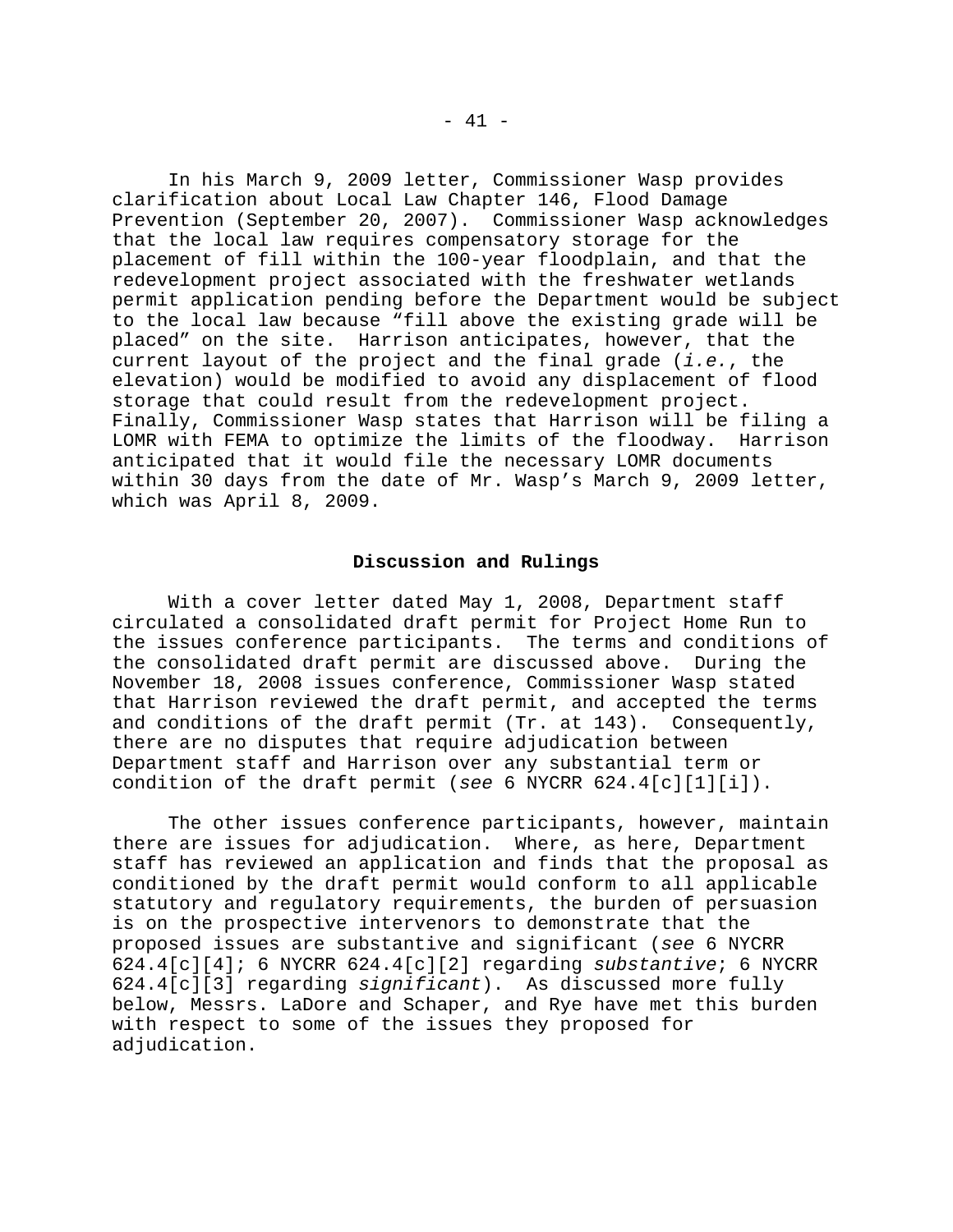#### I. SEQRA Review

In its October 16, 2008 Amended/Supplemented Petition (at 8- 10, 12-16), Rye proposes three issues for adjudication related to Harrison's compliance with the requirements outlined in the State Environmental Quality Review Act (SEQRA [ECL Article 8]), and implementing regulations at 6 NYCRR Part 617. In general, Rye contends that Harrison did not take the required hard look (*see HOMES v New York State Urban Development Corporation*, 59 NY2d 220) at all potential environmental impacts associated with both the remediation and the redevelopment of the Beaver Swamp Brook site, and argues that this hard look should be undertaken now.

The first proposed issue (I at 8-10) is that modifications to the March 2003 ROD have resulted in adverse environmental impacts that were not considered. According to Rye, the amount of contaminated soil removed from the site increased by more than 1400% from what was originally anticipated. In addition, the scope of the brownfield remediation was expanded to include drainage improvement projects related to Glen Oaks Drive and Oakland Avenue. Rye asserts that Harrison did not consider the adverse impacts associated with these modifications as part of the initial environmental review.

The third proposed issue (III at 12-13) is that Harrison failed to consider the potential environmental impacts associated with changes to the original redevelopment project. To support this proposed issue, Rye references the additional amount of top soil brought to the site as part of the remediation project in preparation for the redevelopment project, as well as the drainage improvement projects related to Glen Oaks Drive and Oakland Avenue.

As the fourth proposed issue (IV at 14-16), Rye contends that Harrison illegally deferred analysis of environmental impacts and mitigation measures concerning potential flooding and stormwater runoff. According to Rye, Harrison ignored Rye's specific request to be treated as an interested agency as provided for by SEQRA (*see* 6 NYCRR 617.2[t]).

According to Department staff, Harrison conducted two separate SEQRA reviews: one for the brownfield remediation and a second for the proposed redevelopment project (*i.e.*, Project Home Run). Because Harrison sought and obtained grant funding for the remediation project, Staff stated at the November 18, 2007 issues conference session (Tr. at 219-220) that Harrison was required to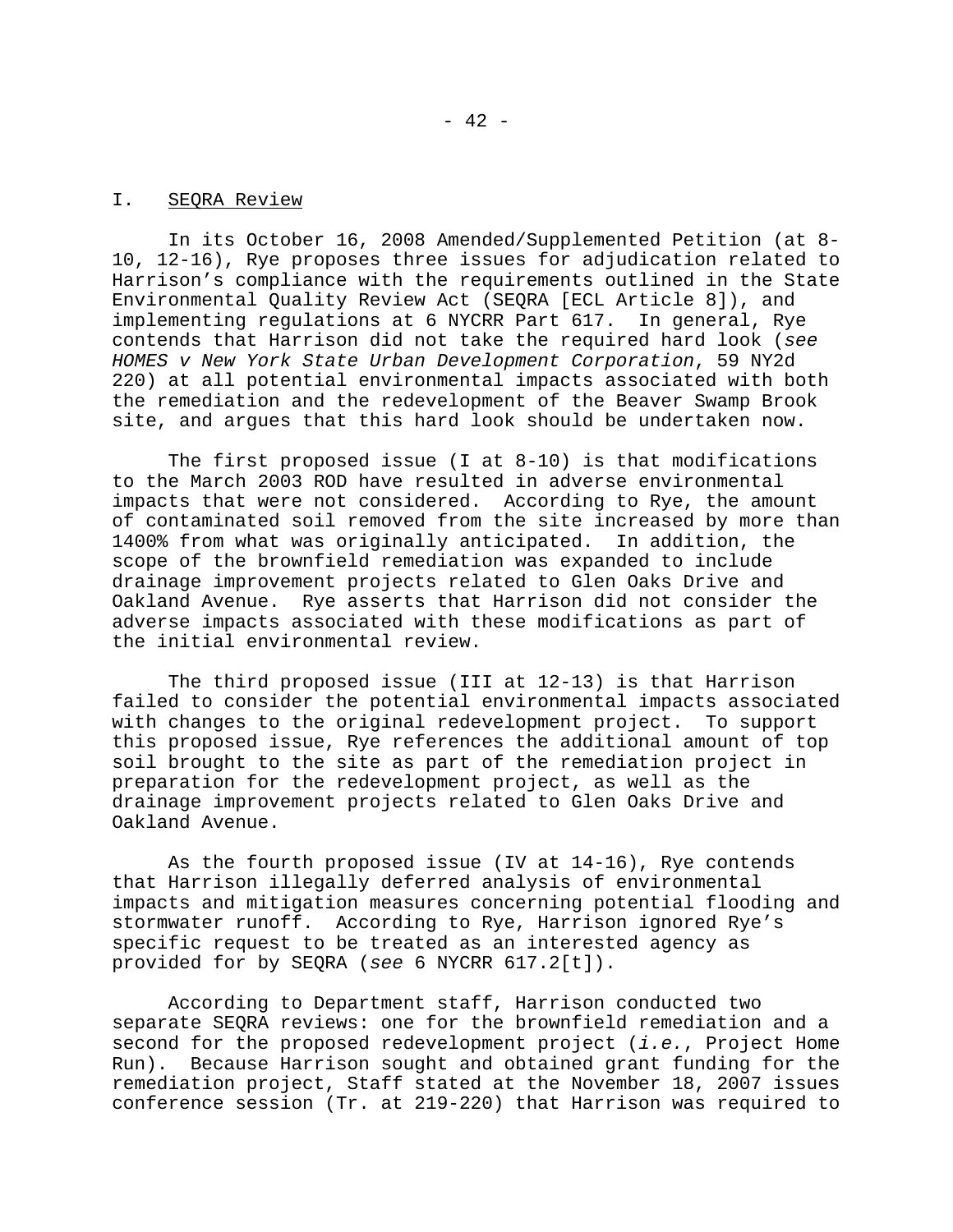comply with SEQRA.<sup>12</sup> Harrison, as the lead agency, issued a negative declaration for the brownfield remediation on July 15, 2003. With respect to Project Home Run, Harrison issued a negative declaration on June 23, 2004. According to Staff, the unlisted action, which was the subject of the June 23, 2004 negative declaration, includes the development of a new municipal park that would include a youth baseball/softball facility , a youth soccer field, a multipurpose playground, an interpretive nature walkway, and off-street parking.

Department staff is an involved agency with respect to both SEQRA reviews because Staff has jurisdiction by law to fund, approve or directly undertake an action (*see* 6 NYCRR 617.2[s]). For the brownfield remediation, Staff awarded the grant money, and issued the March 31, 2003 ROD, which selected the appropriate remedy to achieve the stated goals and objectives of the remedial action. With respect to the redevelopment project, Staff has jurisdiction to review and approve the pending freshwater wetlands permit application for Project Home Run.

The hearing regulations clearly prescribe the circumstances when SEQRA issues may be addressed at the adjudicatory hearing. The ALJ will not entertain any issue related to SEQRA whenever an agency other than Department staff was the lead agency, and the lead agency determined that the proposed action does not require the preparation of a DEIS (*see* 6 NYCRR 624.4[c][6][ii][a]). These circumstances apply here. With respect to Project Home Run, Harrison, rather than Department staff, was the lead agency. Harrison, as the SEQRA lead agency, determined that Project Home Run was an unlisted action that did not require the preparation of a DEIS, and Harrison issued the June 23, 2004 negative declaration. Therefore, pursuant to 6 NYCRR  $624.4(c)(6)(ii)(a)$ , I am precluded from considering any issue related to SEQRA in this proceeding, which include Rye's proposed Issues I, III and IV.

However, 6 NYCRR  $624.4(c)(6)(ii)(a)$  provides further that SEQRA issues may be considered during the adjudicatory hearing if lead agency status is re-established with Department staff

 $12$  As noted above, compliance with SEORA is no longer required, effective September 14, 2006, pursuant to 6 NYCRR 375-4.11.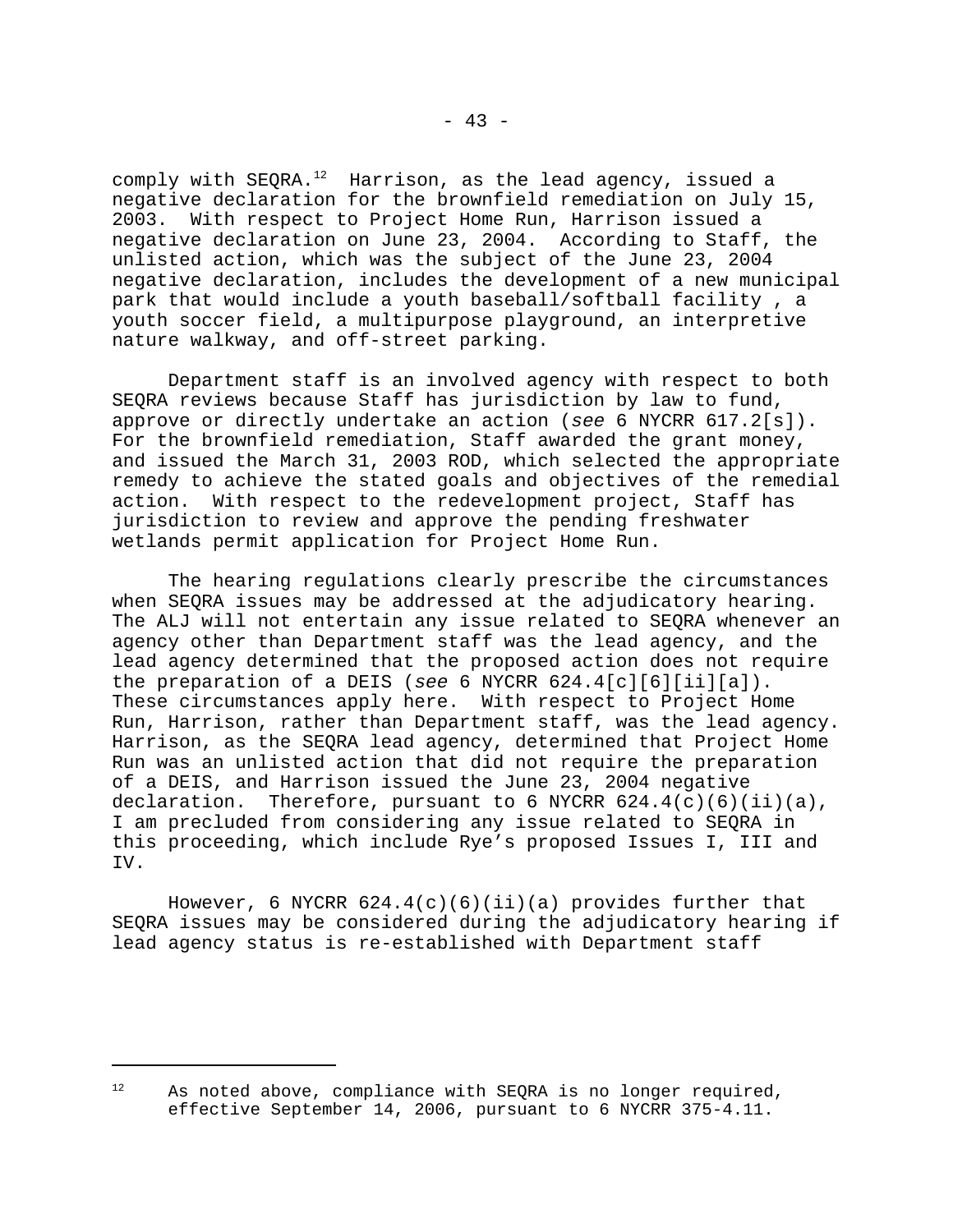pursuant to the provisions outlined in 6 NYCRR  $617.6(b)(6).$ <sup>13</sup> To date, the involved agencies have not agreed, or attempted, to reestablish a different lead agency with respect to this matter.

As summarized above, the issues conference participants discussed the circumstances when the lead agency either may amend the negative declaration (*see* 6 NYCRR 617.7[e]), or must rescind the negative declaration (*see* 6 NYCRR 617.7[f]). For the reasons set forth in the October 16, 2008 Amended/Supplemented Petition as well as the arguments presented at the November 18. 2008 issues conference, Rye contends that Harrison should either amend or rescind the negative declaration due to the extensive changes made during the implementation of the March 31, 2003 ROD, the changes related to the scope of the redevelopment project, and the flooding that occurred along Beaver Swamp Brook in April 2007. At the November 18, 2008 issues conference, Department staff outlined a rationale for recharacterizing Project Home Run as a Type I action rather than as an unlisted action. The former type of action is more likely to require the preparation of a DEIS (*see* 6 NYCRR 617.4[a]). As noted above, Staff subsequently changed its position, and now maintains that Harrison properly characterized the action as unlisted.

The determination of significance issued by the lead agency following a coordinated review is binding on all other involved agencies (*see* 6 NYCRR 617.6[b][3][iii]). With reference to this regulatory provision, Department staff outlined, during the November 18, 2008 issues conference, the procedural requirements that the SEQRA lead agency must comply with in order to bind involved agencies into accepting the June 23, 2004 negative declaration. Among the procedures mentioned, the lead agency must undertake a coordinated review (6 NYCRR 617.6[b][3]). At the November 18, 2008 issues conference, Staff could not confirm that Harrison sent Department staff a lead agency coordination letter with respect to Project Home Run. Later, with the January 20, 2009 comments, Department staff said that Harrison had undertaken a coordinated review. Staff explained that on December 20, 2006, Staff received a copy of a lead agency coordination letter from Harrison dated April 11, 2002. Nevertheless, in its reply filed under cover of letter dated February 26, 2009, Rye maintains there are issues about whether a

<sup>&</sup>lt;sup>13</sup> 6 NYCRR 624.4(c)(6)(ii)(a) refers to 6 NYCRR 617.6(f) [sic]. This reference to the SEQR regulations is incorrect. The correct reference to the SEQR regulations concerning the re-establishment of the lead agency is 6 NYCRR 617.6(b)(6).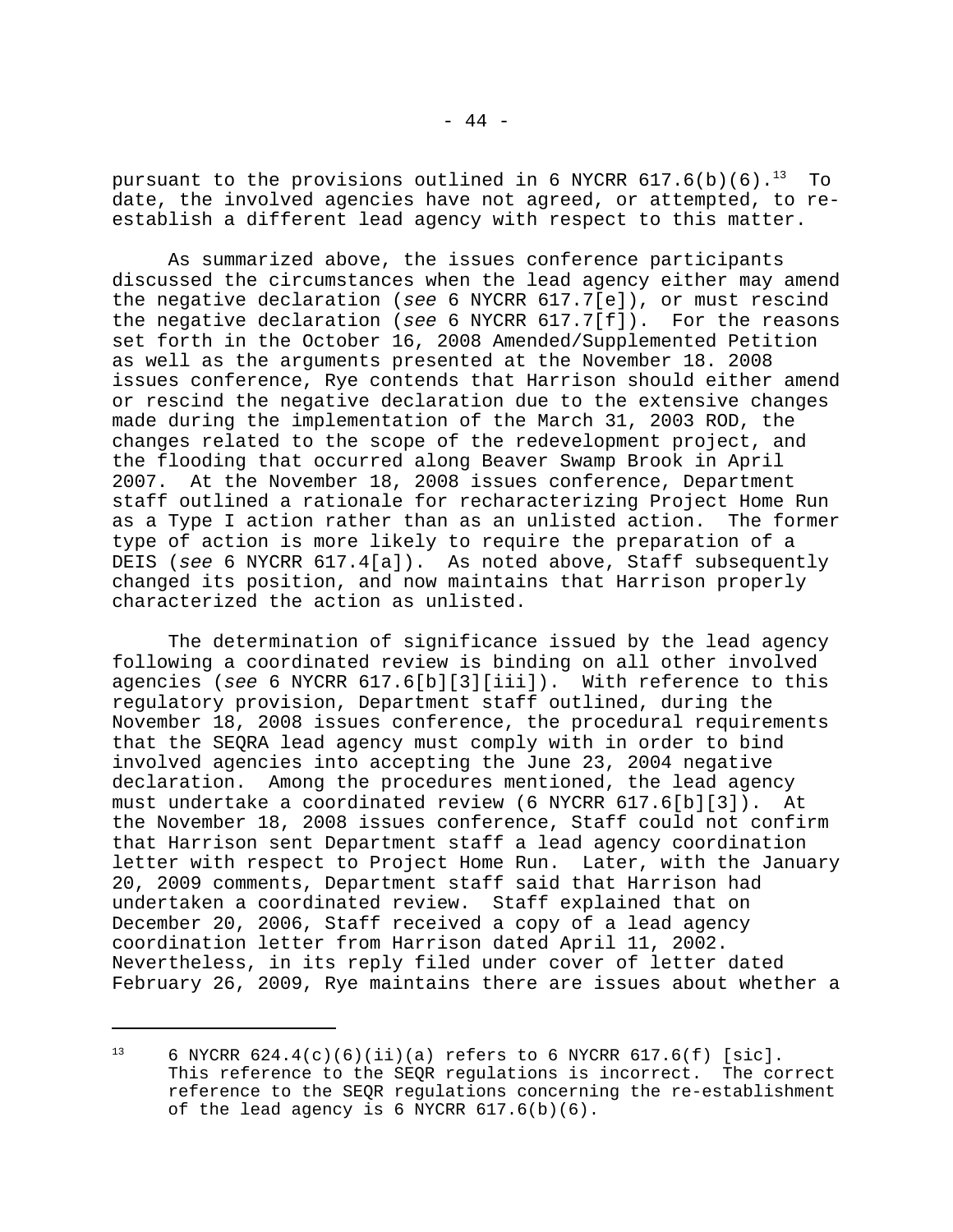coordinated review occurred because Rye did not obtain a copy of the April 11, 2002 letter in response to its request made pursuant to FOIL.

Copies of the documents related to the environmental review of Project Home Run are not part of the issues conference record. These documents may include, among others, copies of the coordination letter(s) from Harrison and any response(s), correspondence from interested agencies and involved agencies, the environmental assessment form(s), and the June 23, 2004 negative declaration with supporting documents, such as an environmental assessment form. The issues conference participants dispute whether Harrison fully complied with the procedural requirements of ECL Article 8 and the implementing regulations at 6 NYCRR part 617.

The courts have reviewed issues related to compliance with SEQRA requirements, and the consequence of noncompliance has resulted in the annulment of the involved agency's approval. In *Matter of Rye Town/King Civic Association v Town of Rye* (82 AD2d 474 [1981], *appeals dismissed* 55 NY2d 747 [1981], *lv dismissed* 56 NY2d 508, 985 [1982]), the Appellate Division determined that literal compliance with SEQRA procedures is necessary. Subsequently, the Court of Appeals determined in *Webster Associates v. Town of Webster* (59 NY2d 220 [1983]), that literal compliance with SEQRA procedures may be moderated depending on the particular facts of the case.

The adjudication of whether Harrison complied with applicable SEQRA procedures is beyond the scope of this administrative proceeding because Harrison is the lead agency. However, a procedural defect related to how Harrison conducted its environmental review of Project Home Run, pursuant to ECL Article 8, could render the Commissioner's final determination about the pending permit application, or other approvals that may be necessary for Project Home Run, a nullity. Therefore, Harrison must provide copies of the relevant SEQRA documents for this hearing record. The other parties to this proceeding may also provide copies of any SEQRA related documents that they created (*i.e.*, Rye's request to be considered an interested agency) or obtained. The parties will have the opportunity to review these SEQRA documents and comment about them. The procedures for the collection and review of the SEQRA documents are outlined further below.

Finally, I note that when the review of an unlisted action is uncoordinated, each involved agency must undertake its own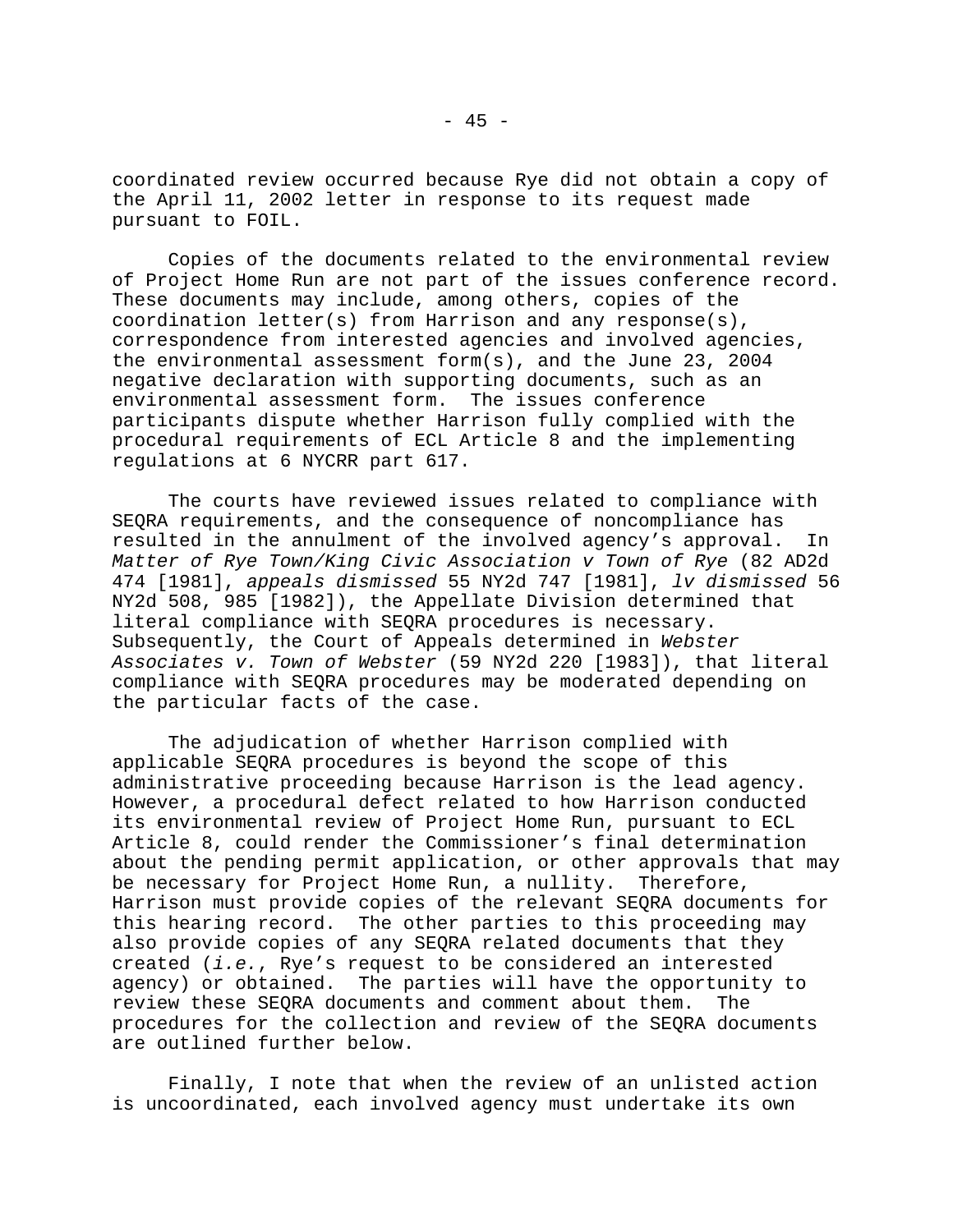environmental review (*see* 6 NYCRR 617.6[b][4]). Therefore, if Harrison does not provide documentation sufficient to demonstrate that it complied with all applicable SEQRA procedures related to the environmental review of Project Home Run, then Department staff, as an involved agency, would be required to undertake its own SEQRA review. Under these circumstances, Staff would be required to identify of the nature of the action (unlisted, Type I or Type II) and issue of a determination of significance, among other things. If required, and depending on what Staff's determination of significance is, Department staff may have to comply with a variety of additional SEQRA procedures.

## II. Flooding

During the July 24, 2007 issues conference session, Department staff identified an issue for adjudication concerning Harrison's floodplain storage analysis (Tr. at 95-96). Staff withdrew this issue after Harrison provided the October 23, 2007 Hydrologic and Hydraulic Analysis and additional clarification in the Leonard Jackson Associates letter dated January 29, 2008. However, concerns about floodplain storage reemerged at the November 18, 2008 issues conference, when Staff explained that FEMA had finalized amendments to the relevant flood insurance rate map in September 2007. Staff requested that Harrison provide additional information concerning floodplain storage to reflect the September 2007 modifications to the flood insurance rate map. Harrison subsequently provided this analysis dated December 16, 2008 and entitled, *Beaver Swamp Brook Floodway Analysis*. This document is identified as Exhibit 10.

As explained above, the December 16, 2008 analysis and accompanying plan show that the floodway depicted on the September 2007 flood insurance rate map would encumber portions of the proposed locations for the parking lot and baseball/softball diamond. In a letter dated March 9, 2009, Commissioner Wasp stated, among other things, that Harrison would file a LOMR with FEMA, and request a modification of the floodway limits on the September 2007 flood insurance rate map.

In his initial and supplemental petitions, respectively dated June 29, 2007 and October 15, 2008, Mr. LaDore proposes several issues related to flooding. Mr. LaDore asserts that Harrison has not complied with various federal requirements concerning the preparation of an EIS as required by the National Environmental Policy Act (NEPA), and the filing of an application for a no-rise certificate, among other things. In addition, Mr. LaDore contends that Harrison did not consider potential flood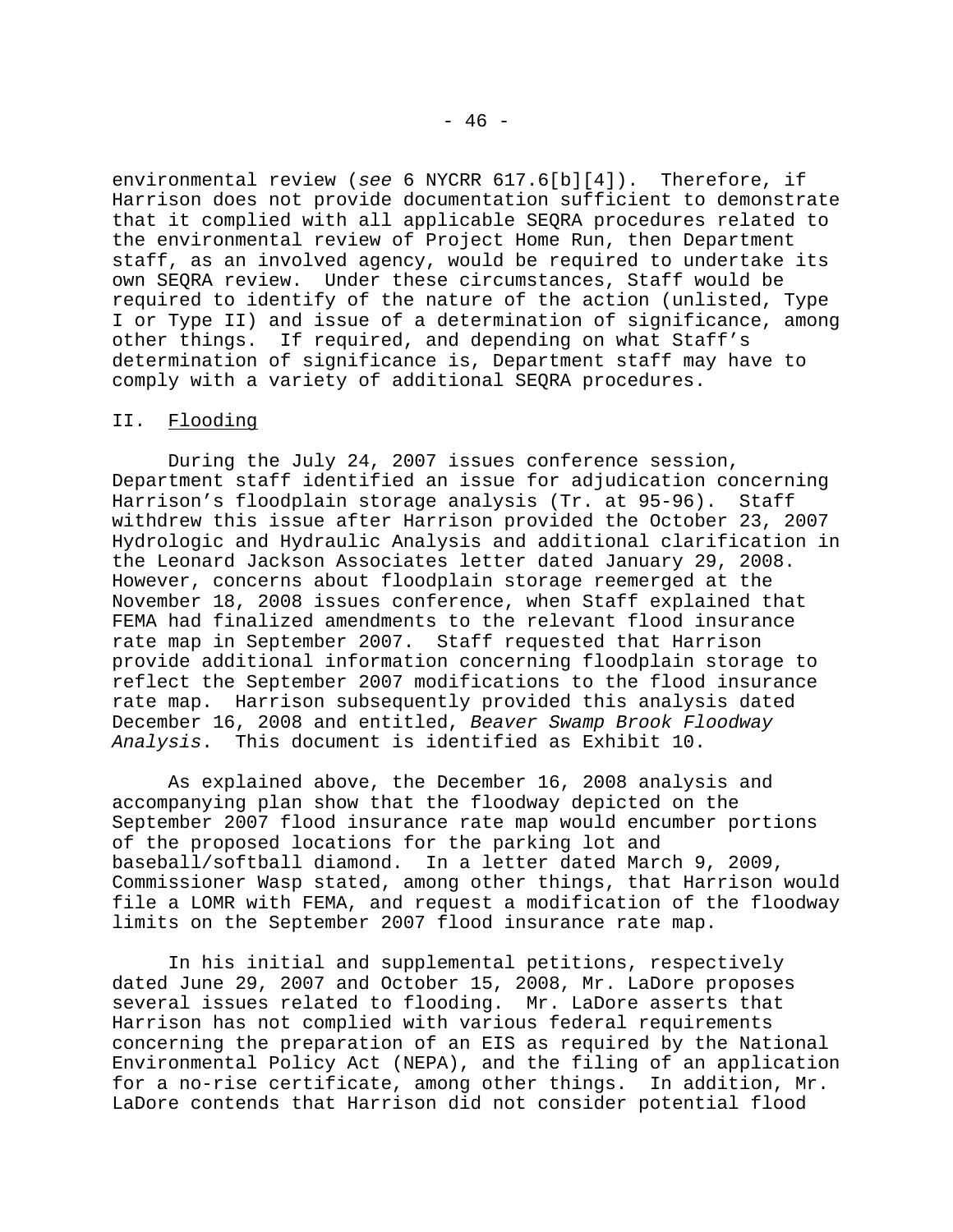impacts when it undertook its environmental review pursuant to SEQRA. According to Mr. LaDore, his property and those of his neighbors, were flooded in March and April 2007. Mr. LaDore contends that the flooding, at least in part, was related to the brownfield remediation project, which required the importation of excessive amounts of fill to the Beaver Swamp Brook site. Mr. LaDore maintains that the fill brought to the site raised the elevation of the property and eliminated, or at least significantly limited, its flood-storage capacity.

Mr. Schaper raises similar issues concerning the potential adverse impacts associated with flooding in his initial petition dated July 19, 2007 and in his supplemental petition dated October 12, 2008.

In its October 16, 2008 Amended/Supplemented Petition (at 23), Rye proposes two issues for adjudication related to potential adverse flooding impacts. As its seventh proposed issue, Rye contends that Harrison had not demonstrated compliance with Chapter 146 of the Town Code. For the eighth proposed issue, Rye contends that the October 23, 2007 Hydrologic and Hydraulic Analysis and additional clarification in the Leonard Jackson Associates letter dated January 29, 2008 are inadequate.

Additional General Condition No. 3 of the draft permit (Exhibit 6, page 3 of 5; *also see* Exhibit 6, Item C, page 2 of 5) would require Harrison to obtain all other required permissions or approvals. During the issues conference and in subsequent filings, Department staff has provided a detailed outline of the NFIP, as well as the roles and responsibilities of the federal government, the New York State Department of Environmental Conservation, and local governments, in general, and Harrison, in particular.

With respect to Staff's responsibilities concerning the pending freshwater wetlands permit, Department staff's February 26, 2009 memorandum by Ms. Higgins-Roche, as noted above, identifies two options to address the revised location of the floodway limits on the Project Home Run site. First, Harrison may continue with its current proposal, and provide additional information to Staff with respect to compensatory storage. In the alternative, Harrison may file a LOMR with FEMA to revise the current (*i.e.*, September 2007) floodway limits on the Project Home Run site. With respect to the second option, Staff notes that Harrison would be still be required to provide additional information concerning compensatory storage for Staff's review.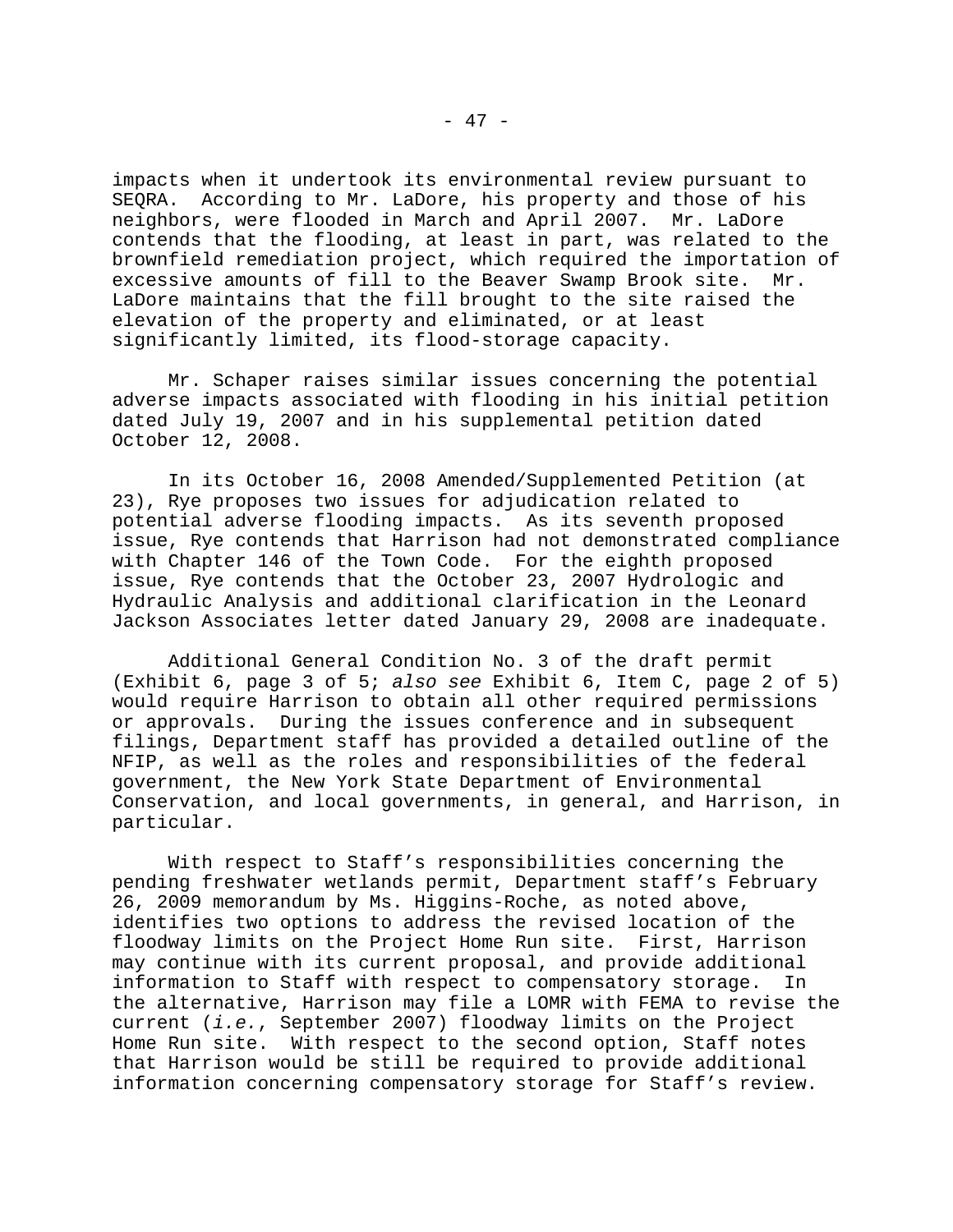Based on Commissioner Wasp's March 9, 2009 letter, Harrison intended to petition FEMA with a LOMR to amend the floodway limits on the September 2007 flood insurance rate map. Consequently, Harrison has yet to obtain the necessary approval that may be required by Local Law Chapter 146. Because Harrison, rather than the Department of Environmental Conservation, implements Local Law Chapter 146, proposed issues concerning whether Harrison would comply with Local Law Chapter 146 are beyond the scope of this hearing. Therefore, I deny the federal compliance issues proposed by Messrs. LaDore and Schaper, as well as Issues VII and VIII in Rye's October 16, 2008 Amended/Supplemented Petition.

Harrison's intention to file a LOMR to amend the floodway limits, however, presents a procedural issue with respect to this administrative hearing. In its March 3, 2009 letter, Staff requested additional information from Harrison about the applicability of Local Law Chapter 146 and whether wetlands, the adjacent area, and the current flood analysis would impact the project site. Depending on Harrison's response, Staff notes that Harrison may have to amend the pending freshwater wetlands permit application.

Given these circumstances, it is not clear to me whether the administrative hearing should continue at this time. Therefore, I request the following information from Harrison and Department staff. First, I request that Harrison advise the parties and me whether it filed its LOMR with FEMA in early April 2009. I request further that Harrison advise whether it obtained an estimate from FEMA about how long FEMA may take to consider Harrison's LOMR and subsequently, issue a determination. Second, after obtaining this status report from Harrison and with reference to Staff's March 3, 2009 letter, I request that Department staff identify what additional information it needs from Harrison to determine whether the pending freshwater wetlands permit application should be modified. A schedule for this submission of this information is provided below.

# III. Standards for Issuance of a Freshwater Wetlands Permit

Among other things, Project Home Run would require placing and grading fill in Freshwater Wetland J-3 and its regulated adjacent area. By operation of the applicable regulation, these activities are considered incompatible when undertaken in a wetland, and usually incompatible when undertaken in the adjacent area (*see* 6 NYCRR 663.4[d][Items 20 and 25]).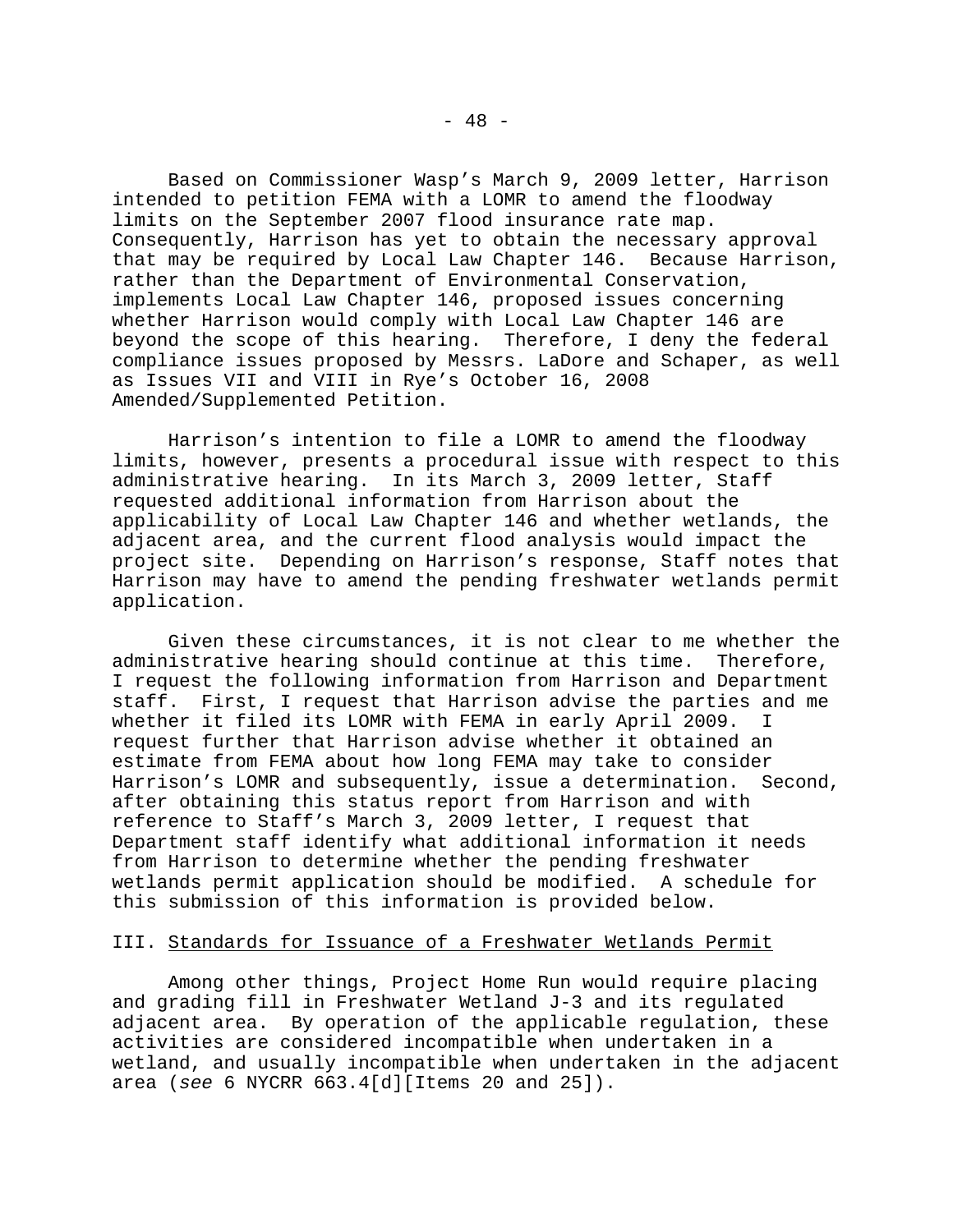Section 6 NYCRR 663.5(e) outlines the standards for permit issuance. For compatible and usually compatible activities, the regulated activities associated with a proposal must meet three tests in order to obtain a permit (*see* 6 NYCRR 663.5[e][1]). They are: (1) whether the proposed activities would be compatible with the preservation, protection and conservation of the wetland and its benefits; (2) whether the proposed activities would result in no more than insubstantial degradation to, or loss of, any part of the wetland; and (3) whether the proposed activities would be compatible with public health and welfare.

For incompatible activities, and those activities that do not meet all three of the foregoing tests, the weighing standards outlined in 6 NYCRR 663.5(e)(2) must be applied. For Class II wetlands, such as Freshwater Wetland J-3, the weighing standards are: (1) the proposed activity must be compatible with the public health and welfare, be the only practicable alternative that could accomplish the applicant's objective, and have no practicable alternative on a site that is not a freshwater wetland or adjacent area; and (2) the proposed activity must minimize degradation to, or loss of, any part of the wetland and its adjacent area, and must minimize any adverse impacts on the functions and benefits that the wetland provides.

The regulations state further that Class II wetlands provide important wetland benefits, and their loss would be acceptable in very limited circumstances. Therefore, with respect to the captioned matter, the Commissioner would issue a permit only if he can determine that the proposed activity satisfies a pressing economic or social need that clearly outweighs the loss of, or detriment to, the benefits of the Class II wetland. (*See* 6 NYCRR 663.5[e][2].)

In its October 16, 2008 Amended/Supplemented Petition (at 10-11, 16-22), Rye proposes three issues for adjudication related to the standards for permit issuance. As the second issue (II at 10-11), Rye contends that Project Home Run fails to meet the "nonet-loss standard" and does not follow appropriate wetland mitigation sequencing. To support this contention, Rye refers to the responsiveness summary of the March 31, 2003 ROD, which states that Harrison agreed to "no-net-loss" in the acreage of freshwater wetlands. According to Rye, neither the FER concerning the brownfield remediation project nor the application materials for the redevelopment project show that a no-net-loss of wetlands would result from the proposed redevelopment. Rye contends further that Harrison has not demonstrated the proper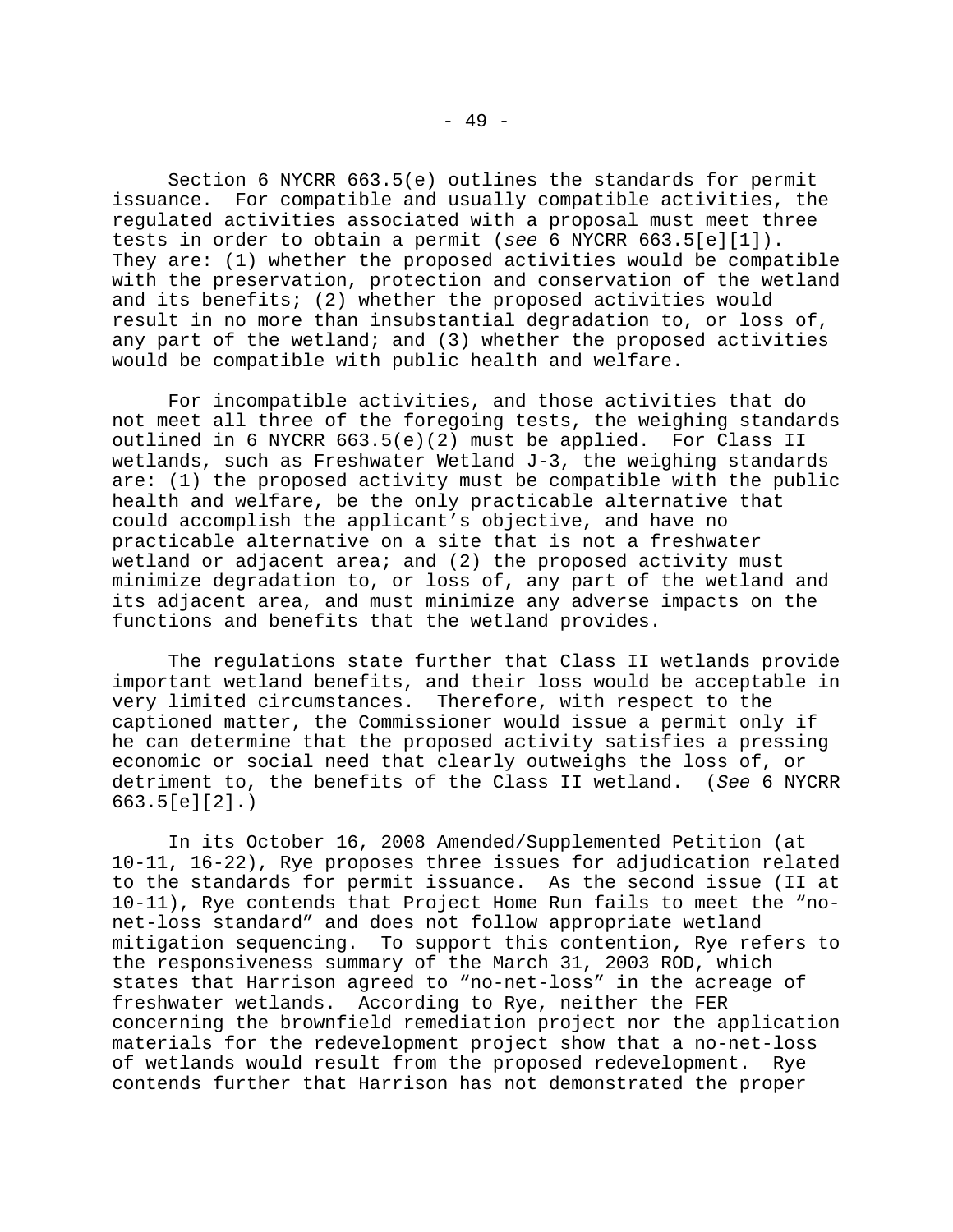sequencing, which is first to avoid impacts, then to minimize impacts, and finally to compensate for any impacts.

With respect to the fifth issue (V at 16-21), Rye asserts that Harrison does not meet the standards for permit issuance. Rye splits this issue into two sub-issues concerning the compatibility tests (V-A) and the weighing standards (V-B). Rye argues that the application materials filed by Harrison do not demonstrate compliance with the compatibility tests and the weighing standards. In the absence of such a demonstration, Rye argues that the Commissioner should deny the requested freshwater wetlands permit.

As the sixth issue (VI at  $21-22$ ), Rye contends that Harrison has not considered alternatives that would require less fill and grading. According to Rye, Harrison must show that Project Home Run is the "only physical or economical alternative for accomplishing its objectives" (at 21, emphasis provided in original). Rye argues that Harrison currently uses the site for passive recreation, and that this use could be enhanced without impacting the wetlands further. Rye maintains that Harrison has not demonstrated any need for Project Home Run, and argues that the Commissioner should deny the requested permit.

Department staff addressed Rye's contentions about whether Project Home Run would comply with the standards for issuance of a freshwater wetlands permit at the November 18, 2008 issues conference, and in the comments and replies submitted after the November 18, 2008 issues conference. A summary of Staff's comments from the issues conference is provided above in Sections  $IV(A)(1)$  and  $IV(D)(1)$  of this ruling. A summary of Staff's comments and replies filed subsequent to the November 18, 2008 issues conference is provided above in Section V(A)(1) of this ruling.

For the following reasons, the prospective intervenors have raised substantive and significant issues about whether the pending permit application would meet the compatibility tests and the weighing standards applicable to a Class II freshwater wetland. Accordingly, I grant the issues proposed in Rye's October 16, 2008 Amended/Supplemented Petition, which are identified as Issues II, V (including V-A and V-B), and VI. Mr. Schaper's proposed issues related to potential adverse impacts to the freshwater wetlands essentially mirror Rye's proposed Issues II, V and VI, and are, therefore, granted.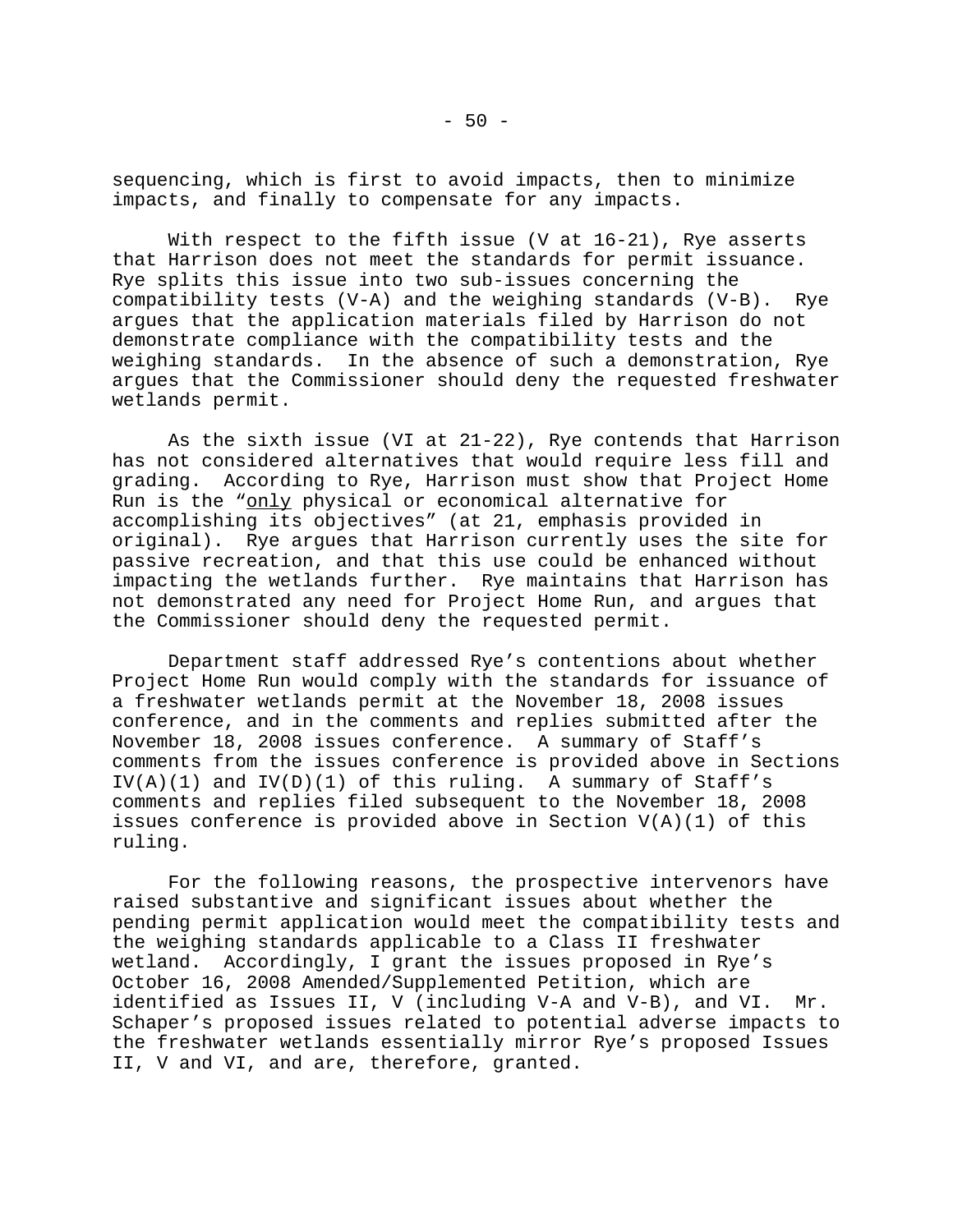Based on the proffered expert opinions of Rye's wetland consultant and engineer, the proposed issues are substantive because further inquiry is necessary to determine whether Project Home Run would: (1) be compatible with the public health and welfare; (2) be the only practicable alternative that could accomplish Harrison's objective; (3) have no practicable alternative on a site that is not a freshwater wetland or adjacent area; (4) minimize degradation to, or loss of, any part of the wetland and its adjacent area; and (5) minimize any adverse impacts on the functions and benefits that the wetland provides. With respect to the pending permit application, there is a question, based on Rye's offer of proof, whether Project Home Run would satisfy a pressing economic or social need that clearly outweighs the loss of, or detriment to, the benefits of the wetland.

With respect to the public health and welfare standard,  $14$ further inquiry is necessary to determine whether Project Home Run would adversely impact the compensatory storage capacity of that portion of the floodway which would be filled as part of Project Home Run, and which is located within either Freshwater Wetland J-3 or its regulated adjacent area. In other words, I conclude that Harrison would comply with the public health and welfare standard for a freshwater wetlands permit if Harrison can demonstrate compliance with Local Law Chapter 146 and any other applicable FEMA requirements.

The proposed issues are significant because the potential result of the adjudicatory hearing could be permit denial, major modifications to Project Home Run, or the imposition of significant permit conditions in addition to those already proposed in the draft permit.

Rye's proposed Issue IX (October 16, 2008 Amended/Supplemented Petition at 24-25) enumerates various alleged deficiencies in the draft permit (Exhibit 6). These alleged deficiencies are summarized above with the other comments related to the draft permit including the Tessier Report (Exhibit 7) (*see* Section V[A] above).

<sup>&</sup>lt;sup>14</sup> With respect to the standards for permit issuance, compliance with the public health and welfare criterion is both a compatibility test (*see* 6 NYCRR 663.5[e][1][iii]), and a weighing standard (*see* 6 NYCRR 663.5[e][2]). Given the incompatible nature of placing fill in a regulated wetland, the applicable regulatory criteria that must be met for permit issuance are the weighing standards.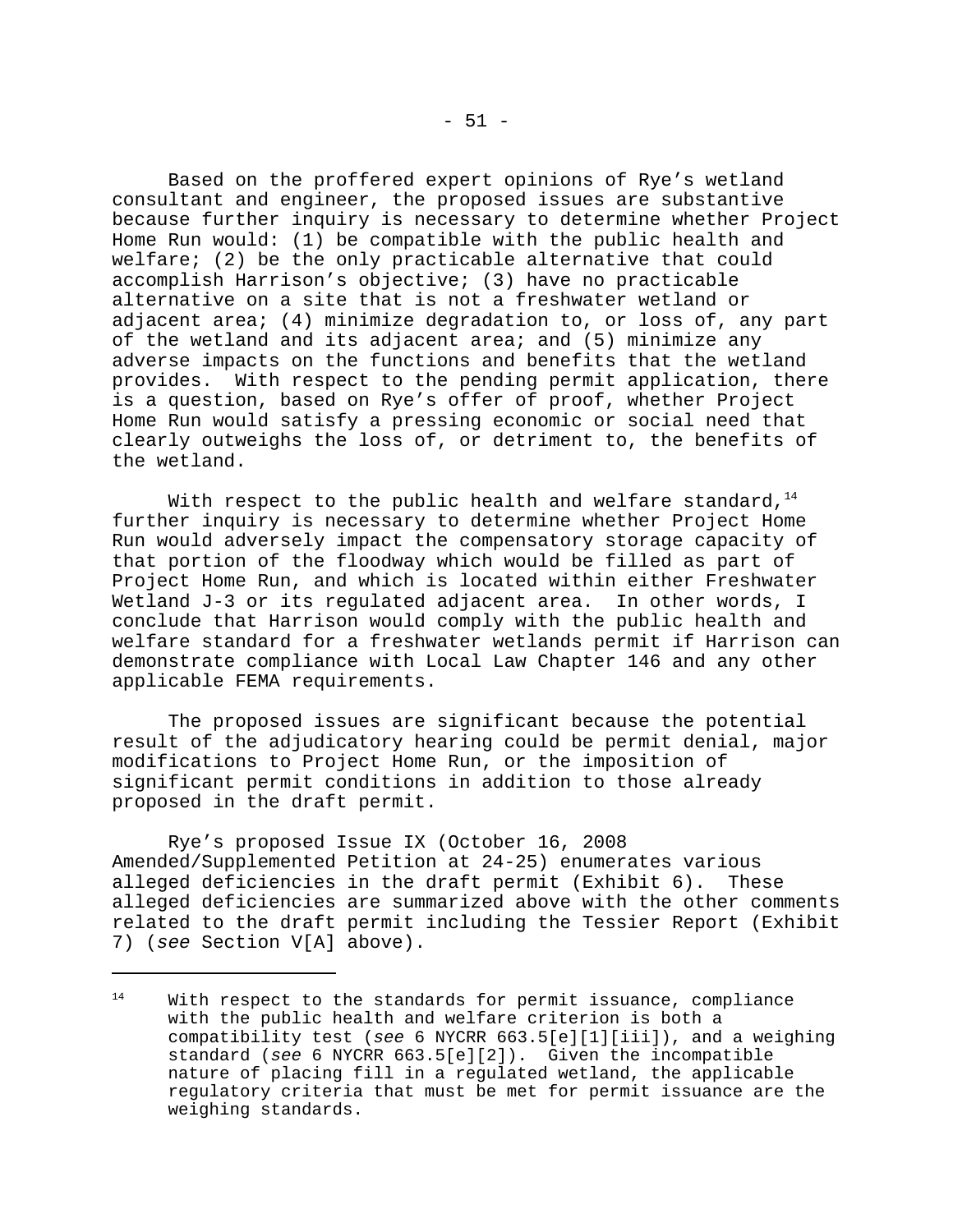A result of the adjudication may be the development of additional permit conditions that may address the deficiencies asserted by Rye. The alleged deficiencies outlined in Rye's Amended/Supplemented Petition at 24-25, however, are not substantive and significant issues for adjudication. Therefore, I deny proposed Issue IX. At the conclusion of the adjudicatory hearing Rye, and the other parties to this proceeding, may propose additional permit conditions as part of their respective closing arguments.

#### IV. Other Proposed Issues

At the July 24, 2007 issues conference, Department staff's counsel said that issues related to whether the remediation project exceeded the scope of the remedy outlined in the March 31, 2003 ROD, and whether the baseline conditions at the site changed as a result of the remediation could be considered within the context to of this administrative hearing (Tr. at 23). Staff, however, did not assert there were any adjudicable issues related to these topics.

As the tenth issue (October 16, 2008 Amended/Supplemented Petition, X at 25) and with reference to Exhibits 1 and 2 attached to the petition, Rye contends there are substantial and significant deviations from the March 31, 2003 ROD. Rye proposes that these significant deviations should be scrutinized carefully as part of the FER and prior to the final determination about the pending freshwater wetlands permit application. Rye argues that a detailed stormwater analysis as well as an evaluation of potential flooding impacts should be made available for public review. According to Rye the FER does not include an analysis of the deviations from the ROD.

I deny Rye's proposed Issue X. Rye did not cite, nor could I find, any authority that would require the Department to duplicate the review of Harrison's remediation project within the context of this administrative permit proceeding concerning the redevelopment project. This proceeding is separate and distinct from the oversight of the remediation project provided by Staff from the Department's Division of Environmental Remediation, even though the site of the remediation and redevelopment projects is the same, and the remediation project and Project Home Run are being implemented sequentially. (*see Besicorp-Empire Development*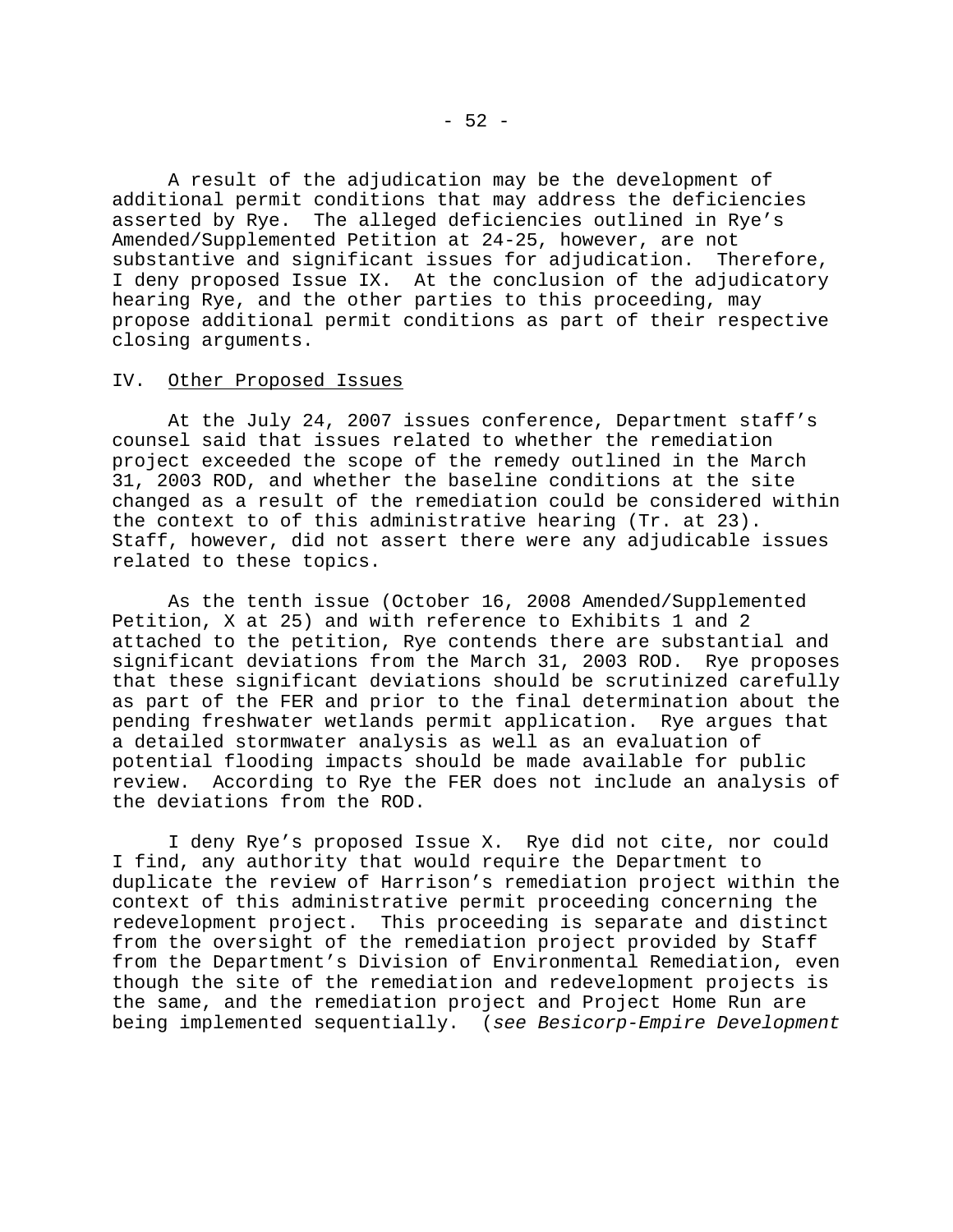*Co., LLC*, Commissioner's Interim Decision dated August 22,  $2003.$ <sup>15</sup>

In addition, I note that Staff has amended its position from the July 27, 2007 issues conference based on its review of the analyses presented in the October 23, 2007 Hydrologic and Hydraulic Analysis and the Leonard Jackson letter dated January 29, 2008. In a letter dated April 8, 2008, Staff stated that it accepted these analyses and withdrew the issue it had proposed at the July 27, 2007 issues conference concerning floodplain storage. Second, Staff has prepared a draft permit (Exhibit 6), and maintains that Project Home Run, as conditioned by the draft permit, would comply with applicable regulatory criteria.

I note that Harrison will be providing additional information given the September 2007 modifications to the flood insurance rate map. Also, I have determined there is a substantive and significant issue about whether Project Home Run would be compatible with the public health and welfare weighing standard. I have determined further that the scope of the issue related to the public health and welfare standard includes potential impacts associated with flooding and whether the redevelopment project would adversely impact the compensatory storage capacity of the floodway.

Finally, any other proposed issue not expressly discussed herein is denied.

## **Rulings on Party Status**

Pursuant to 6 NYCRR 624.5, the parties to any adjudicatory hearing are Harrison, Department Staff and those who have been granted full party status. As explained above, I received separate petitions from Michael LaDore, Douglas Schaper, and the City of Rye. Mr. LaDore had requested amicus status. Mr. Schaper and Rye have each petitioned for full party status.

<sup>15</sup> In *Besicorp*, the remedial action was undertaken pursuant to ECL Article 27, Title 13 (Inactive Hazardous Waste Disposal Sites). With respect to the captioned matter, Harrison undertook the remedial action pursuant to ECL Article 27, Title 14 (Brownfield Cleanup Program). Both programs provide for public review and comment before the Department identifies the remedial plan.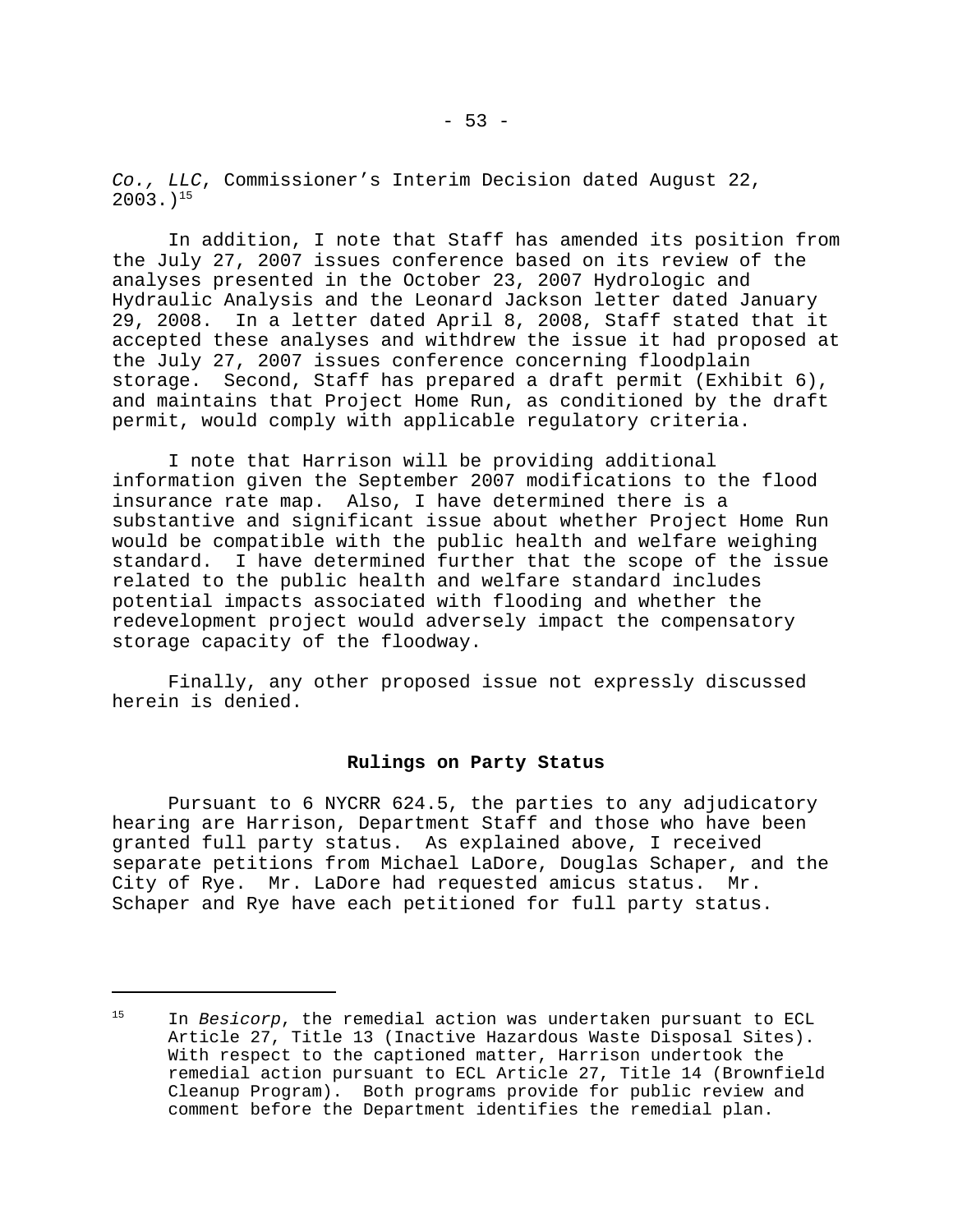The criteria for determining whether the ALJ should grant petitions for full party status are provided in 6 NYCRR  $624.5(d)(1)$ , and the criteria concerning petitions for amicus status are provided in 6 NYCRR  $624.5(d)(2)$ . Upon review of these criteria, the petitions, the record of the issues conference sessions, and the supplemental materials filed subsequent to the issues conference, I conclude that Mr. LaDore, Mr. Schaper and the City of Rye have filed acceptable petitions as required by 6 NYCRR 624.5(b). As discussed above, Mr. Schaper and Rye have raised substantive and significant issues for adjudication concerning the standards for permit issuance outlined in 6 NYCRR 663.5. In addition, Mr. Schaper and the City of Rye have shown an adequate environmental interest (*see* 6 NYCRR 624.5[b][1][ii]). Therefore, I grant the petitions for full party status filed by Mr. Schaper and the City of Rye.

With respect to Mr. LaDore's petition, I conclude that his petition for amicus status complies with the requirements outlined at 6 NYCRR 624.5(d)(2). Accordingly, I grant Mr. LaDore's petition for amicus status.

## **Further Proceedings**

As discussed above, I have requested additional information concerning: (1) the SEQRA review;(2) Harrison's LOMR; and (3) Department staff's request for information related to compensatory storage.

I consider the lead agency's compliance with SEQRA procedures to be a threshold question that should be resolved as expeditiously as possible. Of particular concern is whether a lead agency was properly established, and if so, whether all applicable procedures for a coordinated review were followed.

Therefore, Harrison should provide the parties and me with a copy of Harrison's April 11, 2002 lead agency coordination letter and any attachments, and copies of any other coordination letters it sent, as well as the other SEQRA documents identified above. Those parties who have copies of other documents related to the SEQRA review of Project Home Run are encouraged to provide copies to the other parties and me. I request that the parties exchange the SEQRA documents by June 15, 2009. After reviewing the SEQRA documents, the parties may file comments, which will be due on June 29, 2009. Subsequently, I will issue a ruling, which will be appealable as set forth below.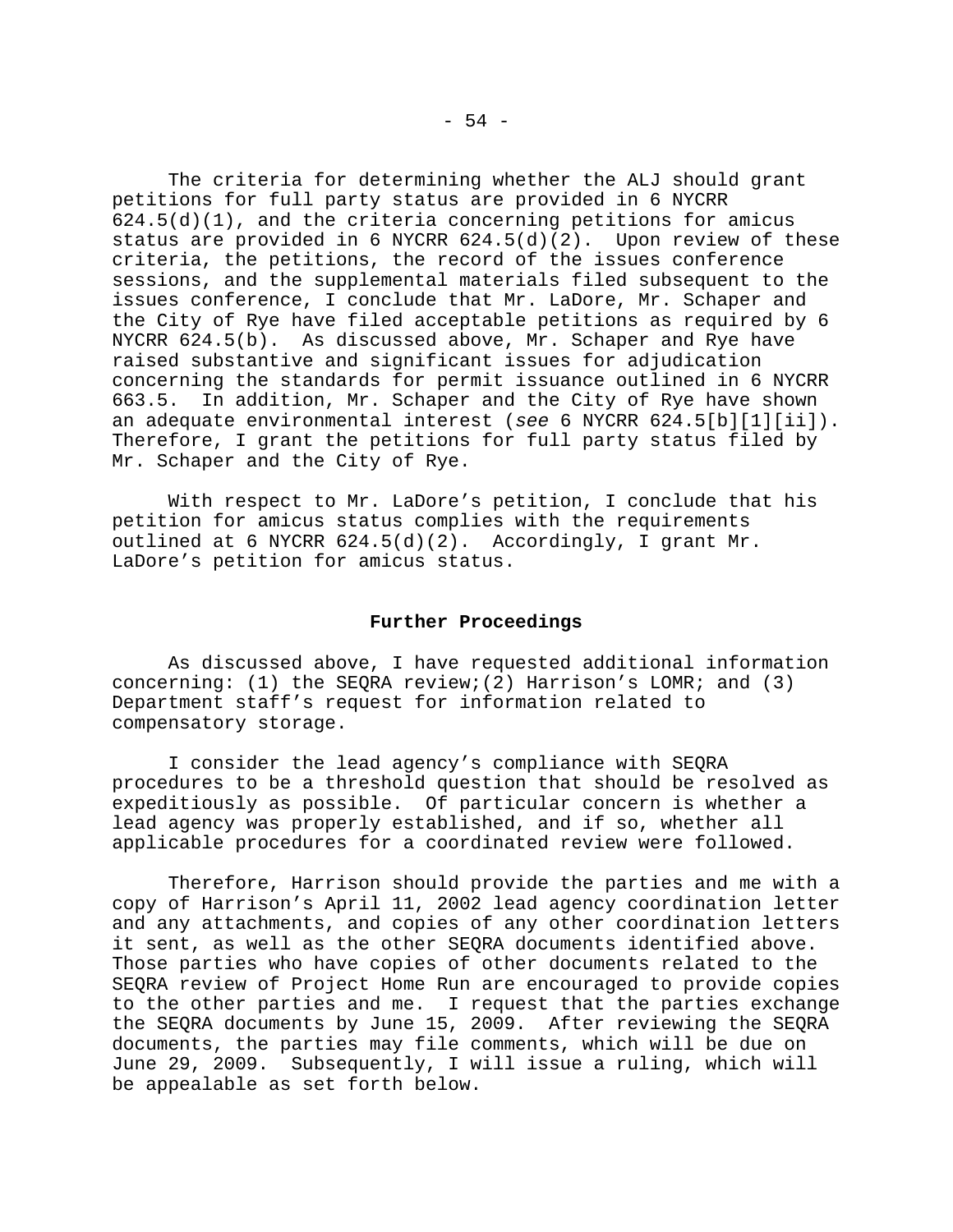In addition, I request a report from Harrison about the status of its LOMR. I have also, requested additional information from Department staff. I request that Harrison provide the other parties and me with its status report by June 15, 2009. After reviewing Harrison's status report, I request that Department staff identify what additional information it needs from Harrison to determine whether the pending freshwater wetlands permit application should be modified. Staff should provide this information to the other parties and me by June 29, 2009.

I would like to schedule a telephone conference call with the parties during the week of July 6 or 13, 2009. The primary purpose of the conference call will be to hear from Harrison about whether it wants to proceed with the hearing at this time, or wait for a decision from FEMA about the LOMR. Also, the adjudicatory phase of the hearing may be postponed due to Department staff's review of a permit modification. The parties shall advise me of their availability for the July 2009 telephone conference call by June 15, 2009.

## **Appeals**

A ruling of the ALJ to include or exclude any issue for adjudication, a ruling on the merits of any legal issue made as part of an issues ruling, or a ruling affecting party status may be appealed to the Commissioner on an expedited basis (*see* 6 NYCRR 624.8[d][2]). Ordinarily, expedited appeals must be filed with the Commissioner in writing within five days of the disputed ruling (*see* 6 NYCRR 624.6[e][1]).

Because additional information from the parties will be forthcoming, appeals from these rulings will be held in abeyance pending the telephone conference call that will be scheduled for the week of July 6 or 13, 2009.

> $\sqrt{s}/\_$ Daniel P. O'Connell Administrative Law Judge

Appendix A Preliminary Exhibit List (Revised April 6, 2009)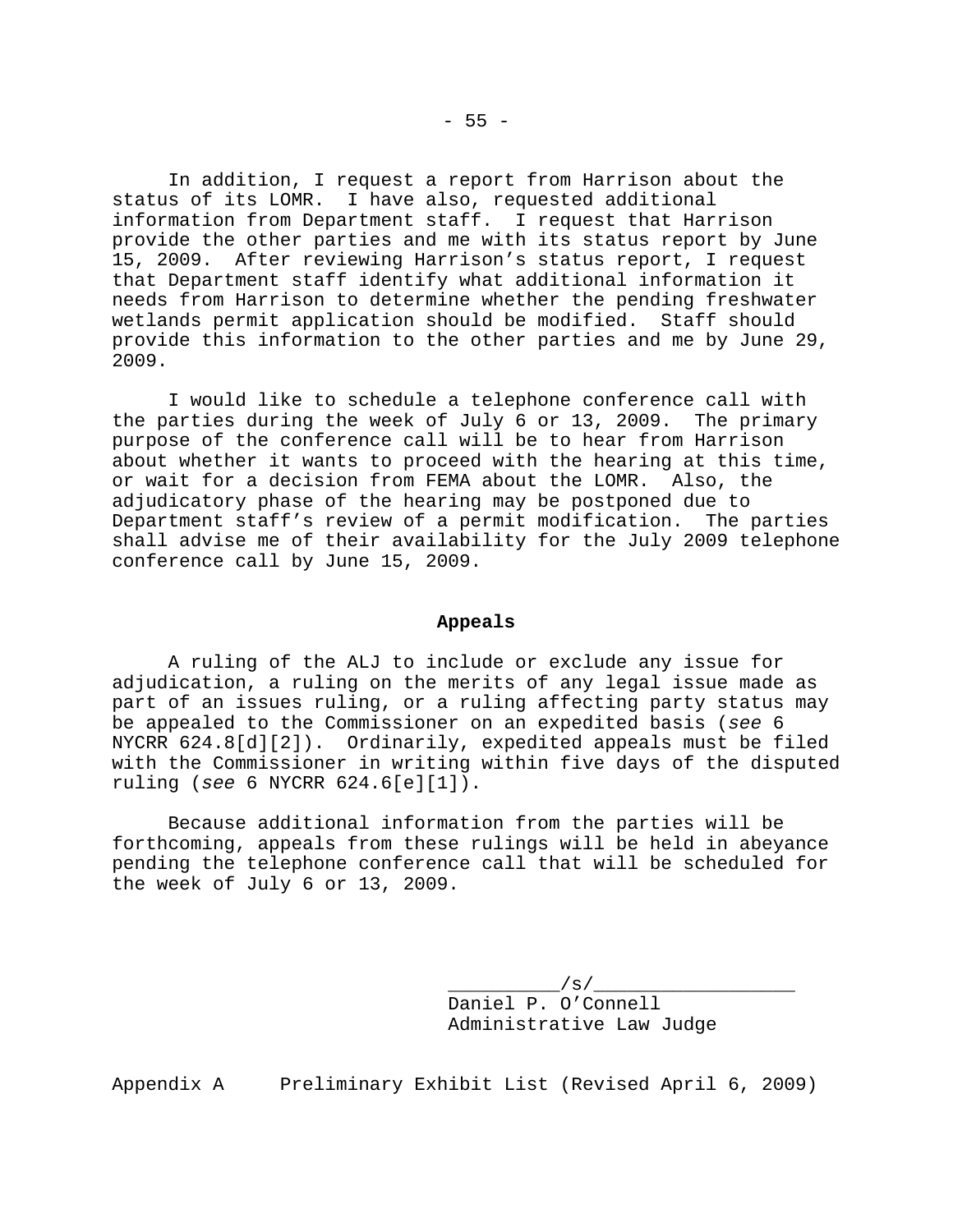Appendix B Submissions filed between July 2007 and October 2008.

Dated: May 29, 2009 Albany, New York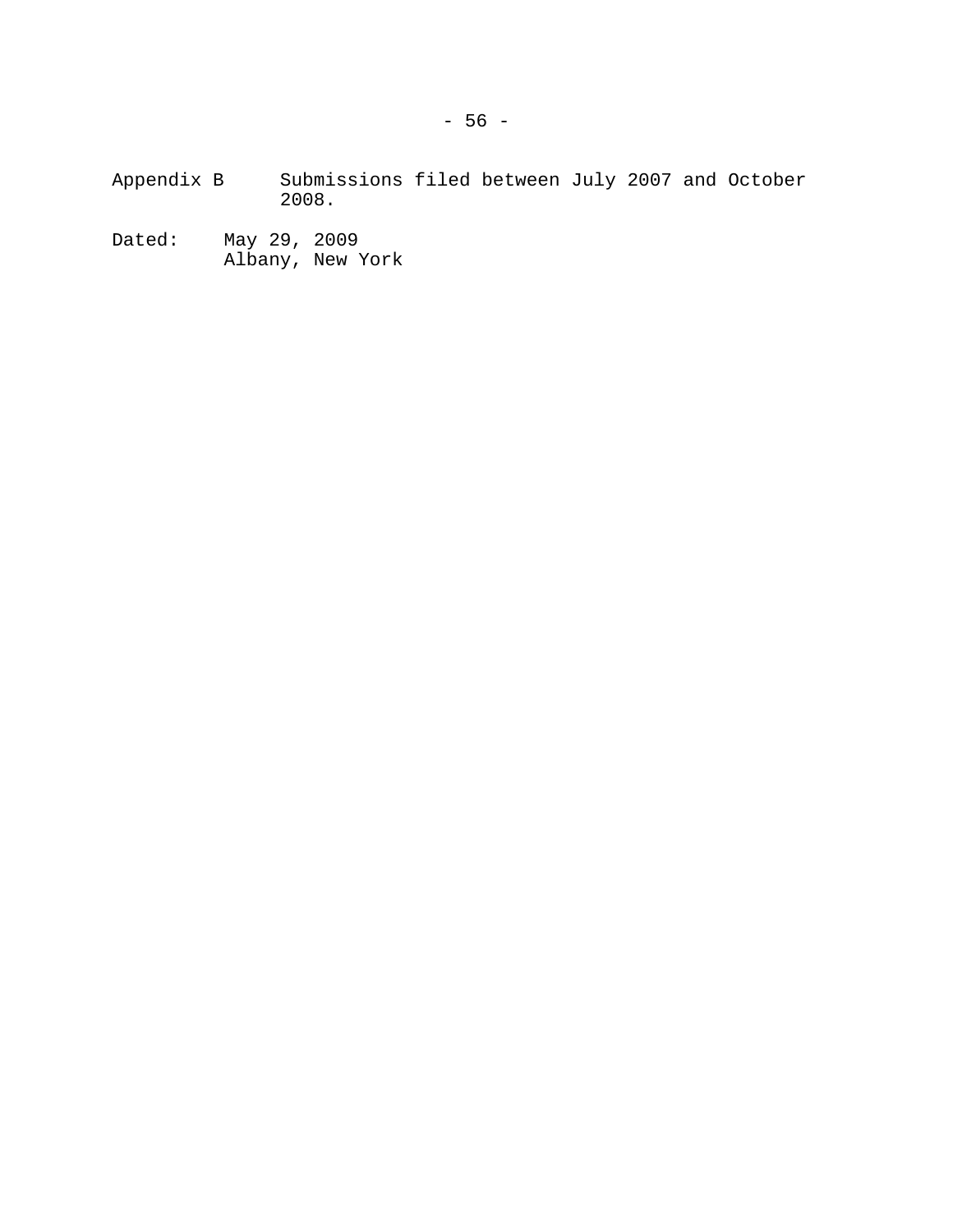Appendix B

Freshwater Wetlands Permit Application DEC Application No. 3-5528-00104/00001 Town/Village of Harrison, New York **Project Home Run**

Documents exchanged from July 2007 to October 2008

- 1. Cover letter dated July 30, 2007 from Robert Wasp, P.E., Commissioner, Harrison Department of Public Works, which in pertinent part included:
	- a. Hydrological report dated July 20, 2007 by Leonard Jackson Associates, Consulting Engineers (Pomona, New York);
	- b. Letter dated January 17, 2007 by GeoDesign, Inc., Geotechnical Engineers and Environmental Consultants (Middlebury, Connecticut) outlining preliminary recommendations and analyses;
	- c. Summary Report on Settlement Data Phase II dated July 17, 2006 by GeoDesign, Inc.; and
	- d. Phase I Report dated January 5, 2006 by GeoDesign, Inc.
- 2. Letter dated August 1, 2007 from Scott Sheeley, Deputy Regional Permit Administrator, NYS DEC Region 3 Office to Commissioner Wasp requesting additional information from Harrison related to potential flood impacts from stormwater associated with Project Home Run that Staff had identified as an adjudicable issue at the July 24, 2007 issues conference (Tr. at 96, 100).
- 3. Letter dated August 15, 2007 from James E. Candiloro, P.E., Division of Environmental Remediation, NYS DEC to ALJ Sanza providing the issues conference participants with Department staff's status report of its review of Harrison's draft Final Engineering Report (FER) for the brownfield remediation project. Referencing a letter dated August 14, 2007 from Wayne D. Mizerak, Project Manager, Remedial Bureau C, Division of Environmental Remediation, NYS DEC to Commissioner Wasp, Department staff states that Staff has reviewed the draft Final Engineering Report, and based on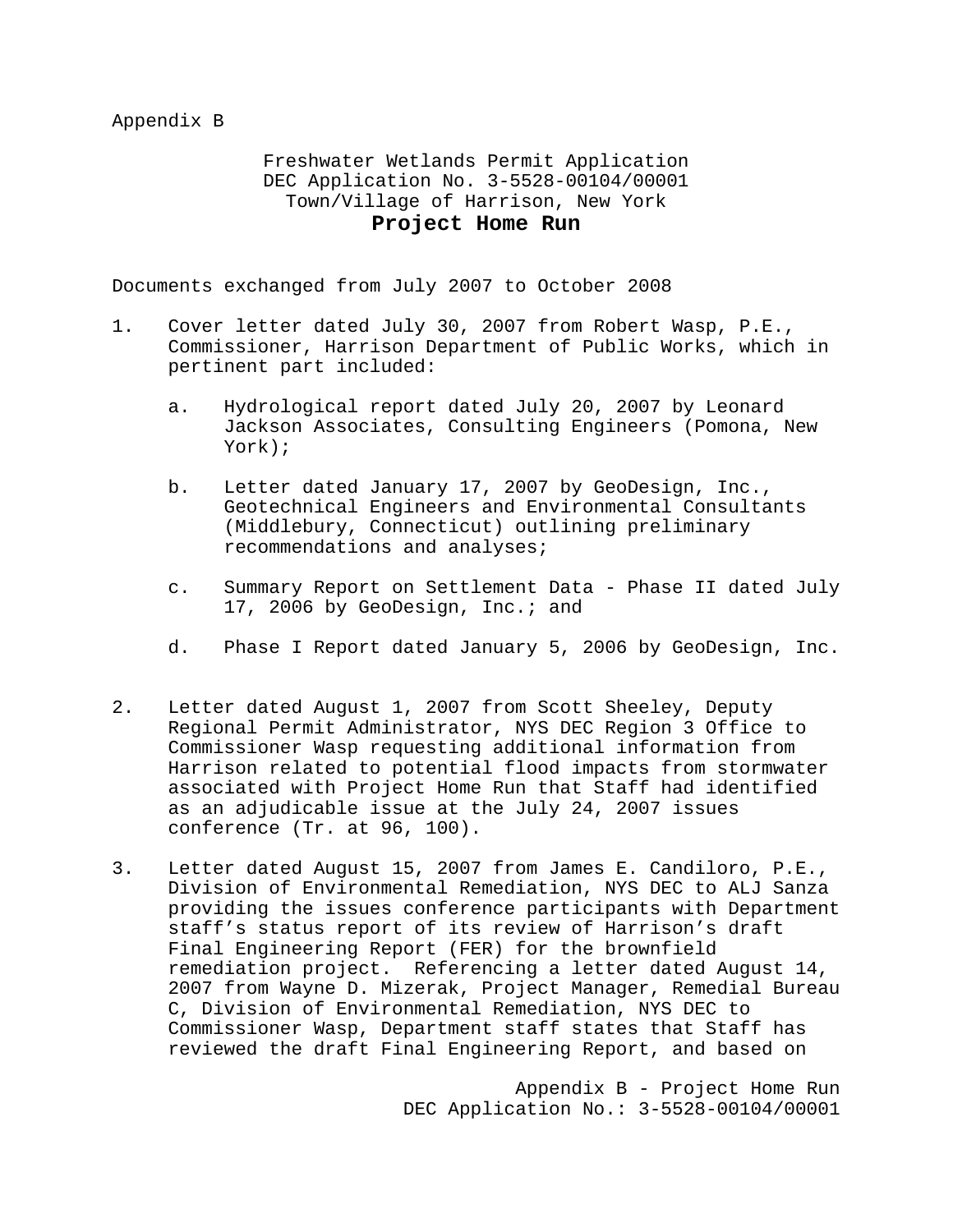that review notes significant deficiencies. Mr. Candiloro's August 14, 2007 letter requests that Harrison respond to Staff's comments with a revised draft FER.

- 4. Letter dated August 20, 2007 from Mr. Schaper to the ALJs with copies to the issues conference participants supplementing his July 19, 2007 petition for party status. In his August 20, 2007 letter, Mr. Schaper states that during the adjudicatory hearing, he would call residents of Harrison as witnesses, but does not identify who these witnesses would be, the nature of their testimony, and how the proffered testimony relates to the issues proposed in his July 19, 2007 petition for party status. Mr. Schaper reiterates his opposition to Project Home Run, and assertes that then-Mayor Malfitano had pecuniary interests in the project due to his alleged ownership of real property near the project site.
- 5. Letter dated September 14, 2007 from Mr. Plunkett, counsel for the City of Rye, to the ALJs and issues conference participants concerning ALJ Sanza's memo dated September 6, 2007, which summarized the telephone conference call held on August 29, 2007. Mr. Plunkett explains that during the August 29, 2007 conference call, he requested the opportunity to participate, on behalf of his client, in meetings attended by Department staff and Harrison concerning revisions to the draft FER related to the brownfield remediation. Mr. Plunkett requests that the summary of the August 29, 2007 conference call reflects the facts that: (1) ALJ Sanza stated that he could not order Department staff and Harrison to include the City of Rye in any future meetings about the revised draft FER; and  $(2)$ Staff would not voluntarily allow the City of Rye to participate in these future meetings. Mr. Plunkett expresses concern that Staff is bifurcating the review related to the brownfield remediation from Project Home Run, and notes that Staff has requested additional information about potential adverse environmental impacts related to both the remediation and the redevelopment project. According to Mr. Plunkett, the requested information raises the question of whether Harrison's environmental review complied with SEQRA.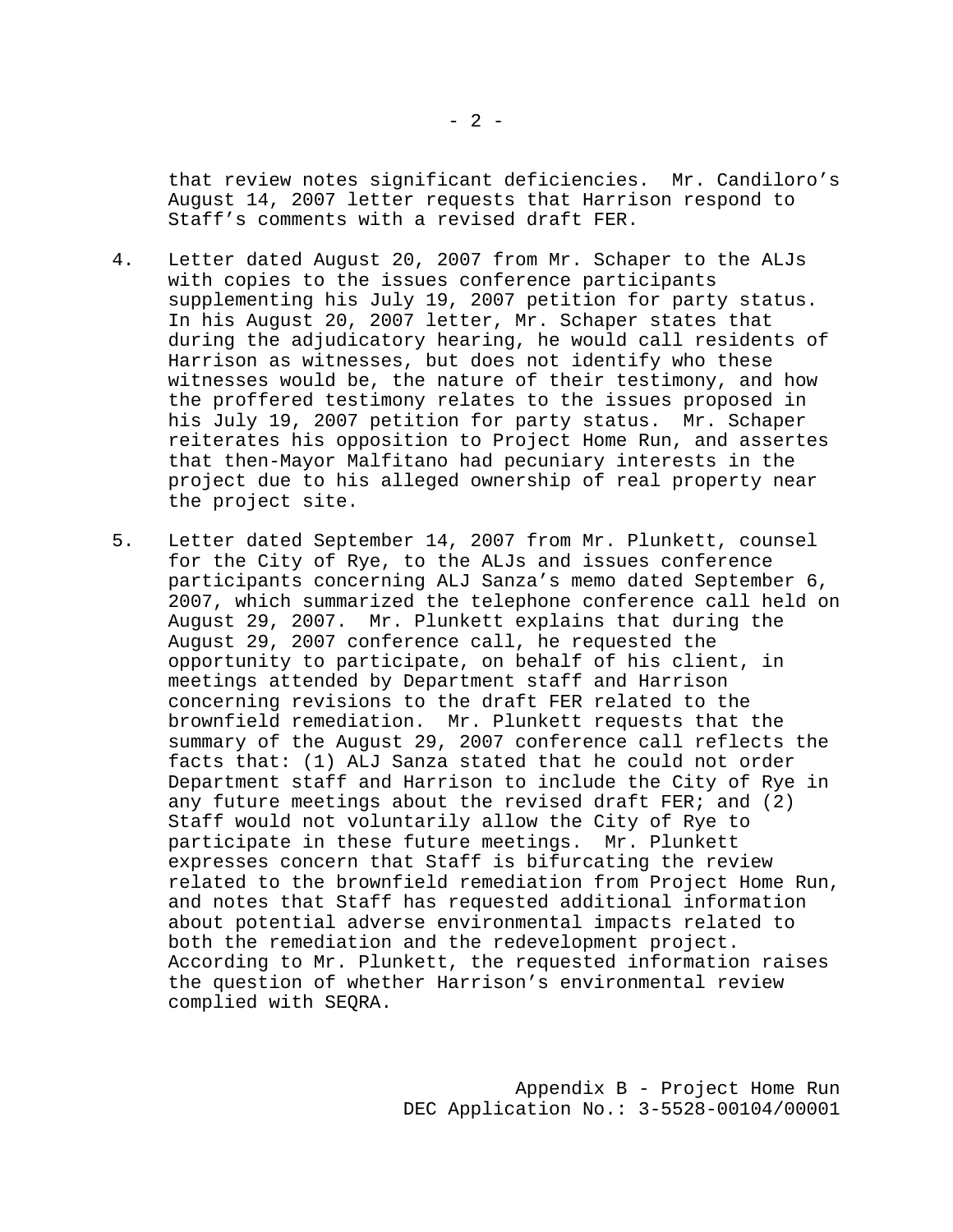- 6. Letter dated October 26, 2007 from Leonard Jackson, P.E. of Leonard Jackson Associates to Mr. Sheeley responding to Department staff's August 1, 2007 request for additional information. Mr. Jackson's October 26, 2007 letter was part of a submission that included Harrison's response entitled, *Beaver Swamp Brook Hydrologic and Hydraulic Analysis for Town of Harrison, Westchester County, NY*, and dated October 23, 2007. The October 23, 2007 Hydrologic and Hydraulic Analysis includes hydrologic and hydraulic analyses that evaluate the effects of the brownfield remediation and Project Home Run on flood elevations of Beaver Swamp Brook. According to Harrison's consultant, the October 23, 2007 Hydrologic and Hydraulic Analysis demonstrates, among other things, that the brownfield remediation did not precipitate flooding along Beaver Swamp Brook, and that the proposed project related to the freshwater wetlands application would not precipitate flooding along Beaver Swamp Brook. The ALJs and all issues conference participants received copies of this submission.
- 7. Letter dated November 16, 2007 from Mr. LaDore to Mr. Sheeley with additional submissions responding to Harrison's October 26, 2007 Hydrologic and Hydraulic Analysis. The ALJs and all issues conference participants received copies of this submission.
- 8. Letter dated November 29, 2007 from Mr. Jackson to Mr. LaDore, which replied to Mr. LaDore's November 16, 2007 response. The ALJs and all issues conference participants received copies of this submission.
- 9. Letter dated December 13, 2007 from Mr. Plunkett, on behalf of the City of Rye, to the ALJs and issues conference participants, which responds to Harrison's October 26, 2007 Hydrologic and Hydraulic Analysis. The City of Rye's response included a report from its consultant, Laura Tessier (Tessier Environmental Consulting), dated December 2007.
- 10. Letter dated January 10, 2008 from Mr. Sheeley to Commissioner Wasp with copies provided to the ALJs and the issues conference participants. Mr. Sheeley's January 10, 2008 letter requests additional information from Harrison with respect to Staff's review of the October 26, 2007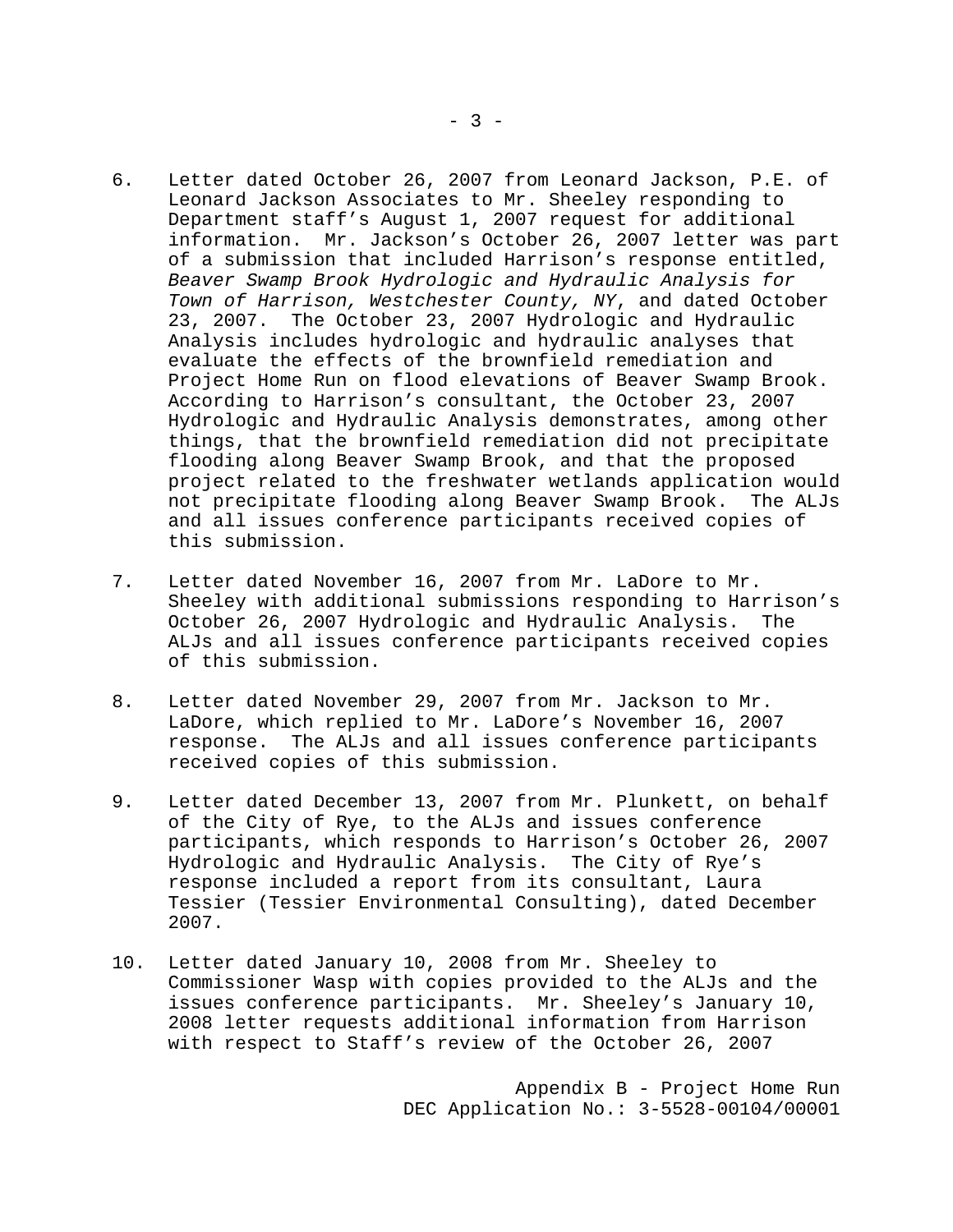Hydrologic and Hydraulic Analysis. Mr. Sheeley's January 10, 2008 letter requested additional information about the following three items: (1) a justification for changing the Manning's N-value on the right (western) over-bank where fill was placed; (2) an examination of whether the adopted FEMA model provides an accurate basis for comparison given the discrepancies in flow values; and (3) a full quantitative analysis of the April 2007 storm event.

- 11. Letter dated January 29, 2008 from Mr. Jackson to Mr. Sheeley with copies to the ALJs and issues conference participants responding to Staff's January 10, 2008 request for additional information related to the October 23, 2007 Hydrologic and Hydraulic Analysis.
- 12. Letter dated April 8, 2008 from Ms. Krebs to the ALJs with copies to the issues conference participants advising that Department staff had completed the review of the October 23, 2007 Hydrologic and Hydraulic Analysis, and Harrison's revised draft FER concerning the brownfield remediation. According to Ms. Krebs, Department staff accepts Harrison's analysis outlined in the October 23, 2007 Hydrologic and Hydraulic Analysis and supplemental materials. With reference to Town of Harrison Local Law No. 3 of 2007, § 146-5.1-2(3), Staff identifies an additional requirement concerning compensatory storage. In addition, Staff advises that the review of the revised draft FER for the brownfield remediation is complete, and notes that Harrison has addressed Staff's concerns. Consequently, Staff supports issuance of the requested permits.
- 13. With a cover letter dated May 1, 2008, Department staff circulates a draft permit for Project Home Run.
- 14. Letter dated July 3, 2008 from Michael J. Ryan, P.E., Section Chief, Remedial Bureau C, Division of Environmental Remediation, NYS DEC to Commissioner Wasp advising Harrison that Department staff approved the revised draft FER for the brownfield remediation. Mr. Ryan's July 3, 2008 letter directed Harrison to provide Department staff with an electronic copy of the FER.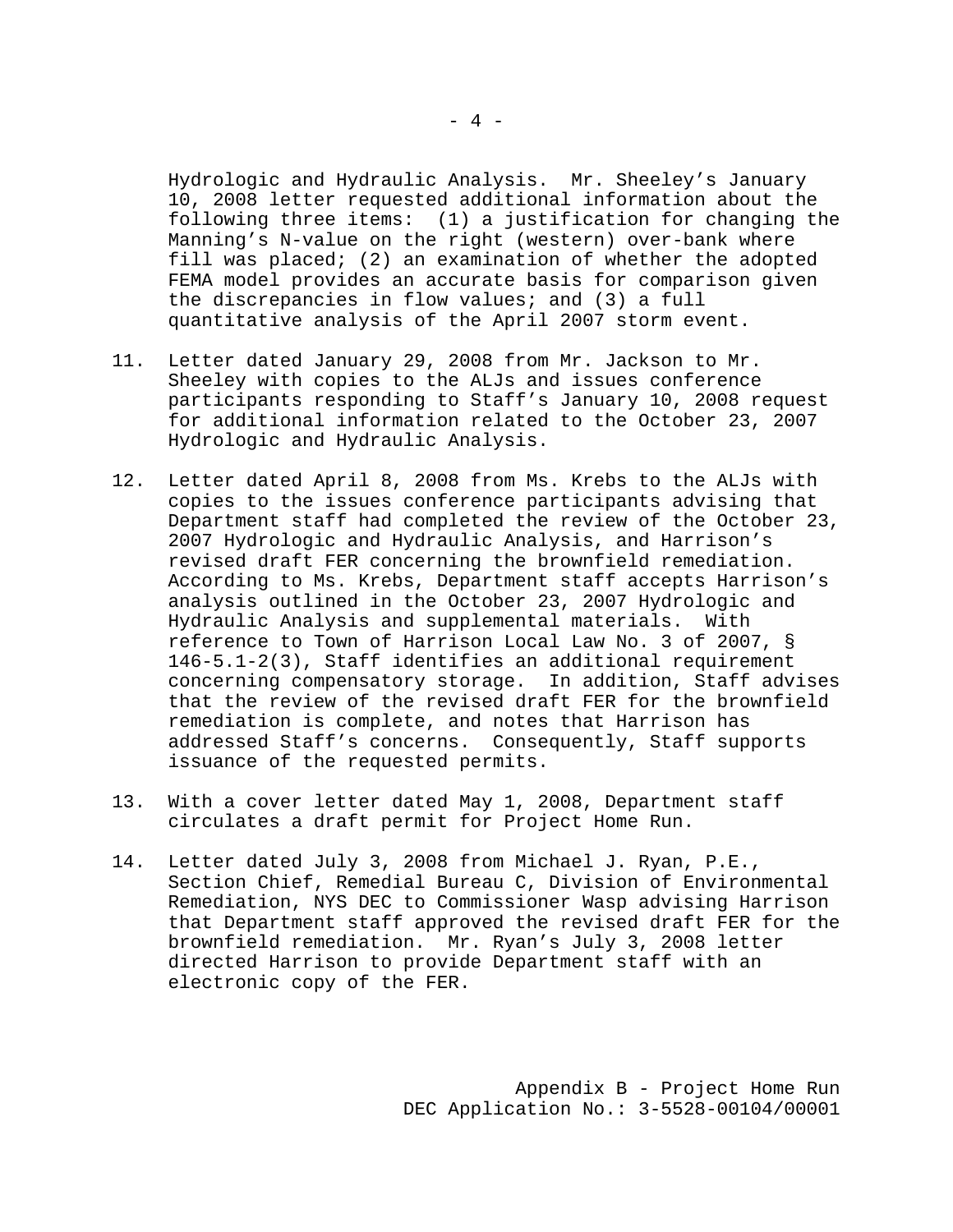- 15. Letter dated July 3, 2008 from Mr. Mizerak to Commissioner Wasp directing Harrison to provide each issues conference participant with a copy of the FER.
- 16. Scheduling order dated September 19, 2008 from ALJ O'Connell. The September 19, 2008 order provided the issues conference participants with the opportunity to file a supplemental or modified petition by October 16, 2008. In addition, the September 19, 2008 order advised the participants that the issues conference related to Project Home Run would reconvene at 10:00 a.m. on November 18, 2008 in Harrison.
- 17. Letter dated October 12, 2008 from Mr. Schaper to ALJ O'Connell with copies to the issues conference participants commenting about the project and the hearing process, as well as supplementing his initial petition dated July 19, 2007.
- 18. Letter dated October 15, 2008 from Mr. LaDore to ALJ O'Connell with copies to the issues conference participants supplementing his initial petition dated June 29, 2007.
- 19. Amended/Supplemented Petition for Full Party Status dated October 16, 2008 from Mr. Plunkett, on behalf of the City of Rye.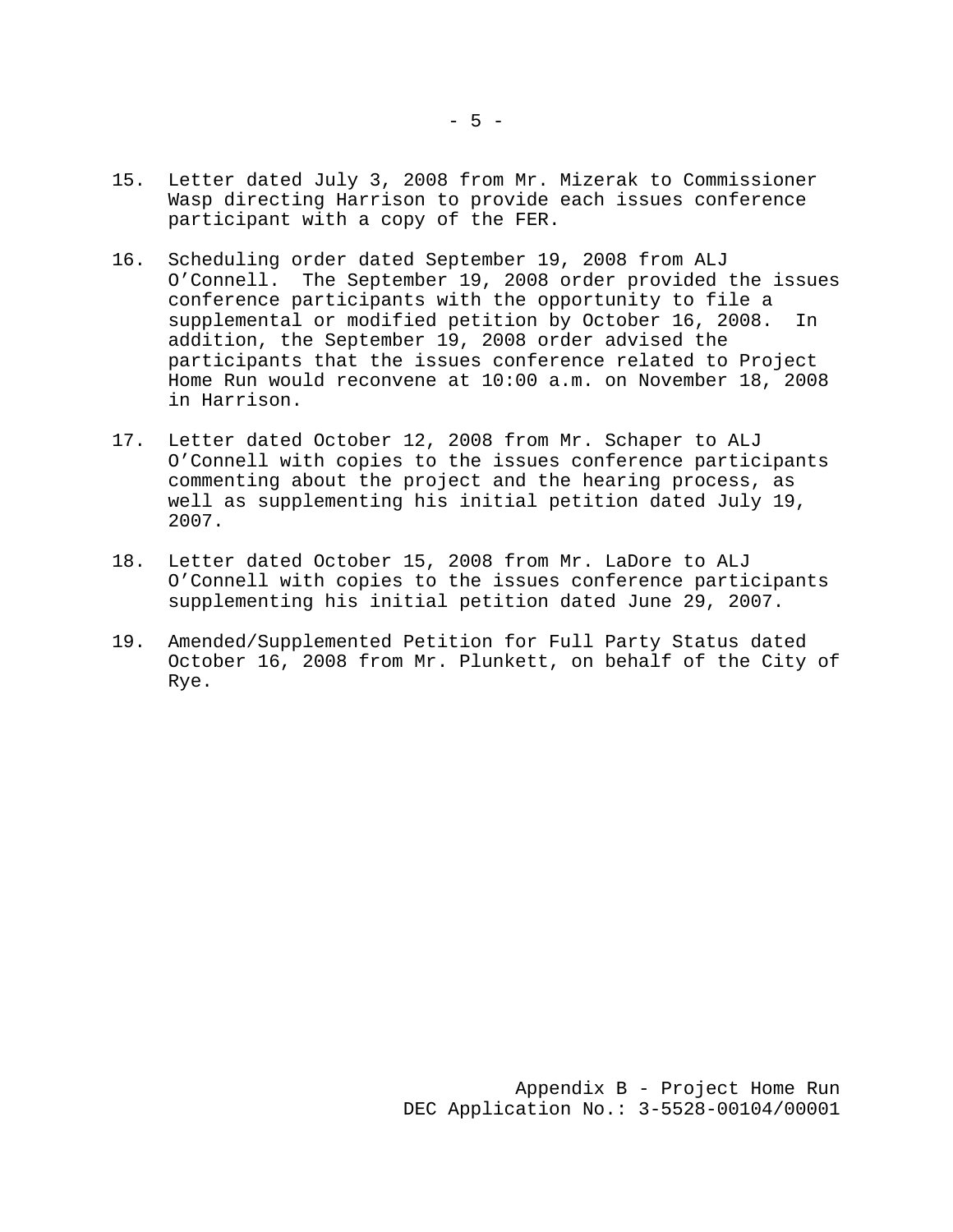# **Preliminary Exhibit List (Revised April 6, 2009)**

Freshwater Wetlands Permit Application DEC No. 3-5528-00104/00001 Town/Village of Harrison (Project Home Run)

| Exhibit<br>Number | Description                                                                                                                                  | ID                         | Rec'd | Offered By | <b>Notes</b> |
|-------------------|----------------------------------------------------------------------------------------------------------------------------------------------|----------------------------|-------|------------|--------------|
| 1A                | Notice of Legislative Public Hearing and Issues Conference<br>Published in the <i>Environmental Notice Bulletin</i> on June 20, 2007         | V                          |       | N/A        |              |
| 1B                | Affidavit of Publication of Notice of Public Hearing<br>Published in The Journal News (Central Area edition) on<br>June 20, 2007             | $\boldsymbol{\mathcal{U}}$ |       | N/A        |              |
| 2A                | Supplemental Notice of Public Hearing<br>Published in the <i>Environmental Notice Bulletin</i> on July 18, 2007                              | $\boldsymbol{\mathcal{U}}$ |       | N/A        |              |
| 2B                | Affidavit of Publication of Supplemental Notice of Public Hearing<br>Published in The Journal News (Central Area edition) on<br>July 18,2007 | $\boldsymbol{\nu}$         |       | N/A        |              |
|                   | Joint Application for Permit (November 15, 2006)                                                                                             | V                          |       | N/A        |              |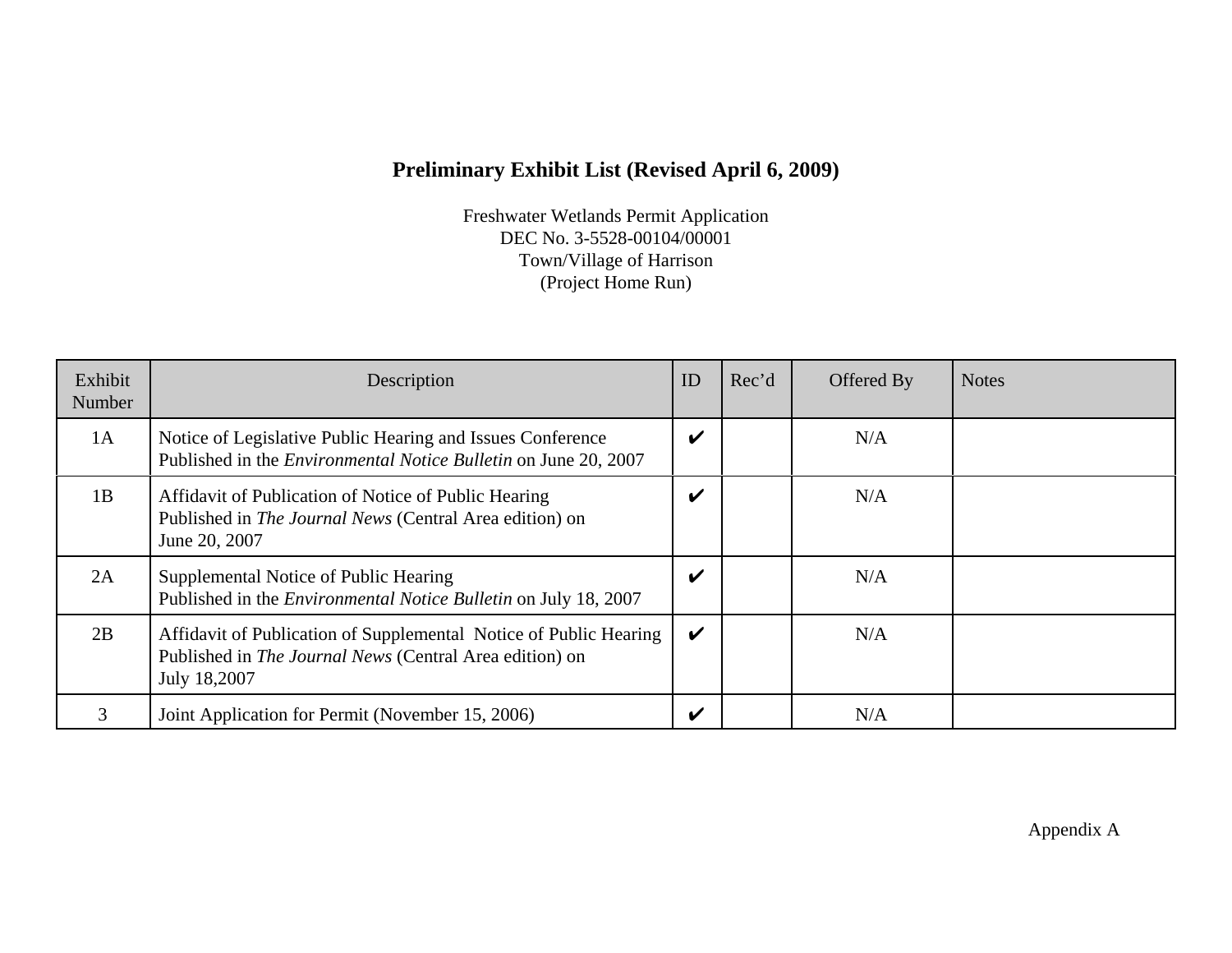|--|--|

| Exhibit<br>Number | Description                                                                                                                                                                                                  | ID                         | Rec'd | Offered By       | <b>Notes</b>                                          |
|-------------------|--------------------------------------------------------------------------------------------------------------------------------------------------------------------------------------------------------------|----------------------------|-------|------------------|-------------------------------------------------------|
| $\overline{4}$    | Letter from Marc Moran (DEC Region 3) dated December 21,<br>2004 to Anthony Catalano, P.E. (Malcolm Pirnie)<br>Regarding Approval of Remediation Plan Revisions                                              | $\boldsymbol{\mathcal{U}}$ |       | <b>DEC Staff</b> |                                                       |
| 5                 | FEMA materials/documents                                                                                                                                                                                     | $\boldsymbol{\mathcal{U}}$ |       | Michael LaDore   |                                                       |
| 6                 | <b>DEC</b> Draft Permit                                                                                                                                                                                      | $\boldsymbol{\nu}$         |       | <b>DEC</b> Staff | November 18, 2008<br><b>Issues Conference Session</b> |
| $\overline{7}$    | <b>Tessier Environmental Consulting:</b><br>Justification to Deny NYS DEC Freshwater Wetland Permit<br>Application No. 3-5528-00104/00001                                                                    | $\boldsymbol{\mathcal{U}}$ |       | City of Rye      |                                                       |
| 8                 | Letter from Leonard Jackson, P.E. (Leonard Jackson Associates)<br>dated November 17, 2008 to Robert G. Wasp, P.E., Commissioner<br>of Public Works, Harrison<br>Regarding Beaver Swamp Brook/Project Homerun | $\boldsymbol{\nu}$         |       | Harrison         |                                                       |
| 9                 | E-mail message dated November 19, 2008 from Kristen K.<br>Wilson:<br>Letter from Kevin F. Loyst, P.E., Senior Environmental Engineer<br>(FMP Group) dated July 31, 2008 to Leonard Jackson                   | $\boldsymbol{\mathcal{U}}$ |       | City of Rye      |                                                       |
| 10                | Beaver Swamp Floodway Analysis for Town of Harrison,<br>Westchester County (December 16, 2008)                                                                                                               | V                          |       | Harrison         |                                                       |
|                   |                                                                                                                                                                                                              |                            |       |                  |                                                       |

Appendix A